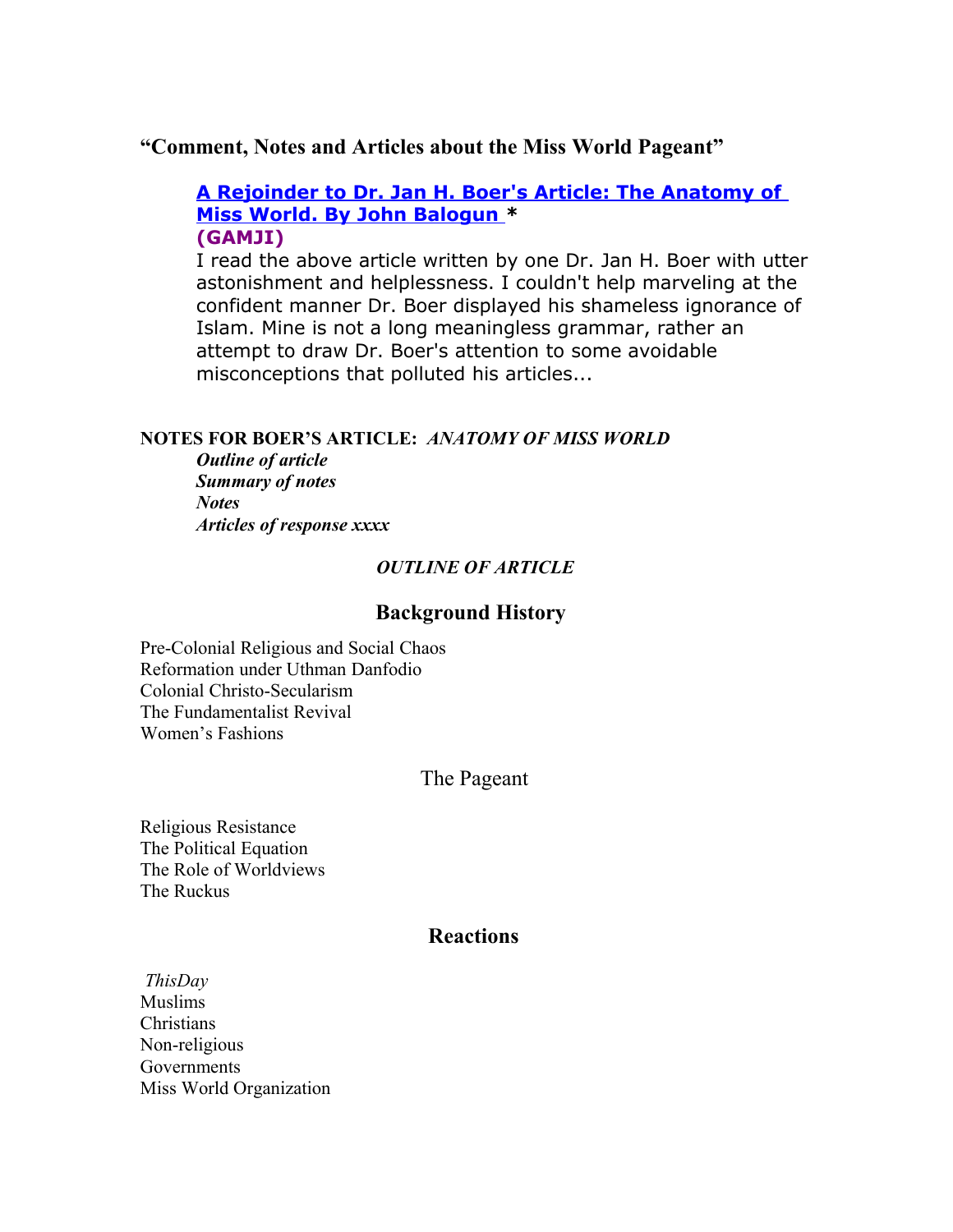# **International Relevance of Miss World 2002**

### **Sources**

*===============*

*NOTES:*

### *Christian Courier Dec 16, 2002 p. 8--article originating from Josiah Fearon*

### *VANCOUVER SUN 22 NOV 2002 by Glenn McKenzie Hard copy*

Offensive picture of MW girls and one of Amina (she would be offended by the other picture)

How the TD insult led to violence and death The pageant scheduled for Dec 7 in Abuja Muslims: the event promotes promiscuity and indecency The quote from the writer TD ran front-page apology and explanation Description of the violence Response of police and govt—curfew Earlier warnings of Muslims vs MW At least hold until after Ramadan Also boycotts re Amina Why in Nigeria—Agbani Darego first African to be MW

### *GUARDIAN NOV 25, 2002*

### BY AKHAINE ET al

1000 arrested from 4 days of violence that devastated Kaduna No need for judicial commission of enquiry Governor: not religion or ethnicity, but those who vs peace Suspects paraded publicly 100 arrested in Abuja Governor: we will leave no stone unturned. Decisive action Spark: the pageant and the TD Perpetrators sought a wider conflict Churches: Need for peaceful co-existence and law abiding Root is poverty Be careful not to just blame politicians. That is all wrong. A Muslim: vs killing Christians who knew nothing about the blasphemy The Muslims who killed them are the transgressors They should have sued TD, not killed Christians Other Muslim groups same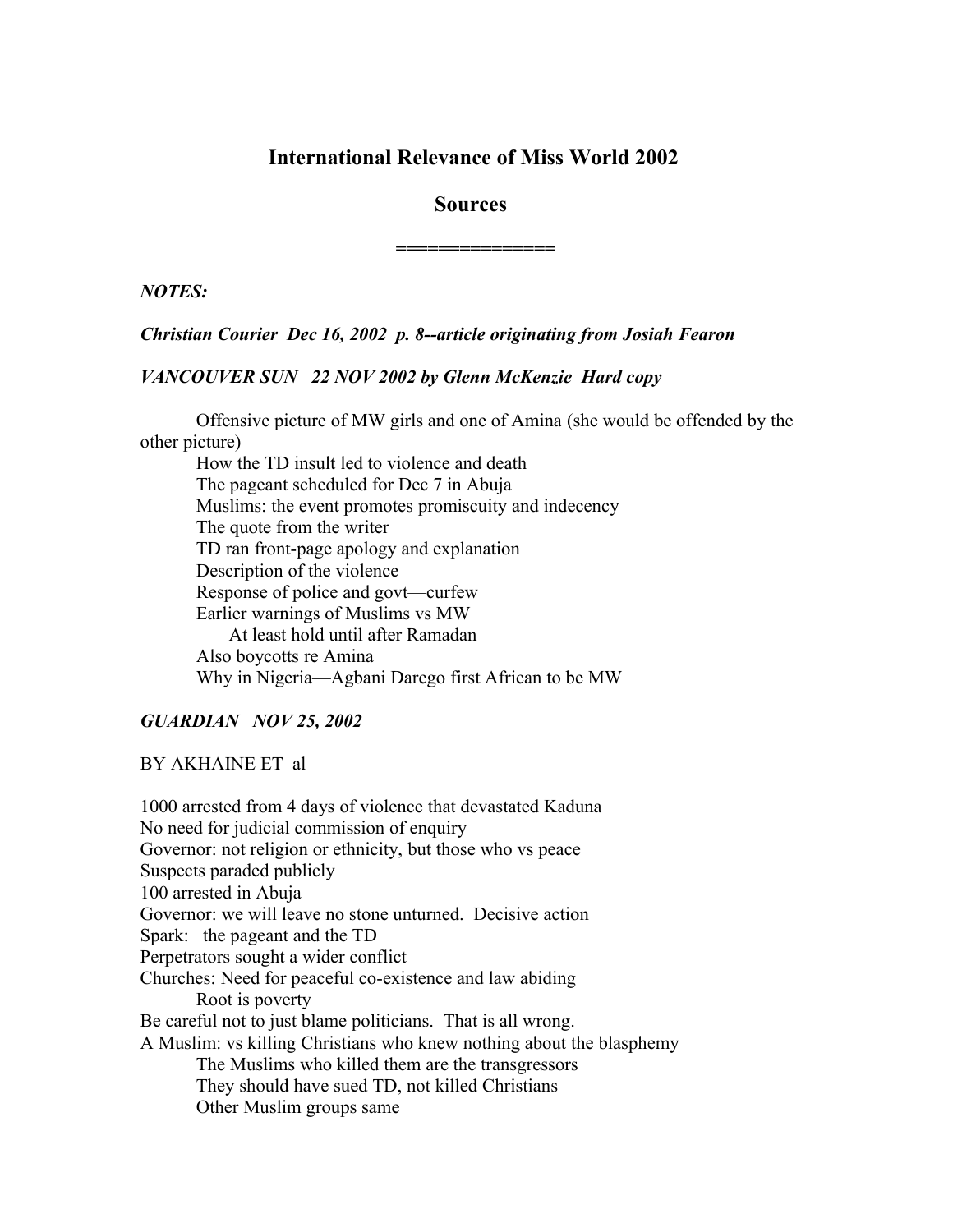Blame govt and security for being slow. Genesis of the riot a lawyer who leaked the TD article. His motive— Stats re dead unclear—200? 215?

#### NJOKU\_\_

Governor of Enugu State—need dialogue

OLOKO— Contestants were made to feel guilty Baptists: Blame security for not forestalling this Editor of TD arrested

THIS DAY Dec 2, 2002 VS the Fatwa FG and Zamfara responsible if Daniel is hurt.

> Dec 2 2002 Soyinka: govt responsible People killed at slightest provocation

### GUARDIAN DEC 2 2002

Many Nigerian groups vs the fatwa or death sentence Inspired by willful manipulation of religious passion" FG must call Zamfara to order Govt held responsible if Daniel to die

Soldiers arrest sharia scribe in Kaduna for complicity RC Bishop blames extremists of both religions

SG now realizes that it was not only TD article that led to the riot.

There are some powerful individuals behind it.—Politically motivated. Resolved to punish.

Northern politicians use religion to retain economic status quo Incl those from southern Kaduna

Danger of almajirai on the streets—0front runners in riots

Three riots in Kaduna in 2002—eg

Christian and Muslim hoodlums—their role—use religion as cover This fatwa based on ignorance, in ji Okogie

## THIS DAY DEC 4 2002 hard copy

Rimi --due to govt not providing security and protection to the people.

--Do not blame rioters, for they under provocation

--Blame the newspaper

## By Nwezeh—

Muslim govt minister—religion does not guaranteed violence and intolerance. Religion vs such.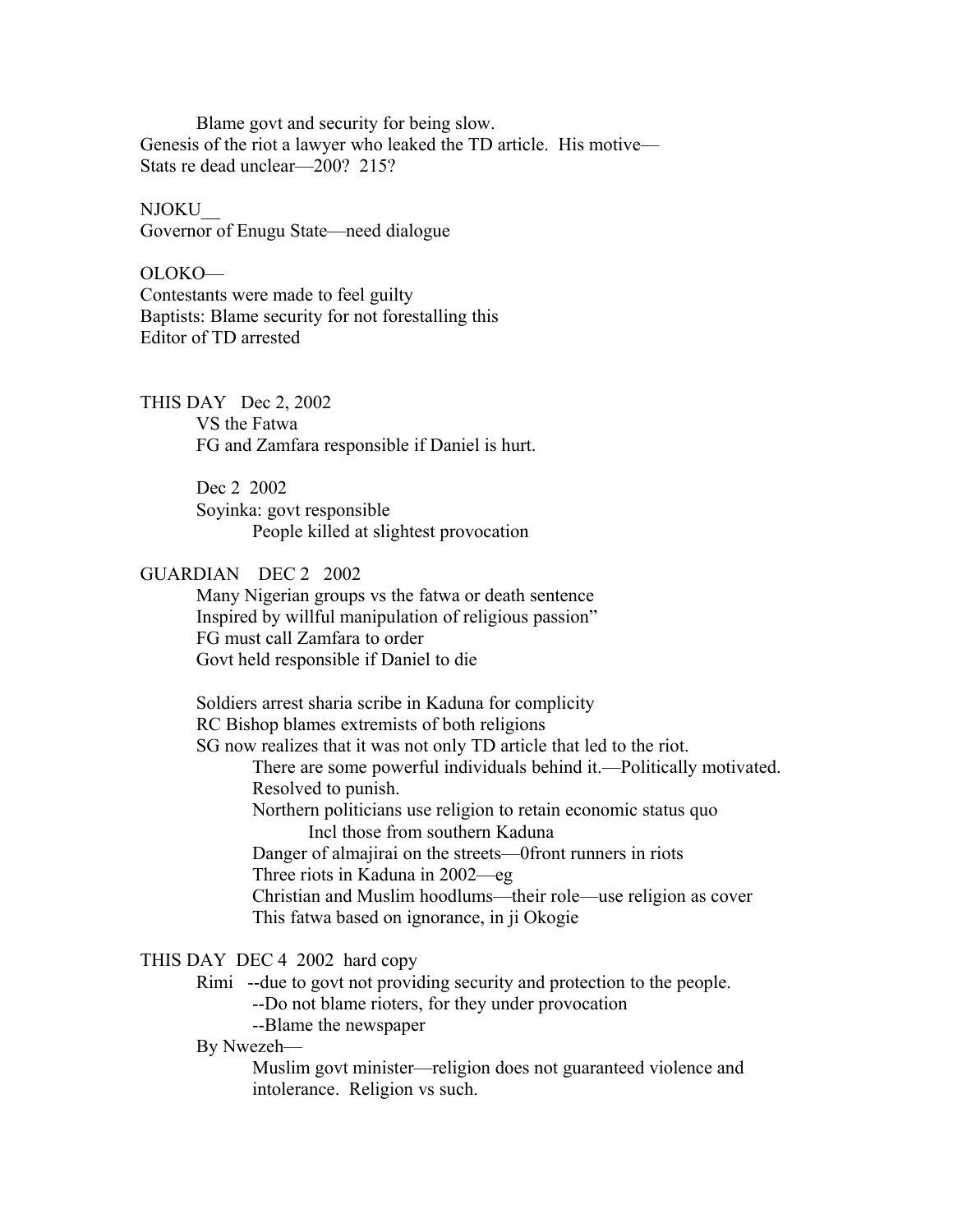Muslims to work for peace, unity, justice etc.

#### By Adeyemo

Governor: the TD should be forgiven Islam requires us to forgive, in ji Qur'an

## GUARDIAN DEC 4 2002

P. 1 OR 3 Zamfara's fatwa vs Isioma Daniel, the writer of TD Everyone was against this violence Forgiveness issue and apology National consensus vs the fatwa, incl Sultan, FG, Saudi Prosperity gospel Iran revolution has led to militancy Above complicated by Nigerian politics Yerima using relig for politics Religion promises a better life With diff religions, only the law is our meeting point. Govt MUST take strong action, otherwise moderates have to become

## militant

By Oladimeje p. 2 of 3 Early opposition to MW due to Amina Lawal death sentence. Govt cleared

### it.

Nigeria is fragile society ready to explode any time. Hoodlums always seize the opportunity. Secularism only if govt is separate from religion Govt must unmask the people behind it all. Gana: intern'l conspiracy has taken MW to UK No, Nigeria is to blame.

## VANGUARD DEC 6 2002

The riot brings up questionz of secular status and tolerance Buhari c s condemn the riot Fatwa only vs Muslim. Christians not under sharia Must accept the call for forgiveness, esp during ramadan

#### GUARDIAN DEC 6, 2002

A Muslim: Islam vs such killing and asks youth not to allow themselves to be used.

However, Muslims not to allow heresy vs Muhammad and Jesus

#### Gbinije—

Use his introductory par for my introduction? Muslims vs its timing and morality from the beginning Mrs. Obasanjo involved—eg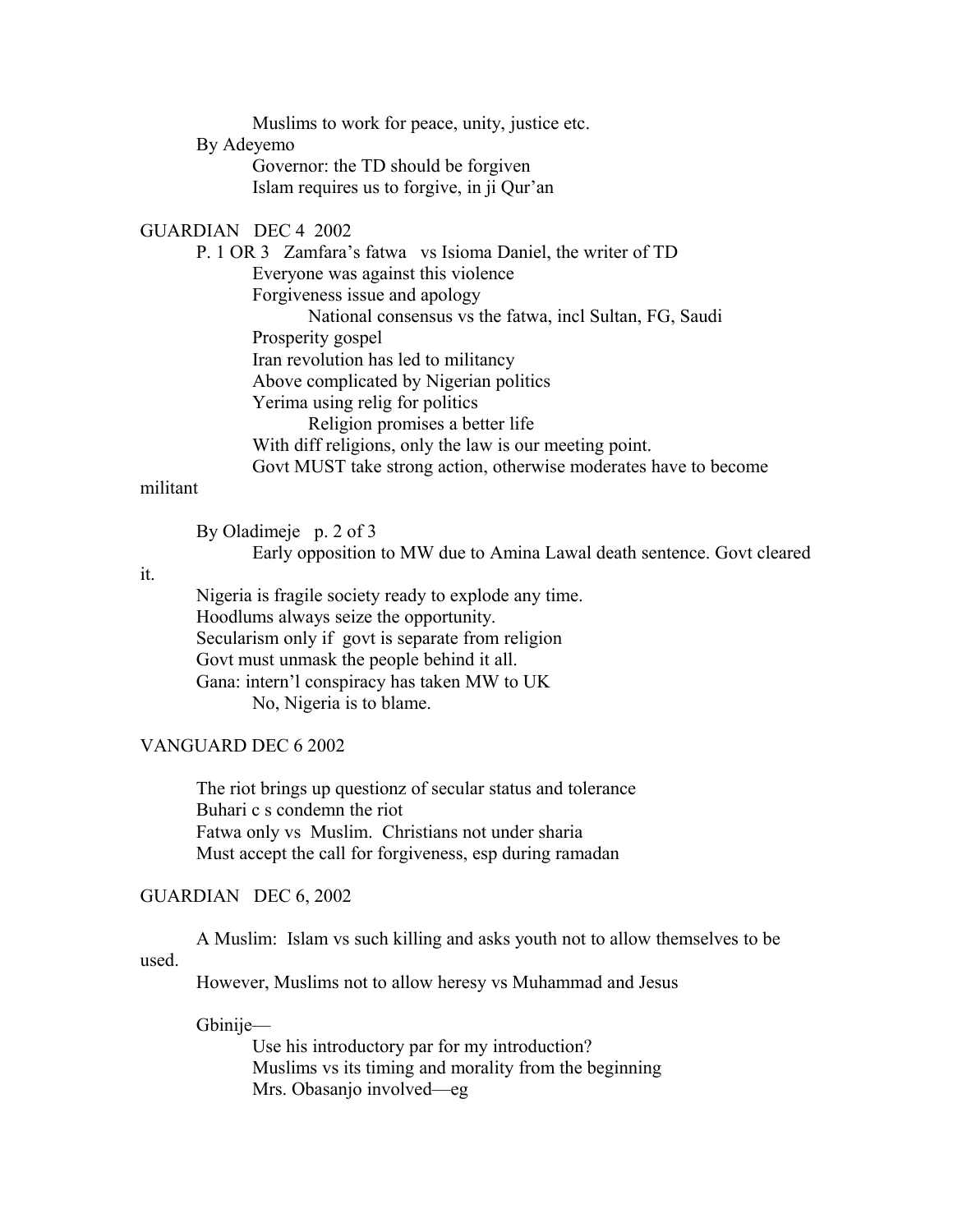TD created a conduit for venting Muslim anger vs the event. Should Nigeria be divided between Muslims and Christians? Time to counter Muslim fundies No more cheek—what CAN must do Muslims must accept plea for forgiveness

### Aderibigbe—

It is sign of unresolved issues It was a political act. Problem is that one tribe feels it can foist itself on all. CAN will accept no more killing of Christians by northern Muslims—Onomu… Squarely blames Muslims. No more cheek CAN has a secret plan how to defend CAN will monitor govt follow up of the riots and who gets punished. Re ecumeniical centre in Abuja—how to proceed now.

### **OSEHA**

RC on diversity of faiths

### AKHEINE—

Youth group to exposes sponsors of the riot Unhappy with result of previous riots—guilty always released.

#### GUARDIAN DEC 9, 2002

Reaction of sponsoring organ New queen: Miss Turkey Miss Daniel is a young writer. Forgive her—in ji organizers Feminist vs MW as a sexist market UK TV did not cover the event in UK, though foreigners did. Swimsuit parade discontinued decades ago. It is a family affair, beautiful—eg But Nigerian TV showed them in bikinis. The sponsoring organ is some 50 years old. Boycott by UK TV because of Amina originally. Gana: conspiracy ; Manager of NTA: racism

#### VANGUARD DEC 10 2002

Washington Post art. Re sharia and census—eg Census concerns—history Why Muslim organs vs the fatwa—no authority Sharia is not to cover non-Muslims Sokoto is the real capital, not Abuja—eg Why did not those who vs the M W not shut down their TV?

===========xxxx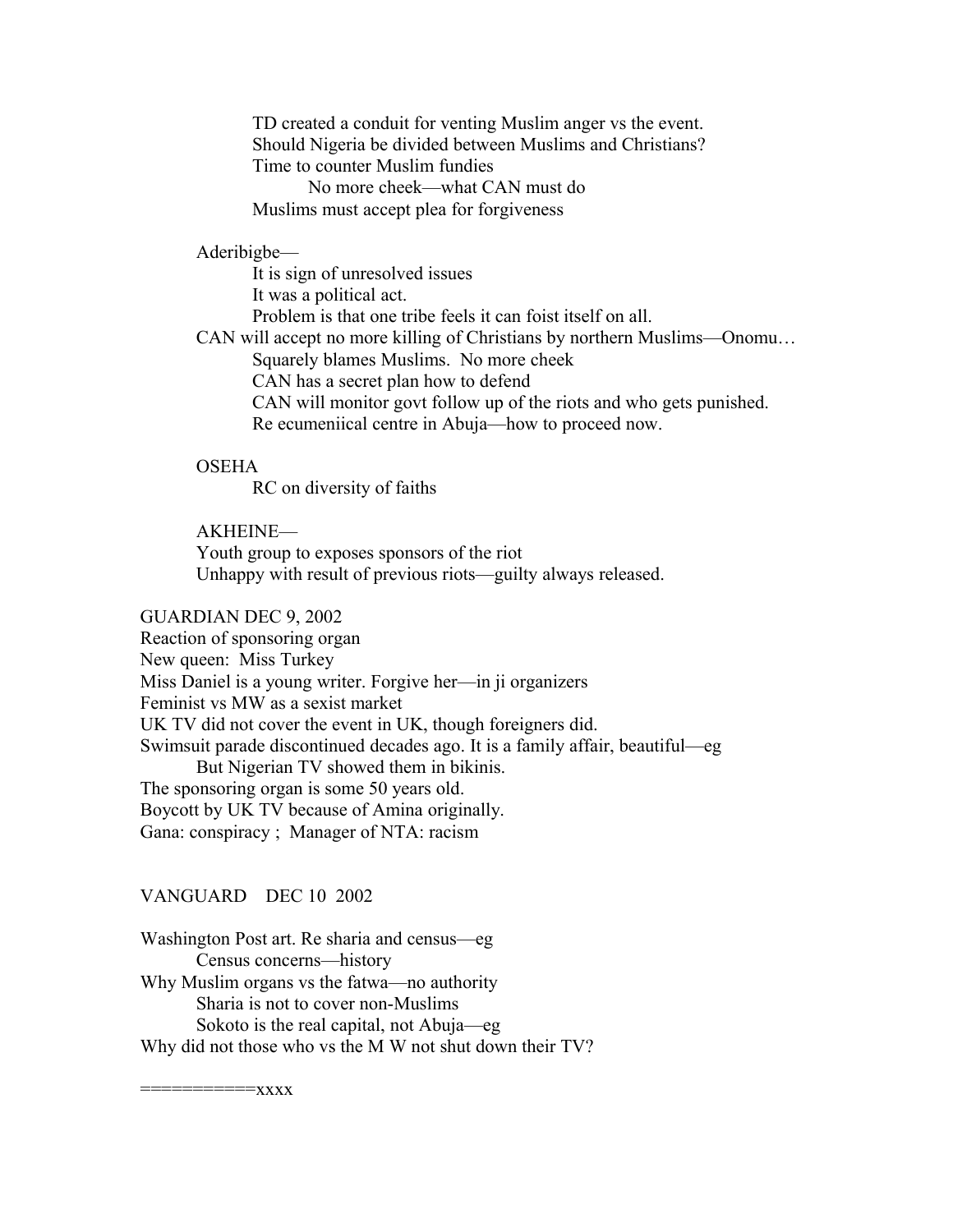# ARTICLES BELOW FROM THIS DAY DEC 2, 2002 TILL NOTICE BELOW ==============XXXX

#### ===================================================================XXXX

### **Freedom Organisation Condemns Kaduna Riots** *By Bayo Adeleke GUARDIAN*

A Non-Governmental Organisation (NGO), Free-dom Organisation of Nigeria (FON) has condemned the recent riot that led to the loss of lives and property in Kaduna.

In a statement signed by its National Chairman, Mr. Frank Ohwofa, the group said the incident was "a clear evidence that the state of our nation is in a dilemma that could disintegrate us and our set rules and values as human being."

The group also decried the gruesome murder of Ogun State gubernatorial aspirant Chief Dele Arojo and the killing of three persons including a chieftain of PDP in Edo State.

"Our political class must wake up to the task of nation building as protection of lives and property is the government's responsibility" the statement said, adding "Nobody is immune to violent crime."

It urged the government to urgently join hands with FON in the battle to restore and instill discipline, peace and tolerance in the nation's political setting. FON charged the government to foster justice and fairness by distributing the dividends of democracy equitably.

"Government must as a matter of urgency disengage itself from white elephant projects and begin to engage in masses-oriented projects" it charged, saying "it is only under this platform we can sustain the relative peace that is being canvassed by Freedom Organisation of Nigeria to build a virile nation for the benefit of this generation and the one yet unborn."

The group also appealed to all religious leaders,traditional rulers and politicians to look inward as a people with a common destiny to stop manipulating the youths in engaging them in violent acts that are inimical to socio-economic development and loss of lives and property.

Meanwhile, the organisation has expressed its heart-felt sympathy to the management and staff of "Leaders and Company Limited," publishers of THISDAY Newspapers over the loss suffered by the company in the recent riot in Kaduna and Abuja. It also condoled with all families of the victims.

#### ==========XXXX

# **Artists, Writers Condemn Fatwa on THISDAY Reporter**

### By Constance Ikokwu THIS DAY

A group of writers, artists and concerned Nigerian citizens overseas have condemned the fatwa issued by the Deputy Governor of Zamfara State, Alhaji Mamuda Aliyu Shinkafi against a staff of THISDAY Newspapers, Miss Isioma Daniel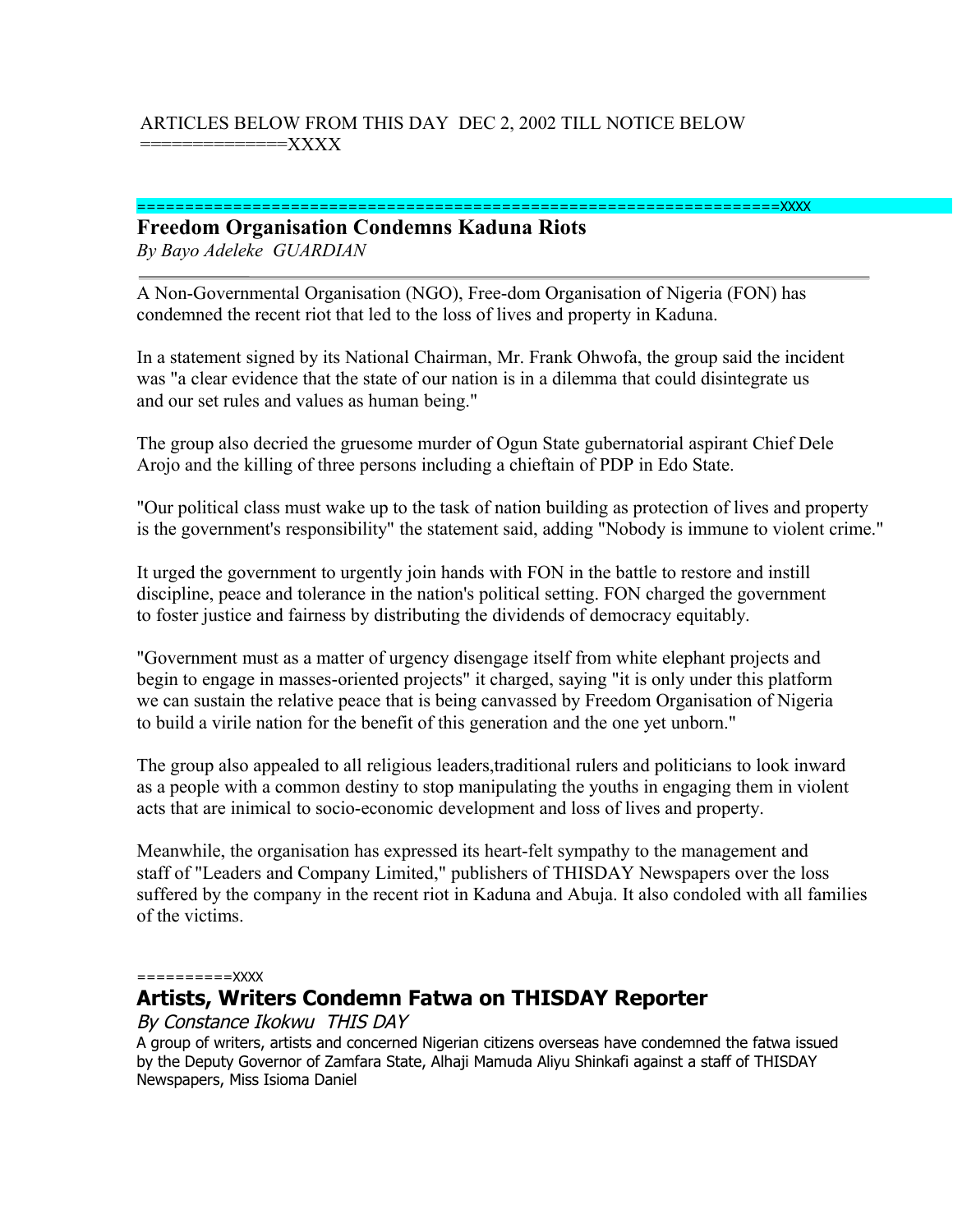The religious edict was issued by Shinkafi as a result of an article written by Daniel in the November 16 issue of the newspaper which was considered offensive by Muslims.

But in a statement signed by Akin Adesokan, Chris Abani, Odia Ofeimun and 30 others Nigerian artists and writers at home and abroad, described the edict as a "needless, wicked, inhuman ploy to further polarize our country. We condemn this call for the religious assassination of Isioma Daniel".

The statement noted that Daniel did not commit any crime under the secular, federal laws of the country, adding that an attempt on her life would be punishable by law. It also stated that Daniel's fundamental human rights, including her right to life, as enshrined in the Nigerian Constitution and International Law must be guaranteed by the federal government.

They called on the federal government to ensure that no harm befalls the journalist who has since left the country.

"We hold both the Muslim leaders of Zamfara State and President Obasanjo responsible should Miss Daniel come to any harm for being a journalist. The Federal government and its officers will stand charged of complicity and dereliction of duty should it fail to condemn this fatwa imposed on a Nigerian citizen" it stated.

Speaking on the situation of the country presently, the statement which regretted that so many lives have been lost through the incident said that any attempt to further deepen the animosity between Nigerians is "unacceptable and unconscionable".

It also said that "such divisive tactics to cause further hate and suffering to innocent citizens cannot be in the name of Prophet Mohammed or in the spirit of the holy month of prayer and absolution".

The group commiserated with those who lost persons and properties during the riot in Kaduna, while calling for a Sovereign National Conference to put in place generally accepted terms of union of the federating units in the country. They called on the National Assembly and the State Houses of Assembly to set the framework for such a conference before the next

#### $=-=-\frac{1}{2}X$

# **Miss World: Onyeador Out to Blackmail First Lady - Allianz**

#### From Paul Ibe in Abuja

Ms. Angela Onyeador's threat to initiate court action against the First Lady, Mrs. Stella Obasanjo, Director General of the Nigerian Television Authority (NTA), Mr. Ben Murray Bruce and Allianz Nigeria Limited, exclusive marketing company of the botched Miss World 2002 in Nigeria is premature and politically motivated, the Chief Executive Officer of Allianz, Mr. Fidelis Anosike has said.

Onyeador had at the weekend threatened court action against Mrs. Obasanjo, Bruce and Allianz for allegedly cheating her of œ200,000 being money she guaranteed for the hosting of the Miss World Gala dinner in London November 10.

Anosike told THISDAY yesterday in Abuja that Onyeador's action is far from noble and that it is aimed at scoring cheap political points by denigrating the person of Mrs. Obasanjo.

The CEO of Allianz emphasized that the First Lady has "absolutely nothing to do with the said transaction," adding, "it was purely business relationship between Angela (Onyeador) and Allianz and of which she was aware of the implications."

Debunking allegations that Onyeador was cheated of the funds she helped in guaranteeing, Anosike said that Mrs. Obasanjo was only helping out by giving the desired political leverage to the event,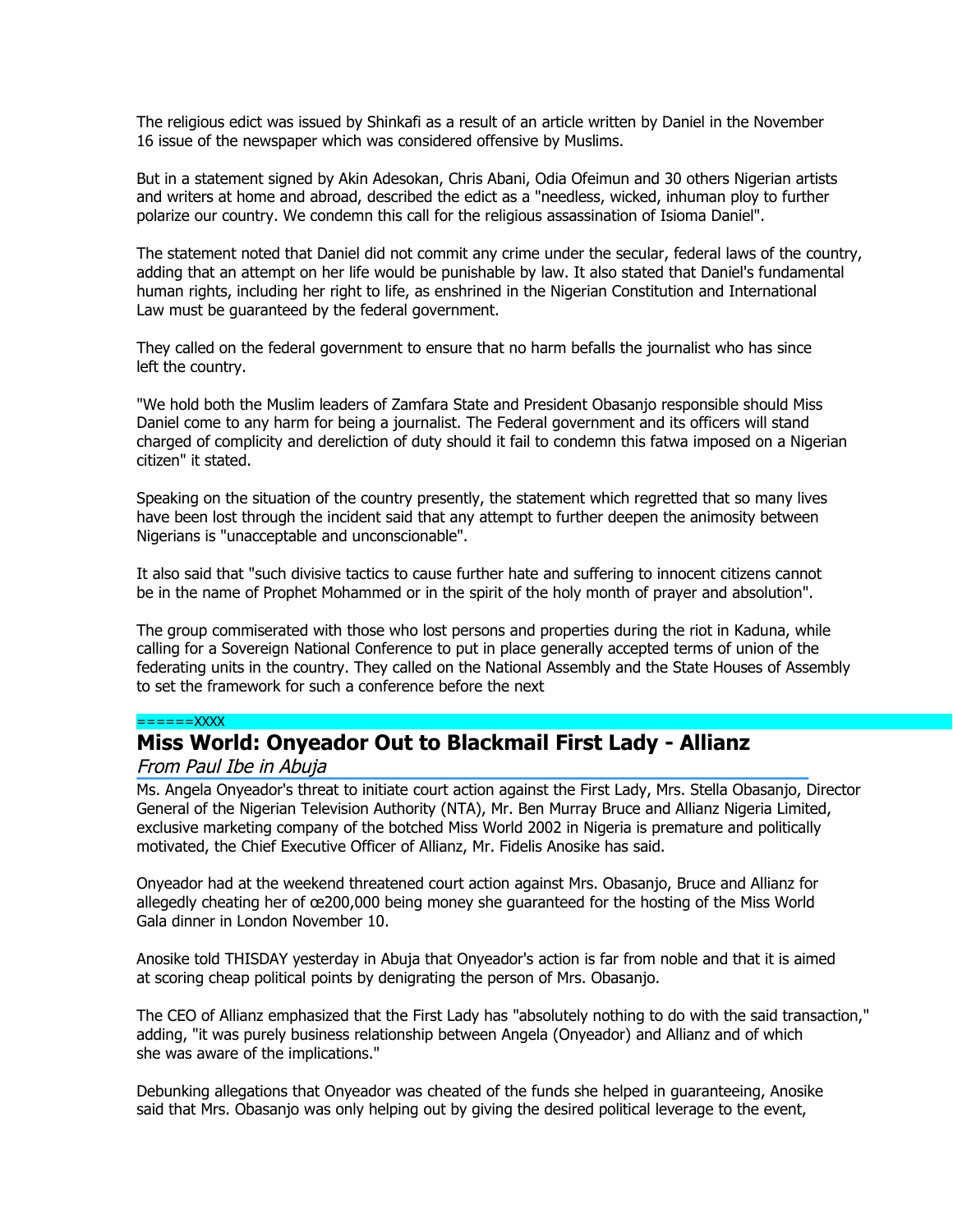which he said was a window for redeeming the image of the country.

"The First Lady was merely helping out because her charity organization is one of the beneficiaries of the event," he said.

Noting that the transaction is one guided by the law, Anosike called on Onyeador to stop embarrassing the First Lady and desist from her campaign of calumny.

Anosike said that contrary to Onyeador's allegation her money is safe, the event having been sponsored by the Rivers State government and would be paid to her after she reconciles the account of the exhibition she hosted as part of the Gala dinner and the Miss World Organisation, recipients of the funds has done same.

"The money is with Miss World Organisation. The account is awaiting reconciliation both from her and the Miss World Organisation.

"She sold art works at the auction apart from the fact that she had sponsors. She has not reconciled her accounts. She has ulterior motives of dragging the First Lady into public odium," he said.

After the reconciliation of the accounts, Allianz CEO said, Onyeador will be paid whatever shortfall there exists. "We have an indemnity from Silverbirds and Miss World Organisation, who were the recipients of the sponsorship funds."

Anosike stated that Onyeador has no legal grounds to sue anyone since the agreement, which she entered into and was prepared by her lawyers; Shola Rhodes & Co is clear and not ambiguous.

Tracing the genesis of the business relationship, Anosike said that a friend of Onyeador's had told her about the event after which she called to know how she can be a part of it.

He said that there were two others who were prepared to put up the bond, but that Onyeador "begged" to put up the bond, which was a consideration for her doing an exhibition at the London event.

Agreement papers dated August 29, 2002, which was signed by Anosike on behalf of Allianz Nigeria Ltd., and Onyeador on behalf of Save A Life Today Foundation (SALT) and witnessed by Mr. Charles Anosike and Mr. Sunday Chukwudi shows that:

\_Allianz which was appointed the Exclusive Marketing Company for the Miss World 2002 Competition (hereinafter called "The Competition") hereby and on behalf of the Miss World Organisation appoints SALT as the official "Charity Company" in consideration of the posting of a 30-day banks guarantee from a reputable International Bank of the sum of œ200,000:00 (Two Hundred Thousand Pounds Sterling) in favour of the Miss World Organisation this bank guarantee is primarily to guarantee the event.

\_This appointment also confers on SALT, the rights to host and stage an "African Art Exhibition at the said World Charity Dinner: This Exhibition, which shall be a total embodiment of all that is 1st class, beautiful, colourful and traditional about African Art, would be managed by SALT's sister company, the African Foundation for the Arts (AFA).

\_SALT shall use its best endeavours to ensure adequate and proper sponsorship for the successful hosting of the said African Art Exhibition.

\_All arrangements for the said African Art Exhibition must as far as possible conform with the standards specified by the Miss World Organisation in relation to the event.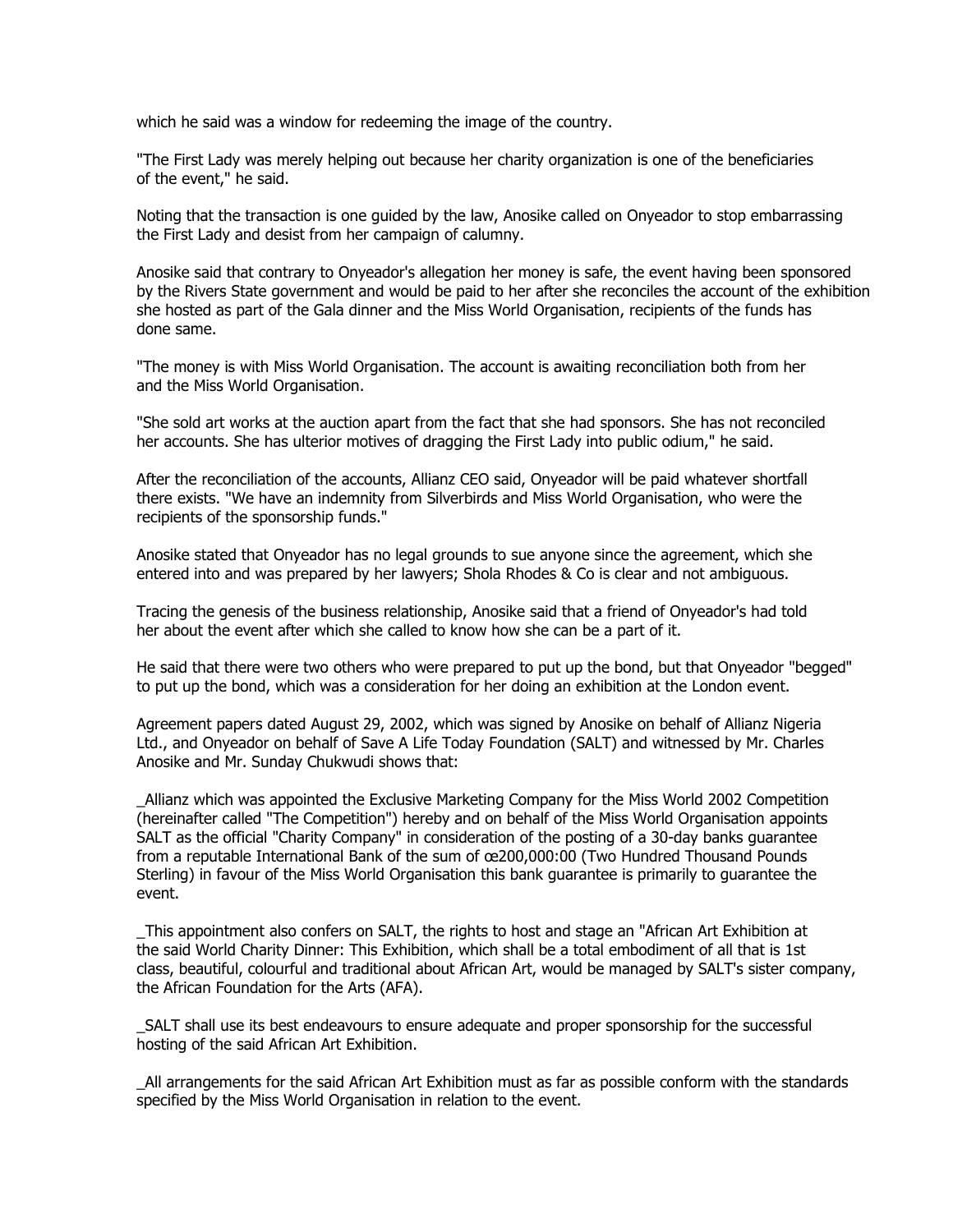\_In consideration for providing the bank guarantee SALT shall receive 60% of net profit accruable from the show. 40% will be distributed to other charities at the sole discretion of Allianz and Miss World Organisation. All payments will be domiciled via the bank nominated by SALT and approved by Allianz i.e. HSBC Bank, No. 2, Craven Road, Paddington W.2. London.

In return Onyeador's SALT will pay Allianz 30 per cent of the 60 per cent it receives as net profit from the show and 50 per cent of all proceeds accruable from the African Art Exhibition.

# **==========XXXX Aftermath of Kaduna Riots... Soyinka Wants FG to Take Blame for Death Toll** By Joseph Ushigiale THIS DAY DEC 2, 2002

Two weeks after the violent eruptions in Kaduna and Abuja against the Miss World beauty pageant and a THISDAY story on it, which Muslims considered offensive, Nobel laureate, Prof. Wole Soyinka has said the Federal Government should take responsibilities for the death of over 200 people and the destruction of properties worth close to a billion naira.

Soyinka who spoke in Lagos weekend at the fifth anniversary and endowment fund launch organised by the Centre for Democracy and Development (CDD) said if the Federal Government had asserted itself on the need to protect the federal character of the nation and the provisions of its constitution on religion, there would have been no ground for mindless killings of people.

According to him, the Federal Government should be blamed for "refusing to accept responsibility for those who were killed, maimed and property destroyed in broad day light; refusal and accceptance of responsibility for the right of every individual in this pluralistic society."

Soyinka also berated the Inspector General of Police, Mr. Tafa Balogun, and heads of other security agencies for their complacency in allowing what he described as an inciting call for murder (Fatwa) by the deputy governor of Zamfara State, Alhaji Mamudu Aliyu Shinkafi, against the writer of the offensive article in THISDAY, Miss Isioma Daniel.

"I have also watched in consternation the call to murder. I am equally surprised that till date there hasn't been a suit either from the Federal Government, Inspector General of Police or the security agencies against the individual who is inciting Nigerians to a murder. Enough is enough," Soyinka warned.

"We have worked hard to put this nation together, but for those who want to seperate it, let them understand that we can no longer go down as second class citizens in this country," he added.

Soyinka noted that while there has arisen wide condemnation of what he described as a "chance glancing utterance of an individual, I have not heard the same intense condemnation for people who have been killed".

According to him, "there has also not been demand for punishment for those plunging this country into the unbelievable path of disintegration. I do not understand what is going on. The sacrifices we made were not to turn this country into a theocratic state".

He condemned what he described as the sanctimonious position of the Islamic leaders in the country in relation to the apology by the management of THISDAY for the offensive publication.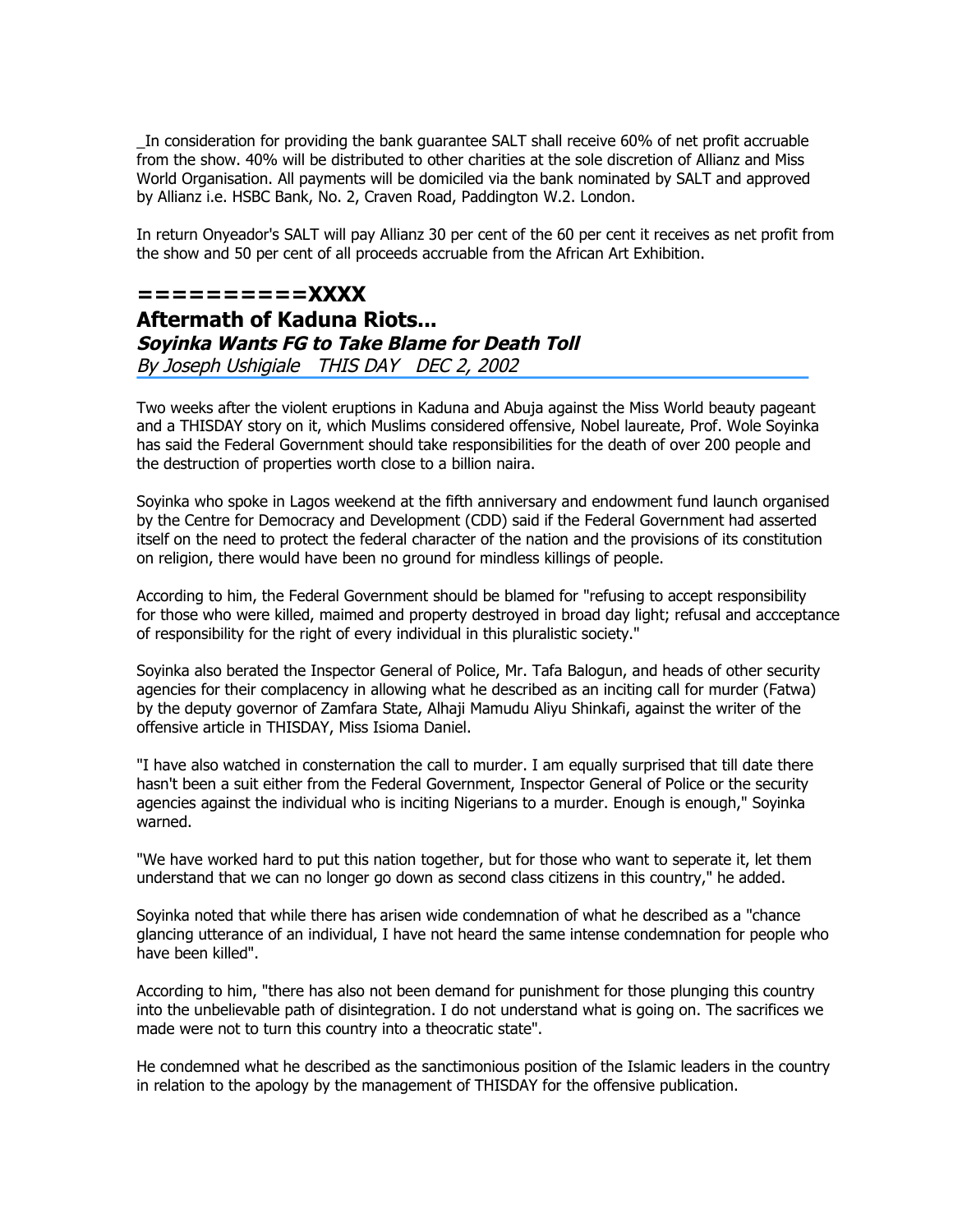"I am disappointed that the so-called national leaders are offering sanctimonious statements about accepting an apology, culminating in the statement credited to the Islamic organisation which said - we hope that everybody knows a lesson has been learnt- I am disappointed".

He maintained that in consideration of the secularity of the country as enshrined in the 1999 Constitution, "we should not allow the imposition of the theocratic arrogance of others on the totality of this nation. We are in a situation where the tail is wagging the dog".

Soyinka, however, enjoined the Federal Government to " act to stop the impudence at which our people are slaughtered and maimed at the slightest provocation".

Also speaking as a guest lecturer at the occasion, Prof Abdoulaye Bathily, a member of both the Senegalese National Assembly and ECOWAS, enjoined African leaders and politicians to contribute positively towards changing the image of the continent through a concerted fight against such policies that will entrench marginalisation and exclusion in the polity.

Bathily urged African leaders to take into account, the plural characteristics of their respective countries alongside other issues as diversity, notion of national identity from plural point of view and manage them equitably.

He also called for the revisitation of borders inherited from colonial masters, as according to him, "they are never known to be instrument of development. Their divisive nature is self evident".

Bathily also advocated a rejuvenation of the concept of African Solidarity, adding that revisiting the Pan Africanism concept will provide a vehicle for effective change if any meaningful progress or survival is to be achieved in an emergingly competitive world.

He stressed that "integration is the tool to remove distractive, divisive and indolent political and religious ideologies. Africa can only emerge a dynamic actor in the world scene if it competes successfully in development and scientific direction".

=============xxxxx ARTICLES BELOW FROM GUARDIAN DEC 2, 2002 TILL FURTHER NOTICE =========XXXX ===========xxxx

**Writers, artists condemn death sentence on reporter**

**LIVING up to their calling as apostles of free expressions and defenders of human rights abuse,** a group of writers and artists, mostly based abroad with a sprinkle from home, has joined in the criticism of the declaration of a death sentence on the *ThisDay* reporter, Ms. Isioma Daniel who wrote the article on Miss World that was believed to have sparked the recent riot in Kaduna and later, Abuja.

In a statement jointly issued, the writers, regretted the violence that broke out in Kaduna and parts of Abuja and noted that it had been inspired by "willful manipulation of religious passion."

The statement described as "objectionable", the imposition of *fatwa* on the head of the reporter, and lamented the fact "that the Muslim leaders of Zamfara State are making this hateful call at all, but particularly so when the orgy of violence has not quite subsided".

The artists, 33 in number and comprising some notable names in the arts including the New Yorkbased artistic director of the influential *Documenta* exhibition in Kasel Germany, Okwui Enwezor, South Africa-based former lecturer at the University of Ibadan, Harry Garuba and poet-journalist,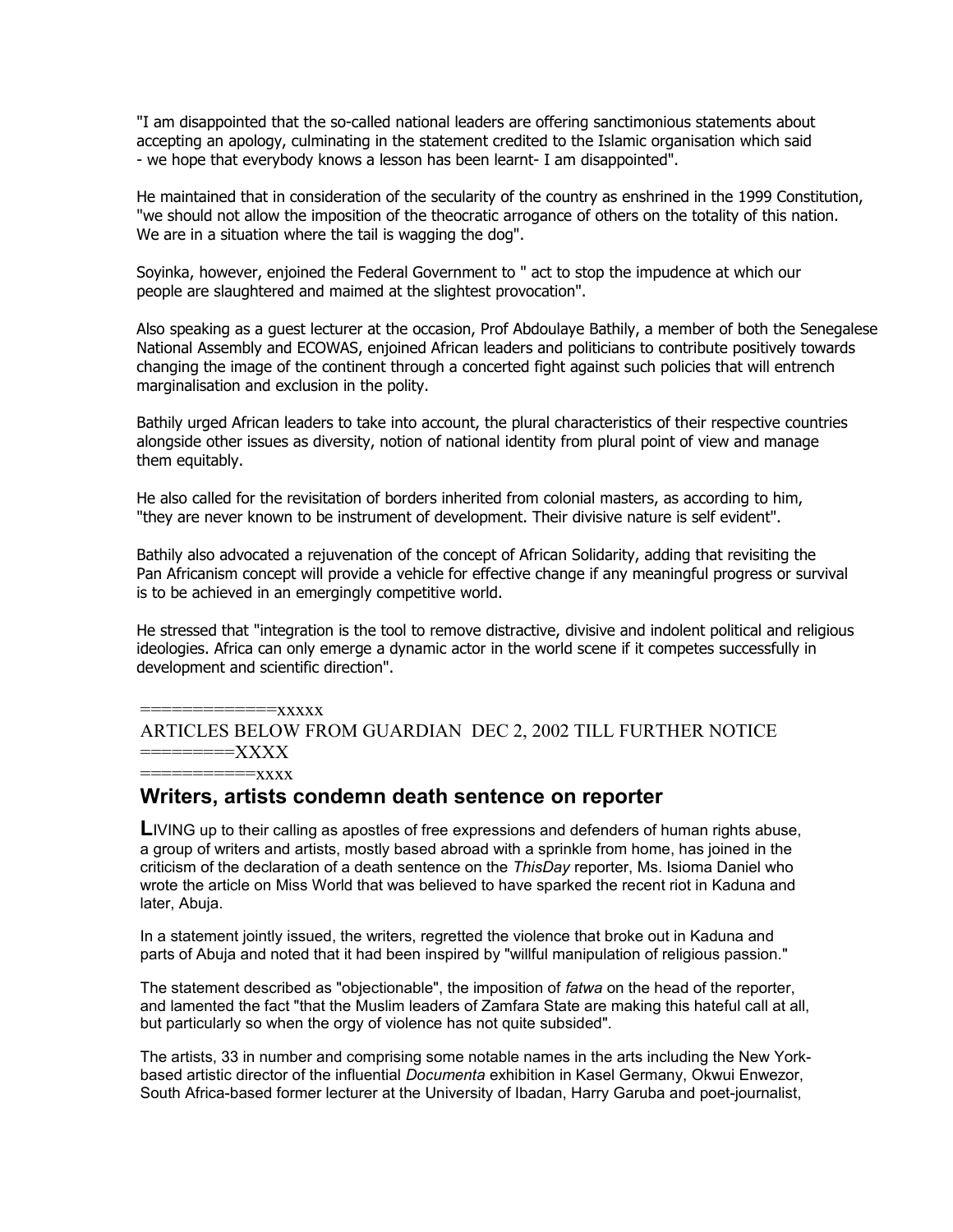Odia Ofeimun in Lagos, condemned the *fatwa* by Zamfara deputy governor as a "a needless, wicked, inhuman ploy to further polarise our country".

They added: "Religion, organised or otherwise, is a form of communion, a medium for community-building. We condemn this call for the religious assassination of Daniel".

To the Federal Government, the artists urged an immediate action to call the Zamfara government to order, saying "We demand that the federal government and its agents take a clear and firm stand on this matter of Muslim leaders demanding the head of a fellow citizen on account of their religious faith".

They pledged to hold President Olusegun Obasanjo and Muslim leaders in Zamfara responsible should any harm come to the reporter.

Text of the statement titled *Nigerians Against Fatwa On Isioma Daniel*, reads: "We the undersigned, writers, artists and citizens of Nigeria worldwide wish to register our unequivocal condemnation of the religious death sentence or *fatwa* passed by Muslim leaders in Zamfara State on Ms. Isioma Daniel of ThisDay newspaper.

"In the past week, a number of Nigeria cities has been thrown into a situation of utter chaos stemming from the willful manipulation of religious passion. The country has not even begun to take account of the enormous cost that this latest round of violence means for the political or psychological health of the citizens. Nor can we start calculating what this latest ugly incident means for the status of the country in the world, knowing that our country is increasingly taking on the image of an insecure space for the exercise of all the fundamental human rights.

"We regret the unfortunate consequences of the article authored by Daniel. We commiserate with those of our fellow citizens who have lost persons or properties to the riots. We regret the impact of the riots and their immediate consequences on the corporate image of Nigeria, and are especially concerned that this is coming so soon after so many other acts of bloodletting, too many to count. In the past ten years, at least citizens of Nigeria have been needlessly victimised by political, ethnic and religious riots, such that the basic confidence that a citizen is free to assume in the society is all but shattered.

"However, the country has lost so many lives in this incident that we consider any attempts to further deepen the animosity between fellow citizens as both unacceptable and unconscionable. Such divisive tactics that cause further hate and suffering to innocent citizens cannot be in the name of the Prophet (Peace be upon Him) or the spirit of the Holy Month of prayer and abstinence.

"It is objectionable that the Muslim leaders of Zamfara State are making this hateful call at all, but particularly so when the orgy of violence has not quite subsided. This is a needless, wicked, inhuman ploy to further polarise our country. Religion, organised or otherwise, is a form of communion, a medium for community-building. We condemn this call for the religious assassination of Daniel. We demand that the federal government and its agents take a clear and firm stand on this matter of Muslim leaders demanding the head of a fellow citizen on account of their religious faith. For the avoidance of doubt, given that Ms. Daniel *did not* commit any crime under our secular, federal laws, any attempt on her life would be a capital crime punishable by law. Ms. Daniel's fundamental human rights, including her right to life, as enshrined in the Nigerian Constitution and

International Law, must be guaranteed by the Federal Government.

"We hold both the Muslim leaders of Zamfara State and President Obasanjo responsible should Ms. Daniel come to any harm for being a journalist. The Federal Government and its officers will stand charged of complicity and dereliction of duty should it fail to condemn this *fatwa* imposed on a Nigerian citizen.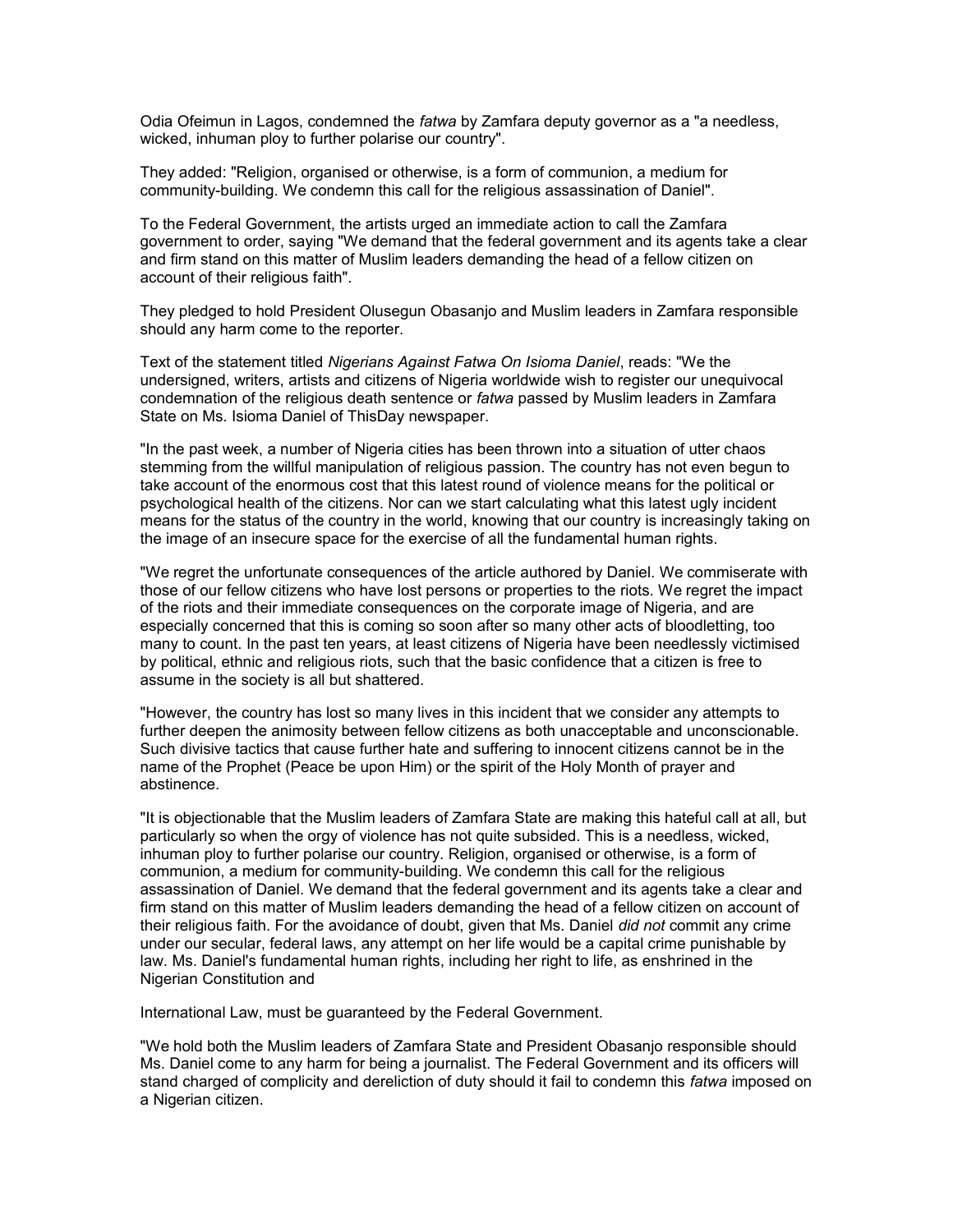Finally, given that Nigeria is now under a permanent state of crisis producing bloodbaths upon bloodbaths, the causes of which flow more directly from the absence of generally accepted *Terms Of The Union* of the federating nationalities, we propose that the convocation of a Sovereign National Conference be declared the primary political objective of the country.

To this end, we call on both Houses of the National Assembly, and all state houses of assembly to, first, pass resolutions for such a declaration, and second, to introduce in the shortest possible time (before the next

presidential election) bills (at the state level) and a bill (at the national level) to set the framework for an SNC whose processes must be complete before 2007.

"We also urge the electorate to use the SNC as the true test of any political ambition or party's manifesto (if they had any) with regard to the forthcoming elections.

Without a country, there would be no politics, religious or otherwise. So let those who aspire to high office first assure us of their commitment to securing the stability and health of the nation they wish to govern''.

### =========XXXX

### **Soldiers arrest Sharia scribe over Kaduna riot**

*By Saxone Akhaine (Kaduna) and< Dadzie> GUARDIAN DEC 2 2002*

**A**MIDST intensified efforts to unmask the masterminds of recent anti-*Miss World* riot in Kaduna and Abuja, soldiers at the weekend arrested the Secretary-General of Supreme Council for Sharia in Nigeria, Malam Nafiu Baba-Ahmed, for alleged complicity in the riot.

The *Sharia* council scribe's arrest came just as Kaduna State government is making a *volte face* on its decision not to institute a judicial inquiry into the mayhem, in which several lives and property worth millions of naira perished.

But apportioning blame for the crises also at the weekend, the Catholic Archbishop of Lagos, Dr. Anthony Olubunmi Okogie, said both Christian and Moslem fanatics should he held responsible for the bloody strife.

The cleric said the only way to avert a reoccurrence of the crises was for "our religious leaders to practise what they preach".

According to family sources at the Gidan Radio Close, Off Rabah Road residence of Baba-Ahmed, he was whisked away by 50 soldiers who came to his house.

Confirming the SCSN's scribe's arrest, his lawyer, Alhaji Ibrahim Umar, expressed fears that the development might engender fresh protests.

Umar remarked that: "It is lamentable and sad to hear that the Secretary-General, Supreme Council for Sharia in Nigeria (SCSN) was molested and arrested yesterday, around 9p.m. at his residence by some military personnel, and taken to unknown destination".

Umar further said that the "unconditional release of Malam Baba-Ahmed is a pre-requisite condition for peace in Nigeria".

But a full-blown judicial probe of the riot, with a view to punishing the masterminds, may he underway as a top source told *The Guardian* that the state government has changed its mind over the decision not to raise a judicial panel.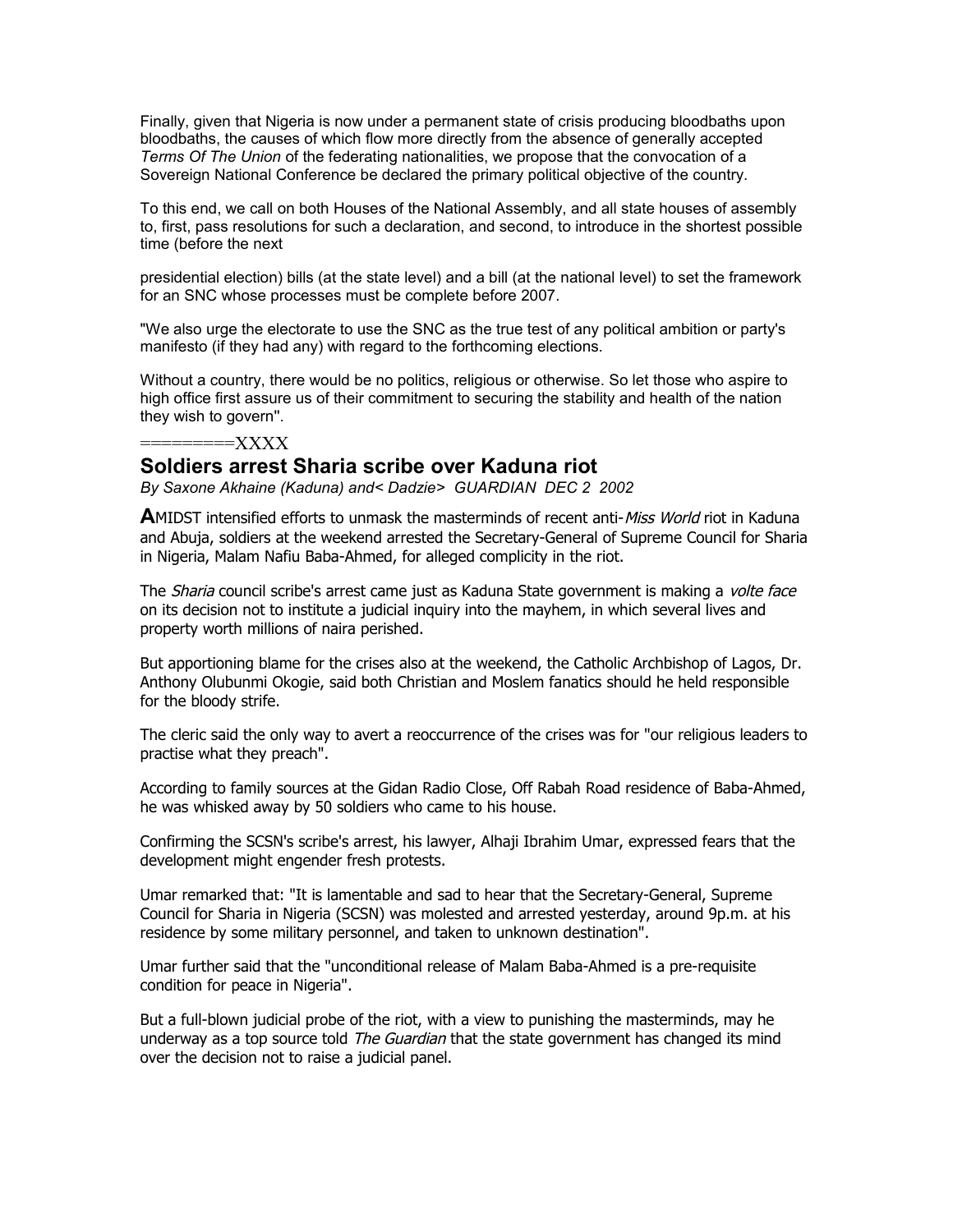According to the source: "The state government has done a rethink over its earlier decision not to constitute a judicial panel. Any moment from now, the government will set up the panel to fully investigate the riot and punish those who masterminded it".

The source added: "The government had earlier thought that it was only the newspaper publication that induced the protest that sparked off the problem.

"But from the confession of some of those who were arrested by the police, it is now clear that there are some powerful individuals who instigated what later turned into a politically-motivated protest".

The source argued that the state government had resolved to "punish the masterminds to serve as good precedence in checking any future reoccurrence".

Commenting on the riots, the President of the Civil Rights Congress (CRC), Malam Shehu Sani, cautioned political and religious leaders as well as traditional rulers in the state, to desist from "the use of religion to achieve narrow and selfish political goal".

Sani said, "so far, politicians from Northern Kaduna are in the habit of whipping up Islamic sentiment to win elections," while maintaining the socio-economic and political status quo in the state.

He said further: "Politicians from Southern Kaduna are also engaged in the use of Christian sentiment to pursue their agenda for new state creation or power shift".

He urged leaders in the state to help strengthen democracy in the country rather than destroy it.

Sani lamented what he called "the menace of al Majirai that roam the streets of Kaduna. "It is a dangerous development to the sustenance of democracy".

"They are at most times front-runners in every sectarian crisis. This ancient educational system must be abolished. Government must resettle, rehabilitate and modernize these institutions".

Malam Sani, however, lamented that "within this year (2002), Kaduna State has witnessed three religious-related violence of minor scale at Kaduna Polytechnic, Federal College of Education Zaria and Federal Government College.

Fielding questions from reporters in Lagos at the weekend, after the commissioning of a refurbished science laboratory block at St. Finbars Secondary School, Okogie said that there are thousands of Moslems that are very good, who practise their religion in the righteous way.

"Then we have these unwanted fanatics; just as we have them in the Christian fold, so do we have them in the Moslem fold who don't just care. Their own is to cause chaos, not only chaos but because they want to steal in order to get what they want.

"They don't just go on rampage, they want to set ablaze; they are not doing it because of religion, they are only using religion as a cover; which is not good".

Okogie praised Sultan Muhammed Maccido of Sokoto for reminding Moslems in the wake of the Kaduna fratricide that the period of Ramadan is a time for sober reflection, fasting and prayer.

"How can a devout Moslem go out rampaging, looting people's property under the camouflage of Ramadan? It is giving a bad name to religion, like it can happen in the Christian fold".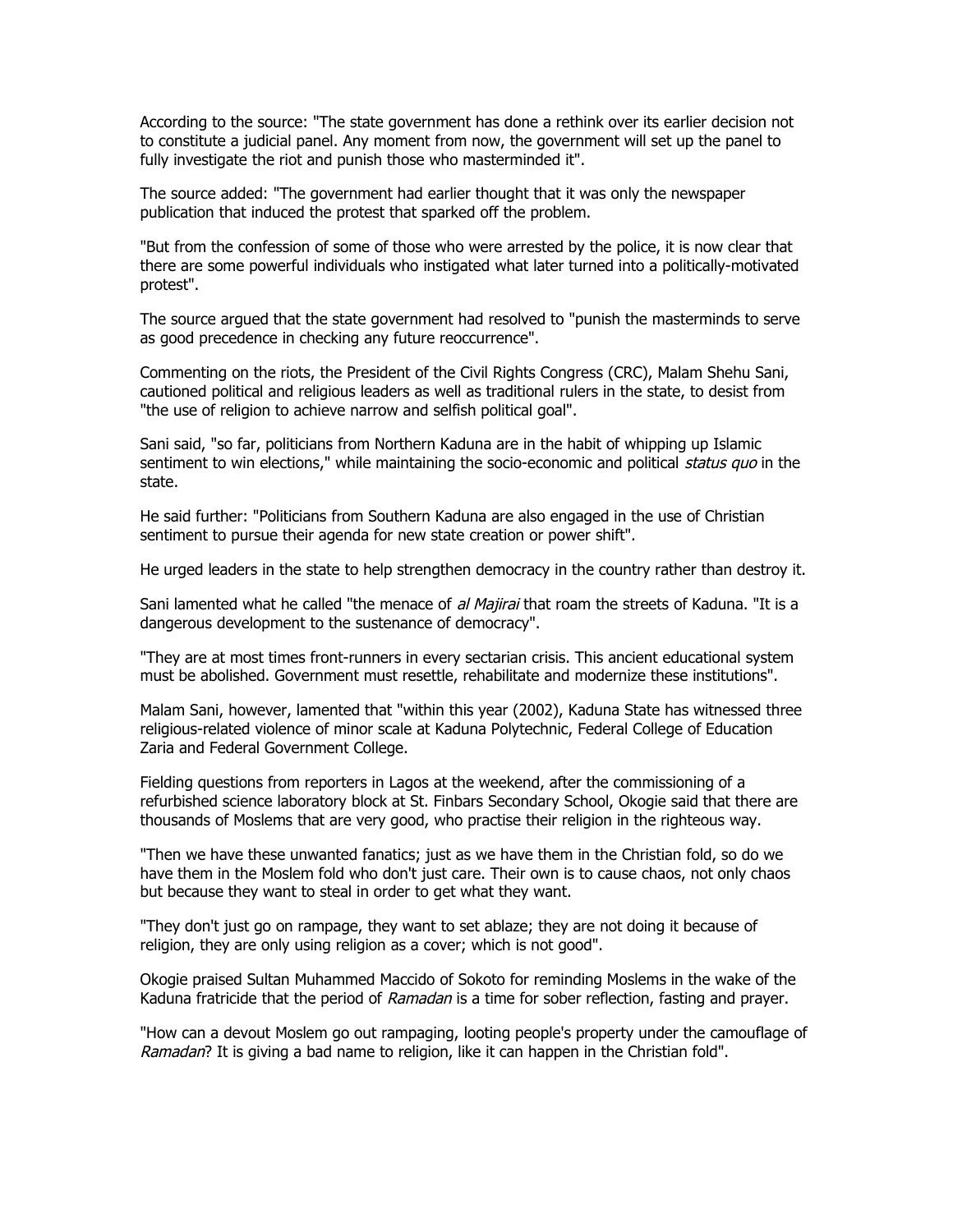The Catholic Archbishop, who said he felt like crying when he heard about the Kaduna crisis, said: "The irony of it all is that those who are bad are very vocal because they are disgruntled and self-centred persons. These are the people causing all the trouble we are having".

On the Fatwa issued by the Zamfara State Government through its deputy governor, Okogie said: "He (the deputy governor) is using that word wrongly. I don't think the man knows what he is talking about. It shows that he is not versed in the Koran. I that am not a Moslem, I know more about that word than he is talking about".

According to Okogie, "*Fatwa* can't be used on this occasion, it is wrong. It shows that they are just disgracing us".

=============

=====XXXX ARTICLES BELOW FROM VANGUARD DEC 6, 2002

# Call for tolerance and understanding

# By Anayo Okoli Friday, December 06, 2002

THE mayhem that trailed an alleged blasphemous story in ThisDay newspaper of Saturday, November 16, 2002 has once again brought to question the degree of religious tolerance in a secular nation like Nigeria.

Before too long, violent reactions from Kaduna had escalated to the Federal Capital Territory, Abuja, the seat of power. In the end, not less than a hundred protesters and innocent Nigerians lay dead while the Miss World pageant slated December 7, 2002 was hurriedly shifted to London. Nigeria, whose citizen, Agbani Darego, presently occupies the exalted position of Miss World lost the privilege of hosting the finale of the beauty contest.

Nevertheless, victims of the needless rampaging and killings have been given mass burial. Emotions and anger flowed during their burial. Some northern leaders have condemned the act of brigandage by the protesters. General Mohammadu Buhari and Colonel Abubakar Umar, both retired military top brass, in clear terms condemned the act of the urchins and called for their prosecution.

The most heart provoking reaction to the death of victims of the protests was the one given by Zamfara State acting governor, Alhaji Mamuda Aliyu Shinkafi. At a rally in Gusau, he passed *fatwa* (death verdict) on Isioma Daniel, the author of the ThisDay piece.We marvel at the rate at which religious liberty has been miscontrued to mean licence to say and do anything especially when such things are against the constitution, the grundnorm of the Federal Republic of Nigeria.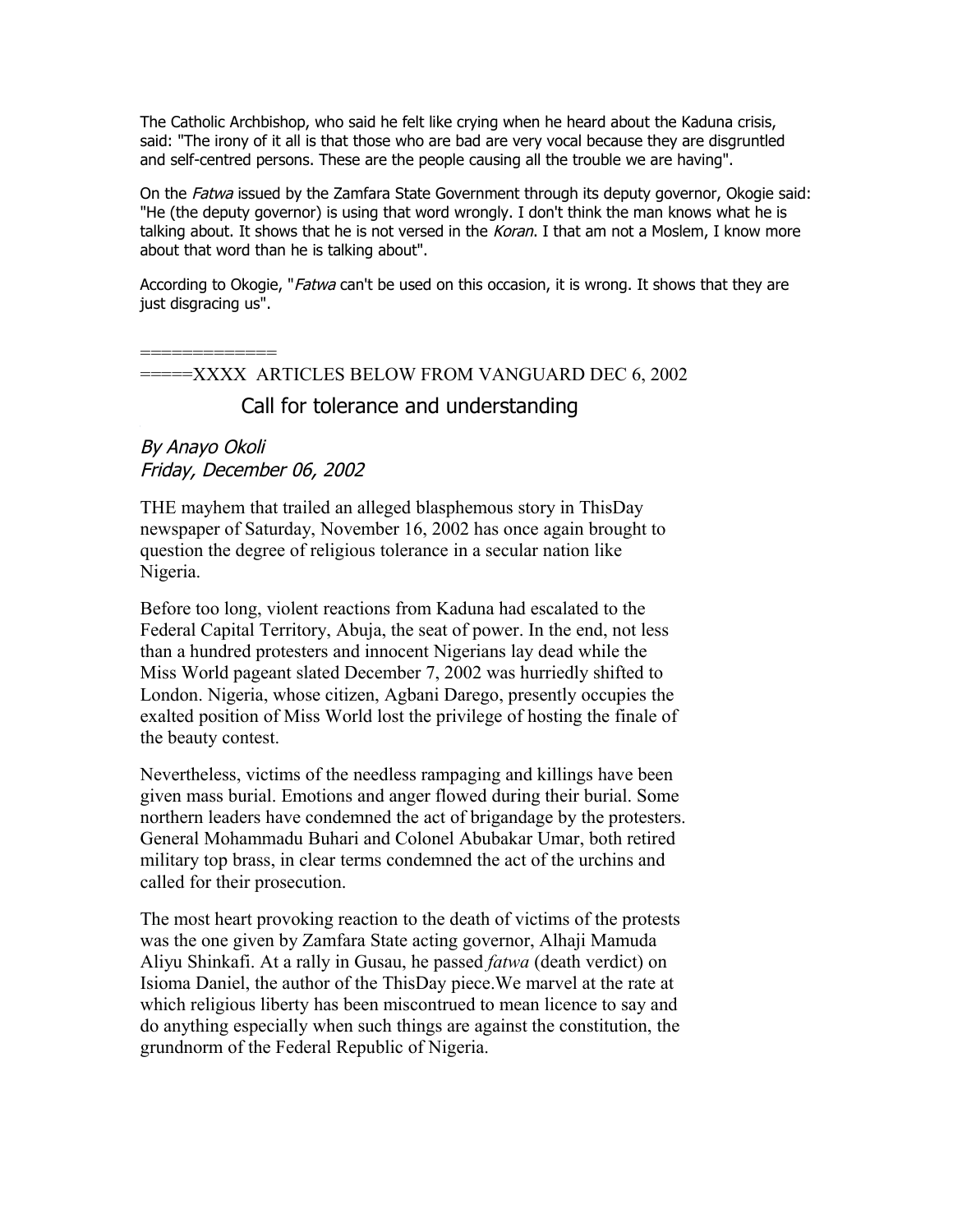*Fatwa,* an Islamic law proclamation can only be pronounced against a Muslim adherent. Isioma Daniel as a non-muslim could not have been subjected to the ambit of Shariah jurisdiction except she so chooses.

In this case, she has not done that. So, what the Zamfara State acting governor has done is exercising his religious freedom an inch too far. The religious tolerance and endurance of other religious sects in the country should not be mistaken for meekness.

We agree with the federal government's nullification of the *Fatwa* against the ThisDay reporter. Such *Fatwa* pronouncement could not have been anything but a wild goose chase by a religious zealot in a constitutional country.

There is the need to be sensitive to the heterogenous, multi-ethnic and religious secularity of Nigeria by not only the media but other sectors of the country. For that reason, we caution the media, especially ThisDay for the slip that occurred in that controversial report.

However, the newspaper's apologies carried in all Nigerian dailies should be accepted by the Muslims by being merciful especially in this month of Ramadan. The month is that of piety and spiritual regeneration and forgiveness that does not call for the kind of killings that took place in Kaduna and Abuja.

We believe that irrespective of religious inclinations, Nigerians must be able to live together in peace by tolerating and understanding each other.

MANY ARTICLES BELOW ARE FROM GUARDIAN DEC 6, 2002—UNTIL NOTICE BELOW.

 $=$  $=$  $=$  $=$  $XXXX$  GUARDIAN DEC 6, 2002

### **Fanfare as Moslems celebrate Eid-el-fitri**

*By Kabir Garba Alabi and Rosheedat Tiamiyu*

**T**HE teeming Moslem faithfuls in Lagos yesterday joined their counterparts across the country in celebration of Eid-el-Fitri amidst festivity and glorification of Allah (SWT).

The 30 days Ramadan period, during which Moslems underwent spiritual exercise of abandoning food, drinks, merry-making and other mundane activities came to an end on Tuesday and Wednesday as some Moslems observed their Eid-I-Fitri on Wednesday while others did the same yesterday.

Although, the feast was supposed to be performed on a uniform day, the difference was occasioned by the disparity in the date of the commencement of Ramadan fast about 30 days ago.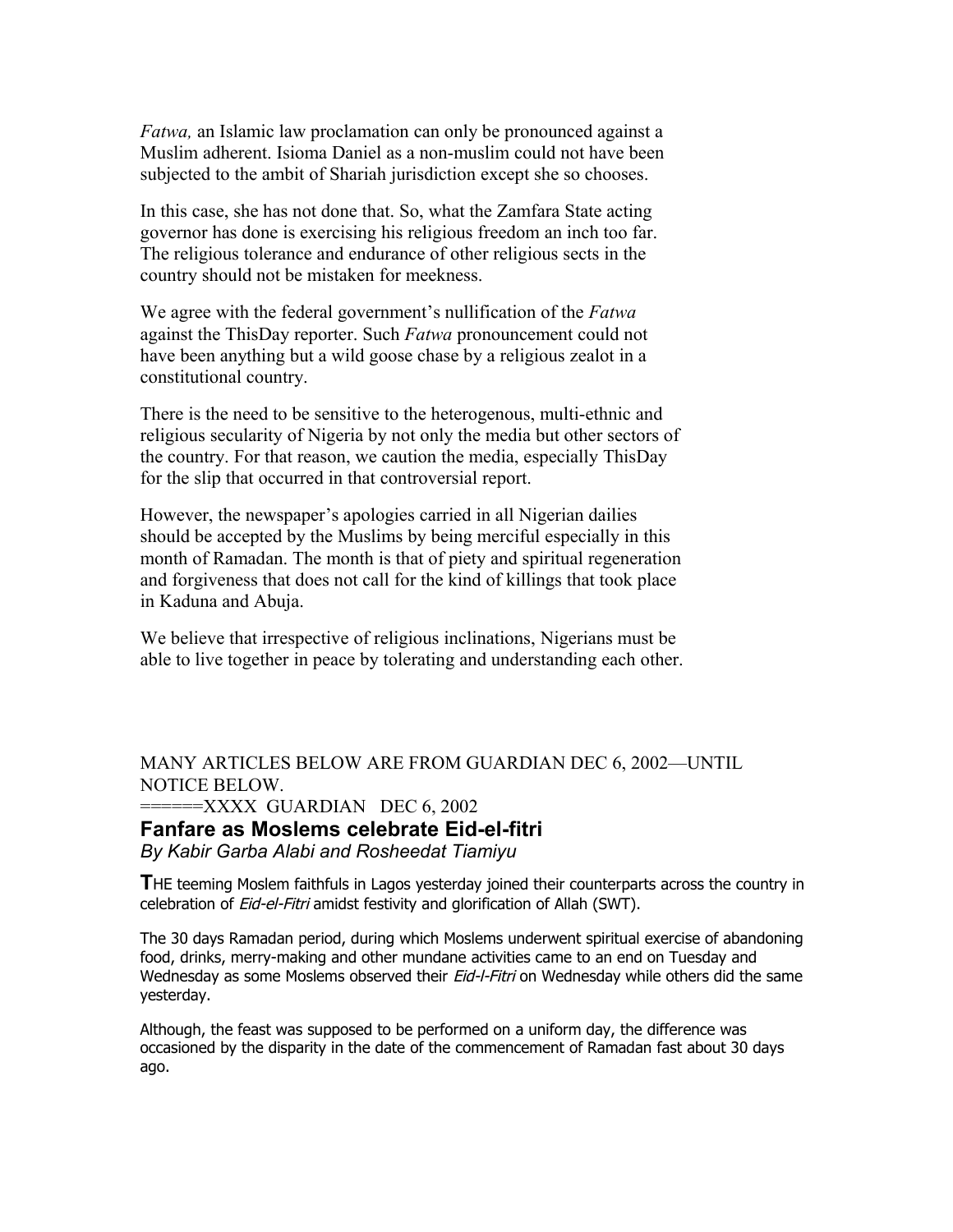Indeed, the Supreme Council for Islamic Affairs had issued a directive for a common date. Some Moslems began their fasting on Tuesday, November 5 while others started the following day.

For the former group, the number of their fasting days as at last Tuesday, December 3 was 29, which automatically guaranteed them to break their fast on Wednesday when the new moon of Shahawal was reported to have been sighted.

The latter group performed their own Eid-l-Fitri celebration yesterday as their fast also reached 29 on Wednesday. And majority of Moslems in Lagos State fall within this category.

The difference notwithstanding, the spiritual essence of the fundamental principle in Islam has been producing the desired results if the pronouncements from many Islamic leaders are anything to go by.

"This occasion calls for renewed faith and genuine commitment to the cause of Almighty God," said Sheykh Robiu Adebayo in his sermon during the *Eid-l-Fitri* prayer observed in Oworonsoki, Lagos.

Apart from Zakaat-I-Fitri, an alms giving that is directly associated with Ramadan fast, Sheykh Robiu digressed to speak on publics and other issues.

To the youths, he admonished that they should not allow themselves to be used as political thurgery to foment troubles and perpetrate diabolic acts.

"Please, you should eschew evil and do not serve as instruments for politicians to perpetrate evil. Remember that whosoever participate in the killing of people, will not go unpunished. Islam, categorically forbids killing and shedding of blood which is now rampant in our society.

"Yet, there is no reason Moslems will tolerate any act of blasphemy against the personality of any prophet of Allah. This is not limited to Prophet Muhammed alone, even Prophet Isa (Jesus), Moslems hold him in high esteem and we are bold and ready to declare war against anybody that attempt to impugn the character of these holy personalities," remarked Adebayo while making a reference to the Kaduna riot recently.

He prayed for the nation and world over while he urged leaders at all levels - religion, government and others - to shoulder their responsibilities with the fear of God and justice to humanity.

To Moslems especially Sheykh Robiu wants them to embrace the lessons of Ramadan wholeheartedly and surrender themselves to the dictates of Allah completely.

Similar issue was addressed by Alhaji Abdullai Akinbode, the chief missioner of Nasirul-Lahi-il-Fathi Society of Nigeria (NASFAT) at the old Lagos State Secretariat Mosque where the organisation observed prayers yesterday.

He called on Moslems to enter into the fold of Islam and observe its injunction perfectly.

"Today, non-Moslems always read Islam through the character and conduct of Moslems. That is why when any Moslem misbehave, the conclusion always that that is what the religion teaches," noted Akinbode.

In his sermon, he gave thanks to Allah for a successful completion of the Ramadan fast and extolling His attributes, "it is essential that we emphasise on the character of Moslems of this generation."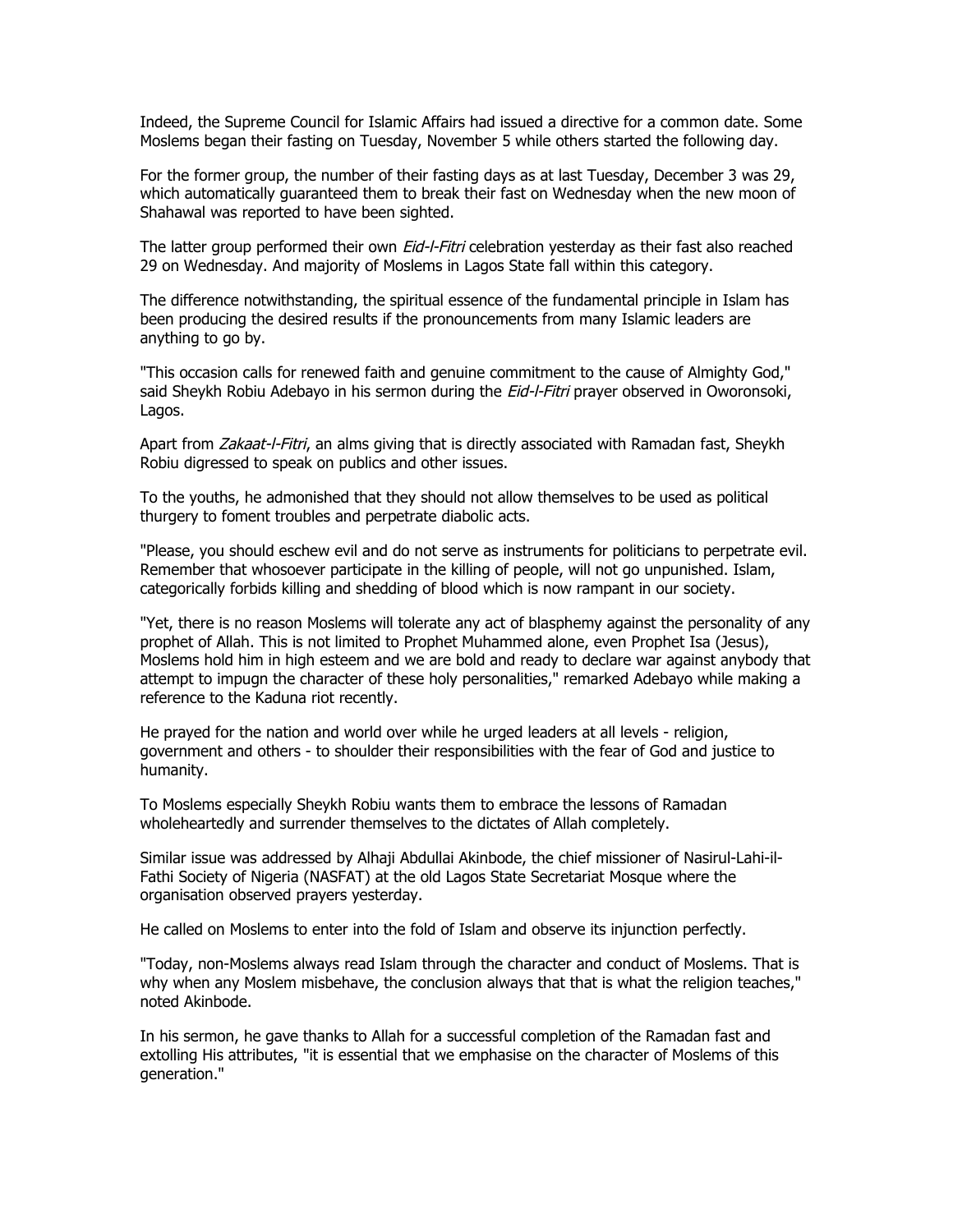Making a reference to chapter six of the Holy Quran on what qualifies one as a Muslim, Alhaji Akinbode said, the world today is full of deception from the nucleus, national, states and even across the global village.

He, therefore, called the attention of believers to submit to God's will which qualifies them as Moslems. For, according to him, one can be a Moslem and still be wrapped in the garment of hypocricy, deception, lies except those that follow the word of Allah sincerely.

Explaining further, he said those who are rightly guarded are those not wrapped in the garment of deception and hypocricy.

As for those who invent lies against Allah and His Apostles, practice hypocricy, Allah said he will lead them to enjoy the reward of their acts in this world. However, when it is time for Allah to take their souls, they will die in painful torment and thereafter dwell in hell fire for ever , he said.

Speaking further, Akinbode implored Moslems to be good ambassadors of Islam, emphasising that faithfulness and sincerity should be the hallmark of their mundane and spiritual activities.

Akinbode warned that Allah forbids shamefulness, discord, disharmony and transgression admonishing that every Moslem should follow the teaching of Islam. He stressed that Islam should be better understood even by non-Moslems.

Since Ramadan fast is a mechanism of body and soul cleansing, Akinbode urged Moslems to be steadfast and always rely on God for all their needs and wants.

To Imam Mohammed Jamiu, Alubarika Central Mosque, Igbehin-Adun, Mushin/Ilasamaja, Lagos, the celebration of *Eid-l-Fitri* is an indication that Islam has an answer to every aspect of human life.

He urged moslems to be tolerance and magnanimous, as the earth is meant for humanity to live, irrespective of cultural, religious and social background.

But what is gratifying about the celebration this year is the fact that prices of food items are not affected. Most of the foodstuff still maintain their prices except rice. A visit to various markets in Lagos, indicate a little hike in prices of foodstuff. But items such as: tomatoes, pepper, onion, gari, yam flour, yam tubers, are still within the reach of common people.

However, most of the Moslem leaders expressed gratitude to Lagos State government for declaring Thursday and Friday as public holidays.

Particularly, Sheykh Robiu Adebayo remarked that the action shows that the government has feeling for its citizens. And he prayed that God should continue to guide all the leaders.

The concern of most Moslems is however the need to maintain the high level of spiritual activities that permeated the entire world. The question on the lips of most adherents is therefore, after Ramadan, what next?

=============

# **Group calls prayers for the nation**

**A**S part of efforts to find solution to the nation's crisis, a Christian group, African Charismatic Ministers Association International will hold a 3-day fasting and prayers for peace, economic and political stability at the church auditorium of the Redeemed pillar of fire praying Mission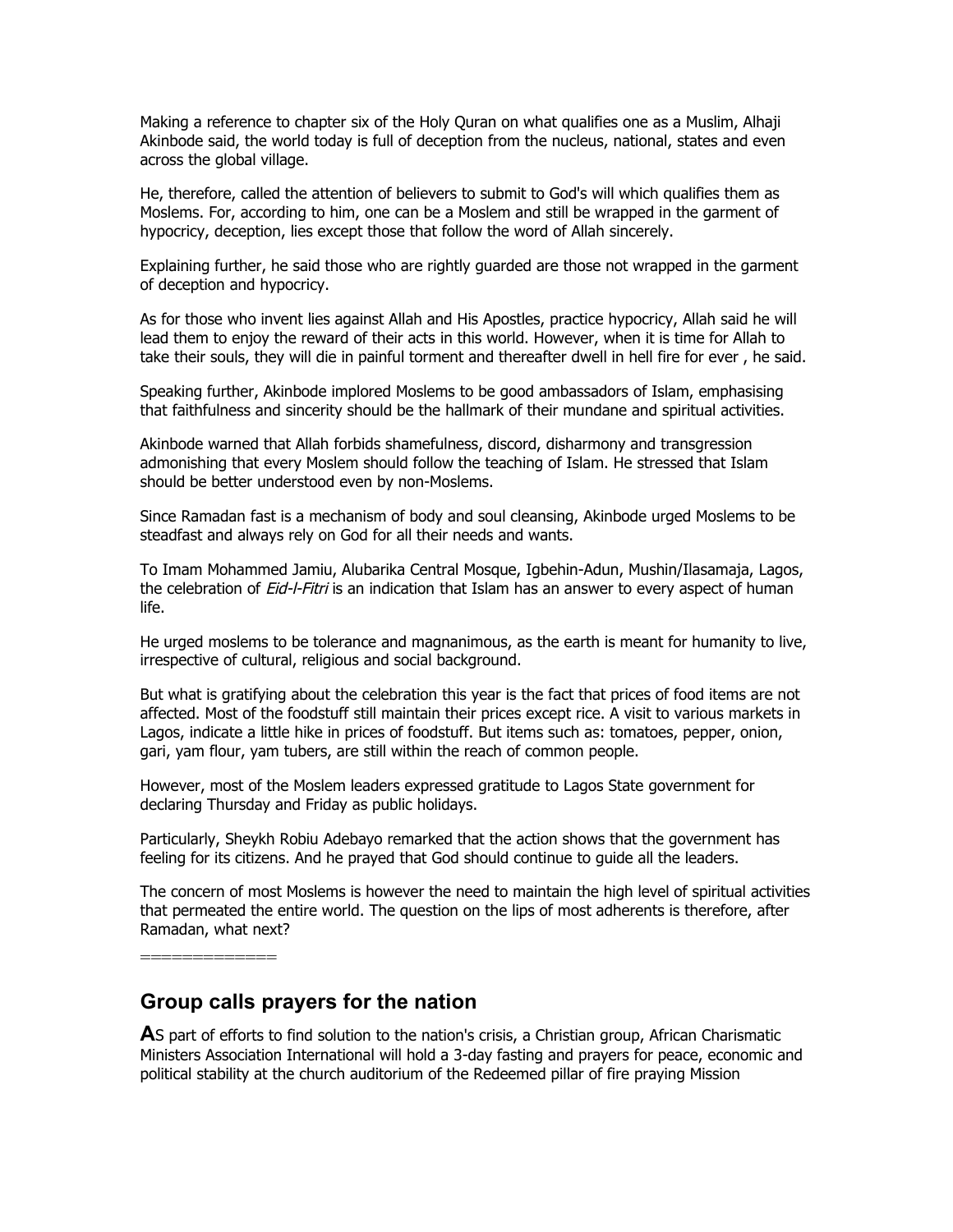Incorporated No.5 Redeemed Pillar of Fire Avenue, off Osolo Way, Isolo, Lagos from Monday, December 9 till Wednesday, 11 from 10 am to 2 pm.

According to the statement signed by the group's president, Rev. (Dr.) Adol Paul Obinwaogu, "Although, God graciously delivered the nation from many years of obnoxious military dictatorship and misrule, the country from visible indication is still passing through heavy negative spiritual bombardments under manipulations."

The group, therefore advocated capital punishment for those who are involved in causing violence. He added: "what we need in Nigeria is religious tolerance, fear of God maturity in faith and strict adherence to the various religious tenets. Nigeria belongs to all of us. Let us live in peace. We need each other."

The national prayer co-ordinator is Apostle Emma K. Osajiokweh and Rev. Mike Ofoegbu is the guest speaker while Pastor Akin Rotimi will be the speaker.

 $=\!\!\text{XXX} \times$ 

### **Miss World: Matters arising**

*By Bobson Gbinije* GUARDIAN 6, 2002

**T**HE most exhaustive anatomisation of the Nigerian Nation cannot unravel the diaphameity inherent in its socio-economic, religious and political matrix and structure. Nigeria is a mystery nation where nothing works. It is jinxed, cursed, anathematised, damned and now completely bedevilled, because of its execrable inability to host the World Beauty Pageant and do anything right. In the midst of oil wealth we remain one of the poorest countries in the world and incarnadined in corruption. Nigeria's political Armageddon must be now or never, unless we agree to sit down and discuss the viability and functionality of the cumbersome Lugardian albatross of 1914 that led to the amalgamation of the Northern and Southern protectorates.

Our co-existence as one Nation is now questionable. It is now a misalliance sunken in volatility. Ever since the second coming of President Obasanjo he has tried to pursue the Nigerian agenda with Spartan equanimity in the face of deliberate and prodigious opposition by the political dogin-a manger mafia. At great personal risk and criticism he has made so many overseas trips to mend fences and launder our pariah image precipitated by the maximum despot Sani Abacha, 419ers, corruption, greed, political head hunters, arsonists, life liquidationists, political crooks, erudite legal prestidigitators, killing of Ken Saro Wiwa and religious extremism etc.

Our almost irreparably bad image was now gaining a polished and acceptable look in the comity of nations. We were accepted back into the Commonwealth etc. The Lord Gardener's dictum that "Absolute purity has no fear over political and social slander and this it must conquer in the end" became prevalent. Nigerian businessmen were now filling the credibility gap in our reputation. With democracy in place and procedural propriety injected into our body politick investors were now coming back to Nigeria. It is the trail of integrity that brought the Miss World Beauty Pageant to Nigeria. But the so-called sensational, irresponsible, denigrating, offensive and provocative publication in ThisDay newspaper that stimulated the ghoulish mayhem in Kaduna and Abuja has taken Nigerian from a pariah nation to a gehenic outcast nation. It is not the interest of this writer to adjudicate or pass judgement on this matter, but it is imperative to make some observations to forestall a repeat in the future.

Right from day one individual Moslems and its collectivity arrowhead made statements to the effect that the morality and timing of the beauty pageant is wrong, since it falls within the ambit of the Ramadan calendar. The Organisers and the First Lady Mrs Stella Obasanjo reacted by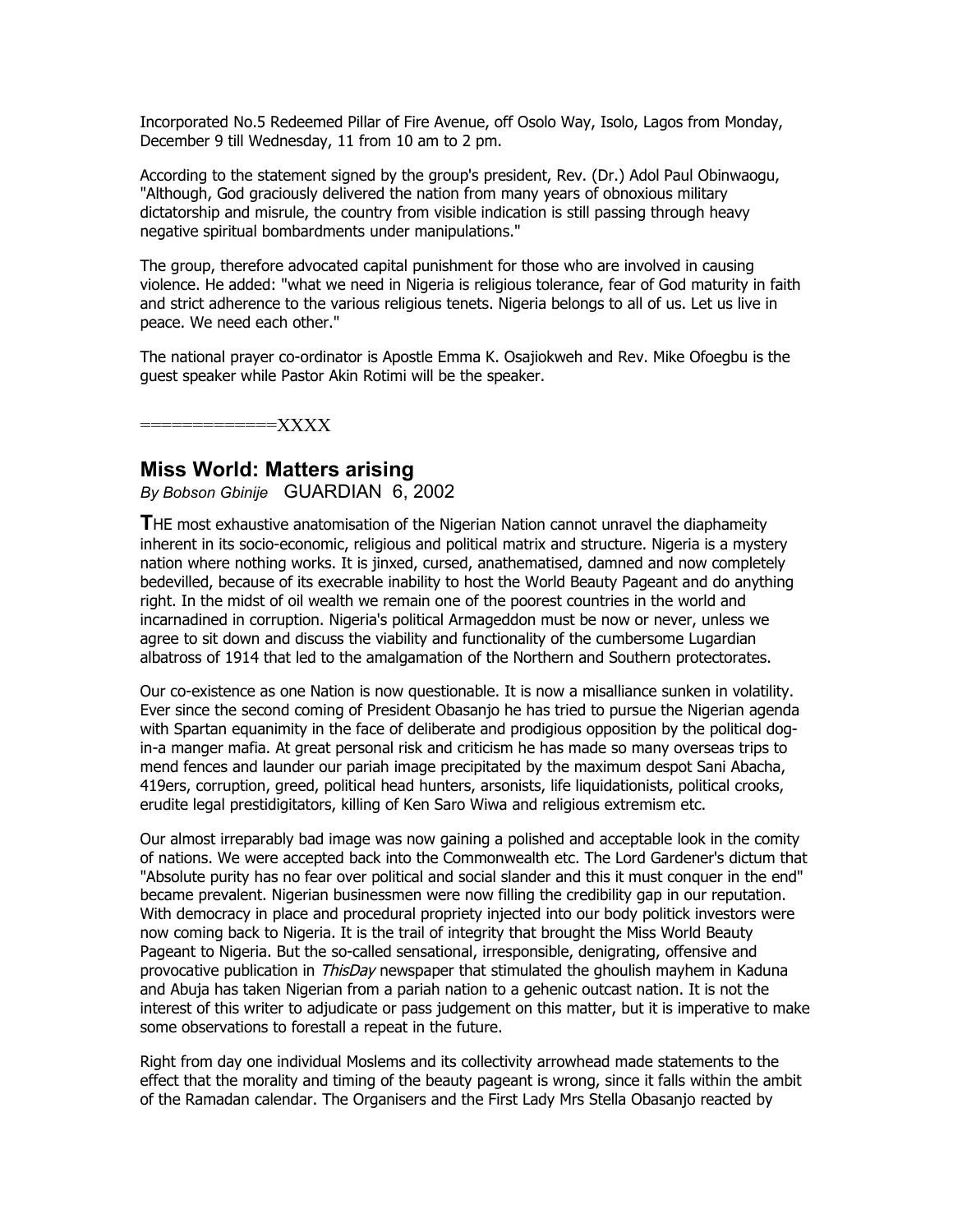moving the date forward. We still heard some commentaries from Moslem leaders in outright condemnation of the Beauty Pageant. There was therefore the mindset of 'Suspended Anger'. The so-called offensive publication of *ThisDay* newspaper created an avenue and conduit for venting the 'Suspended Anger'. I do not intend to obstruct the trajectory of my submission with sentimental and prejudicial projectiles. But I believe that two wrongs cannot make a right and the Islamic scholar Alhaji Ibn Mohammed Shehu asserted in his book entitled Islam And The Dynamics Of Change that "Islam is a religion fundamentally foundationed on the rubrics of peace, love and tolerance". The reaction of the Kaduna Islamic fundamentalists (Tijaniya, Quadariya, Sunai and Chiite Moslem brotherhoods), was like a tragedy waiting to happen and they made no effort to stall it. They committed the fallacy of "PETITIO PRINCIPI" a logical fallacy in which a premise is assumed to be true without warrant or in which what is to be proved is implicitly taken for granted. The catalogue of woes which Moslems and non-Moslems have suffered in Nigeria has now brought to the fore the imperative of creating a forum to determine the existence of Nigeria as one nation. We cannot, for goodness sake, continue like this.

The political implications are far-reaching and the 2003 elections are around the corner. Will these religious prejudices and regular violence not truncate our march to 2003? Can Christians and Moslems ever co-exist? Will it not be wise to break Nigeria or do we evolutionarily metamorphose to political adulthood? But who will pay the price? How do we salvage Nigeria's tarnished image again in the international arena? How do we re-orientate our people to love Nigeria and love one another? How about our children and our own future? Is there hope for Nigeria? Will the World beauty pageant ever come back to Nigeria? and what will the negative campaign against Nigeria's hosting of the Pageant by the British press do to us? The time has come and it is now for Nigerian Christians to rise up to the challenges of Islamic fundamentalism resulting in wanton decimation of Christian lives. Christians cannot continue to 'turn the other cheek' and live in pusillanimous tergiversation in the midst of such un-Allah-like and un-Godly-like attacks. The Christian Association of Nigerian (CAN) must set in motion a long period of complete re-strategisation and not empty placeboes on ground. The Christian religion will be completely wiped out of Nigeria and nay the world in the new millennium if Christians continue to fold their arms. They must evangelise aggressivity to change the world from a state of demonic aggressively to a state of Christ-like discourse to entrench peace.

Finally, the ThisDay newspaper must develop a sense of occasion by ensuring that there are enough foolproof reading of its publications before rushing to press. But the remorseful and repentant stance of *ThisDay* newspaper' after the holocaust must be accepted by the Supreme Council Of Islamic Affairs (SCIA) and the entire Moslem Nation. The Nigerian Union of Journalists (NUJ) must stand by the ThisDay newspaper in this dire-strait psychological moment. Enough is enough. Moslems must forgive ThisDay newspaper. Those who have an unweanable tendency to sow mischief, who are hiding behind all these evil acts should know, that their sins will find them out. The poet and philosopher Seneca said, "As long as you live, keep learning how to live" (Quemadmodum vivas, quamdiu vivas).

Gbinije lives in Warri

 $===XXXXXX$ GUARDIAN DEC 6 2002

### **Path to a viable polity, by Adesanya, others**

*By Yinka Aderibigbe*

**FOR** the nation's political top-notchers and the literati, there was a fresh opportunity yesterday to examine the problems of the polity. It was at the launch of *Bulletin from the land of the living*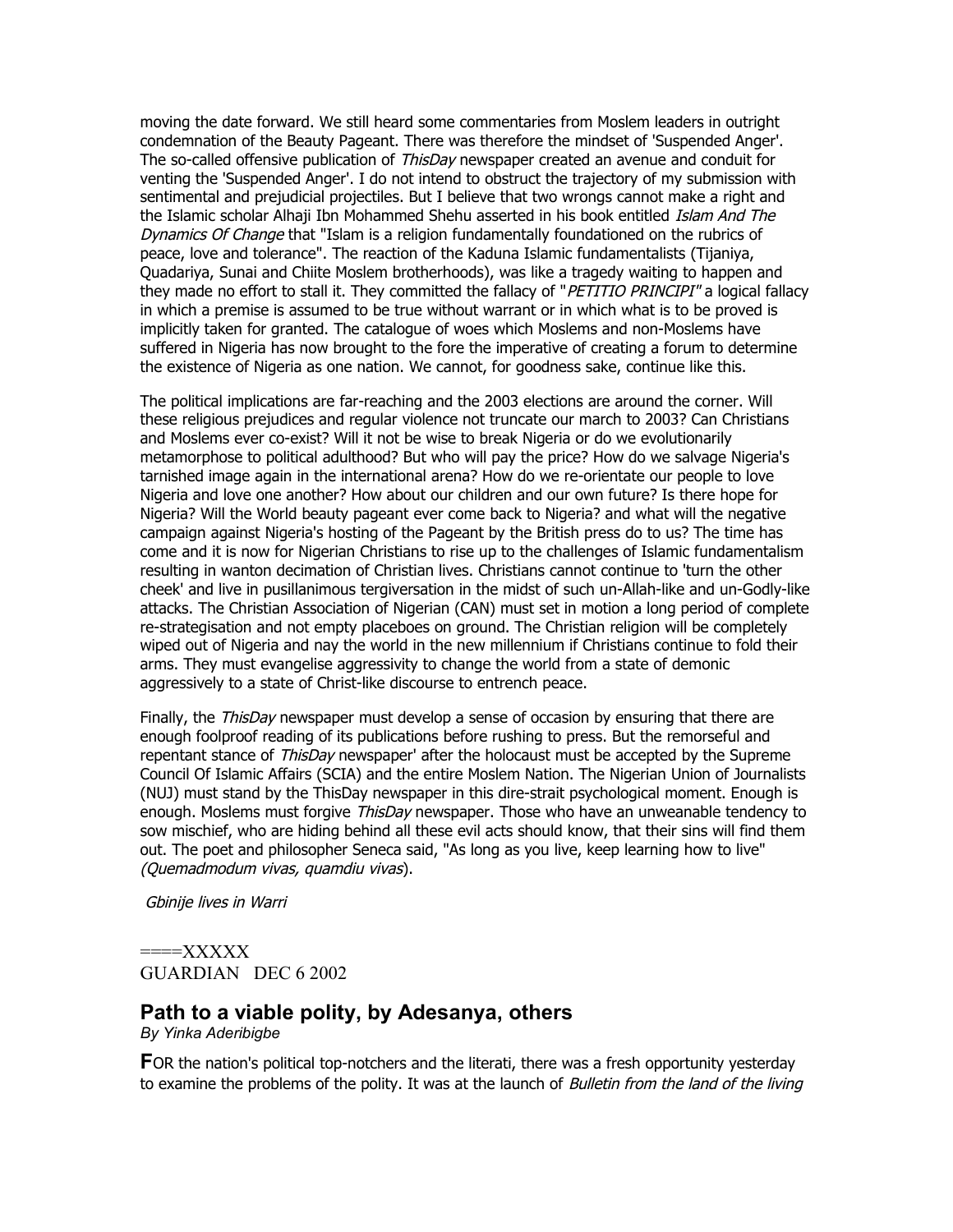ghosts written by erudite literary scholar and social commentator, Prof. Adebayo Williams, at the Lagos Airport Hotel, Ikeja.

A common thread that ran through the speeches of *Afenifere* leader, Chief Abraham Adesanya and Williams among others on the occasion, was the need for a national conference to enable all ethnic nationalities renegotiate the terms of their co-existence.

To Adesanya, a common bond among those who are obsessed with the relegation of the collective interest of the nation to the background, is their opposition to a sovereign national conference.

As he put it: "The true enemies of Nigeria are those who passionately oppose and do not want us to re-examine the basis of our existence."

Adesanya, who chaired the occasion, noted that the recent mayhem in some parts of Kaduna State and Abuja over the *Miss World* pageant were part of the signs that for the nation to continue, it must be urgently restructured.

Said he: "That a secular show and a comment in a secular newspaper could lead to that level of carnage and mind-boggling blood-letting by Northern Moslems against Christians is a reflection of other unresolved questions."

Contending that such an action was nothing but "a political action" of a section of the country against others, Adesanya said time might be fast running out to achieve a peaceful dialogue on the Nigerian question.

He said: "The many years of predatory activities of political and economic locusts have turned Nigeria into a land of the living ghosts," a land where many of the fertile brains, are exiting in droves, leaving the nation's intellectual space famished.

Adesanya canvassed regional autonomy in a loose federation as the only solution to the country's problems.

Said he: "There is urgent need for regional autonomy so that each region would be at liberty to pursue those objectives that are dear to it without federal let or hinderance. Those who want to continue to run Nigeria as a unitary state must be told in clear terms that they are running against time."

Williams on his part, said Nigerians should be allowed to freely discuss the future of the country. According to him, the country is already a failed state in need of dire rejuvenation and that if no forum is provided for the discussion of the polity, then "there is nothing bad if the union is thrown into the trash can."

The newspaper columnist said the nation was witnessing a deepening "economic misery and criminalisation of the Nigerian political class all of which are showing classic definitions of a failed state."

He further said: "Today, we have statesmen in a collapsed state, and nationalists in a receding nation."

The nation's major headache, he continued, stemmed from the fact that an ethnic nationality believed it could force its own values and ways of life down the throats of others, a reality he said, had been expressed by the many crises that had bedevilled the polity.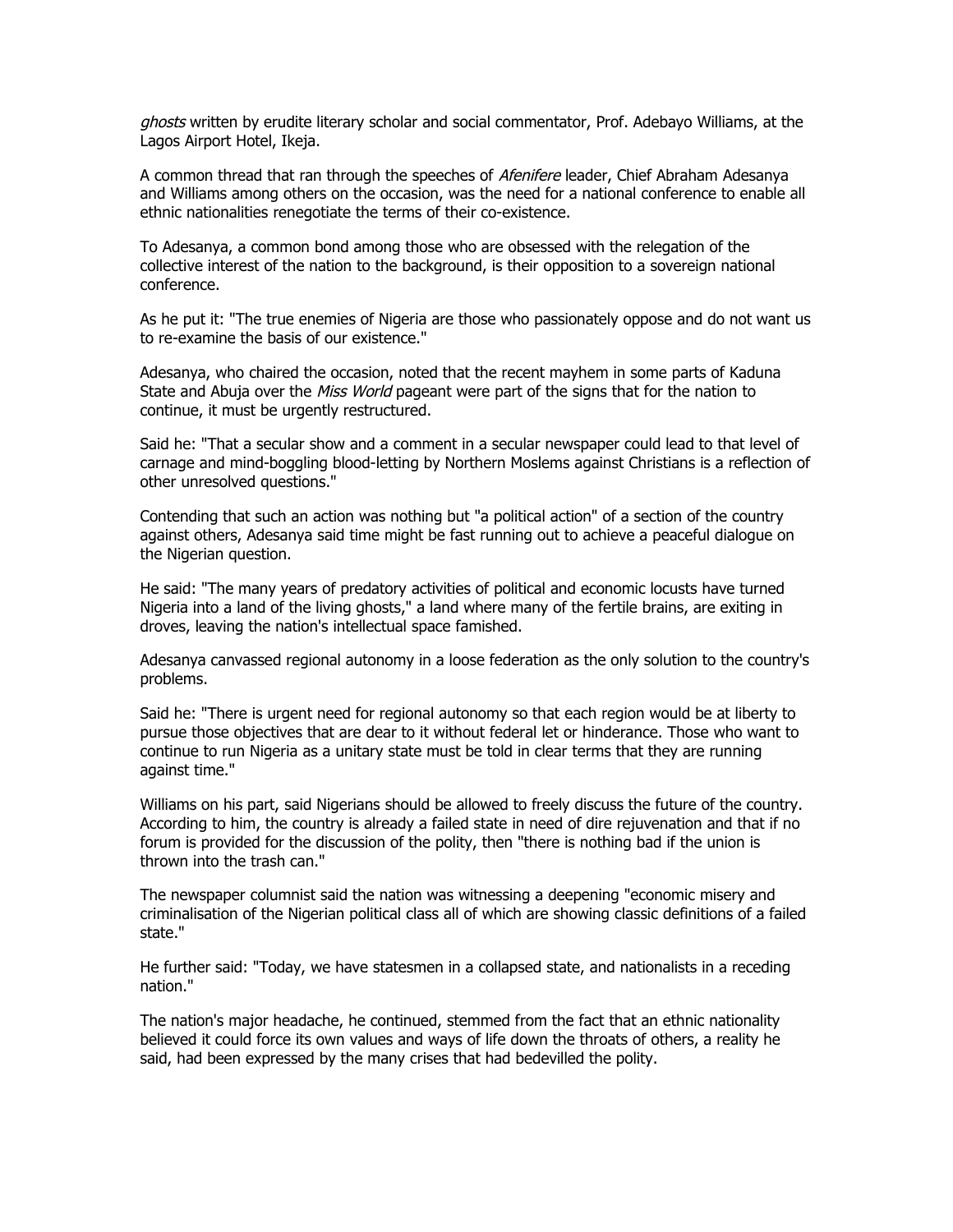He said the nation had been in crisis and would continue to be until it rediscovered itself and made proper plans to restructure.

Citing the death of Gen. Sani Abacha and how the nation was saved from the brinks, Williams admitted that unlike other countries in the world, Nigerians had always enjoyed divine intervention, which offered a temporary relief before the hawks would get back to work.

Speaking about the circumstances which led him to write the book, Williams said that the prevalence of violence in the nation and the self-inflicted injuries on the unity of the nation, were fertile grounds for his intellectual wondering to ferment.

The reviewer of the book, the Managing Director, Daily Times Plc, Dr. Onukaba Adinoyi-Ojo, described it "as an engaging fictional account of the crises of post-colonial Nigeria and the ugly sides of its self-appointed military messiahs."

The highlight of the occasion was when the Ogun State Governor, Segun Osoba, recommended the author, Williams, for a senatorial seat in Osun State as a way of bringing him back to the country.

The governor had bought N2.5 million copies of the book for all secondary schools in Ogun State.

Over N5 million was realised at the launch. Williams said that he would use the proceed to mass produce the local edition of the book so that average Nigerians would have the opportunity of reliving the horrors of military dictatorship in the country.

Among others present on the occasion were Chief Great Ogboru, the Managing Director, The Guardian, Mr. Eluem Emeka Izeze, Mr. Bayo Onanuga of The News magazine, Mr. Dare Babarinsa of Tell magazine, Mr. Kayode Soyinka, publisher, Africa Today magazine and Mr. Wale Babalakin (SAN).

Others were the wife of the autho

========XXXX GUARDIAN DECE 6, 2002

# **Markafi, Senate Whip canvass religious tolerance**

*From Saxone Akhaine (Kaduna) and Ayoyinka Olagoke (Lagos)*

**T**HE rigours of Ramadan fasting and Eid-el-fitr celebration that follows it have great lessons to be learnt by Kaduna residents, who were recently subjected to a mayhem, which claimed over 200 lives and property worth several millions of naira.

This was the Sallah message of the Kaduna State Governor, Alhaji Ahmed Makarfi, to citizens of the state who joined millions of other Nigerian Moslems to celebrate this year's Sallah.

The Senate Chief Whip, Adawari Pepple, also called on Nigerians, even as they celebrate sallah, to reflect soberly on the socio-economic and political situations in the country.

To the Kaduna residents, Markafi said: "We should bear in mind and internalise the lessons, which the rigous of Ramadan teaches us: Piety, equity, discipline, truthfulness, charity, justice and fairness to all."

According to him, the immediate past unpleasant experiences of the people, occasioned by the anti-Miss World violent protest, should make them to resolve to always eschew violence, pointing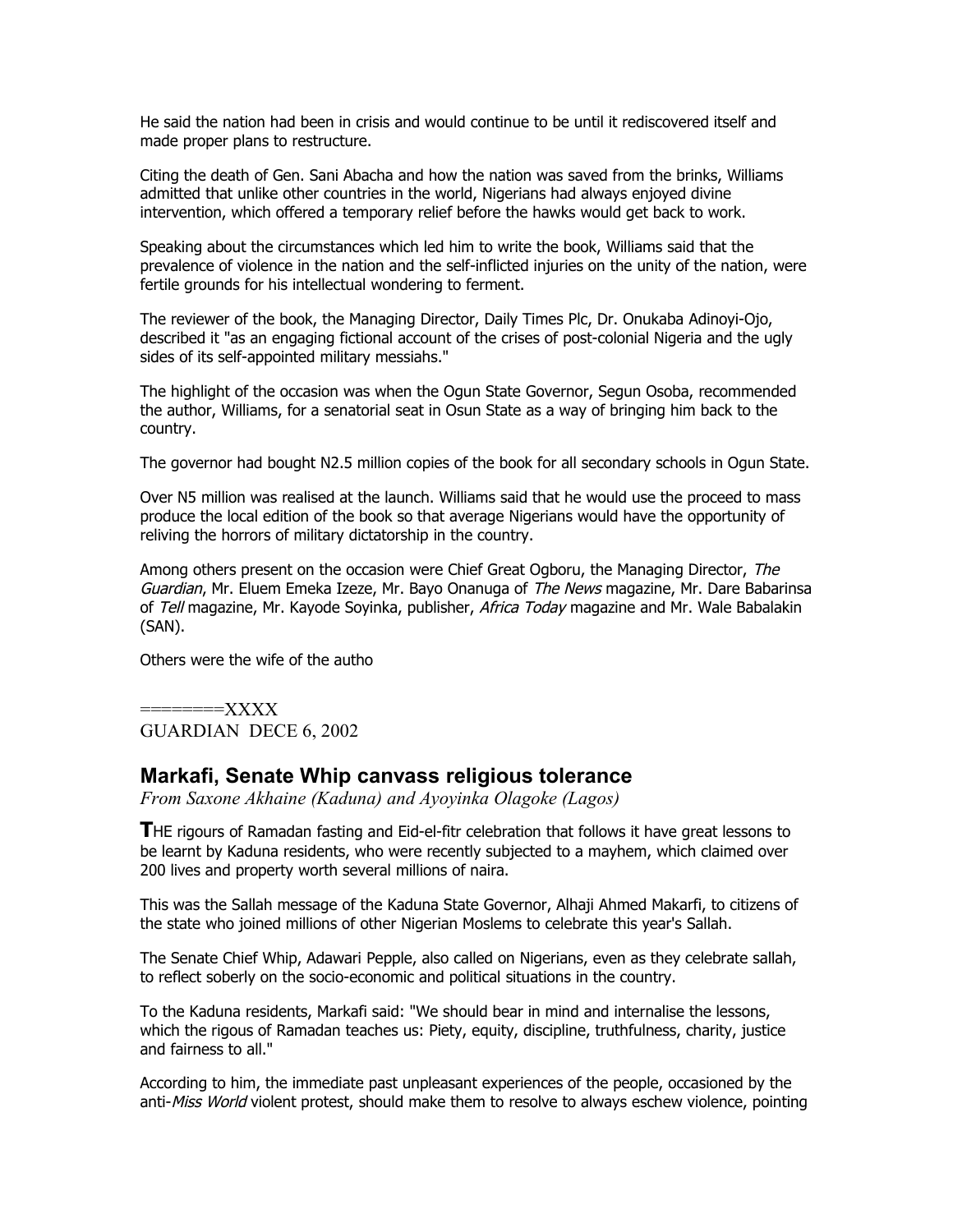out that this should "transform our relationship into an exemplary cosmopolitan state with harmony, peace, love for one another as God intended for the state."

The governor urged the people of the state to be law-abiding, assuring them of government's commitment to the continued socio-economic development of the state with a view to creating conducive environment for individual to pursue their legitimate economic and social goals.

The Senior Special Assistant (Media and Publicity) to the Governor, Mallam Mukhtar Sirajo, in a statement, said that the security council of the state headed by Makarfi held an extra-ordinary meeting, where the situation in Kaduna was further reviewed.

"The council has, therefore, decided that the curfew relaxed two days ago, be further reduced. Consequently, the curfew is now going to run between 12 midnight and 6. 00 a.m., till further notice."

Sirajo remarked that "people are advised to comply with the curfew period and continue to be calm, peaceful and law-abiding as more measures are being put to ensure their safety and that of their property".

Pepple, in a statement issued yesterday, said that the fasting and prayers of the Ramadan period were veritable sacrificial instruments of stocktaking and purgation of all emotions, capable of hindering the spirit of brotherhood needed for nation-building.

He urged Moslems to re-dedicate themselves to the onerous task of building a virile and united country that is free from hate and all divisive tendencies.

The senator maintained that people of all religious inclinations in Nigeria had a sacred-duty to ensure that all citizens co-habitate and interact freely with one another in any part of the country they find themselves.

While calling on people of different faiths to maintain and preach peace in all their dealings, he expressed concern and regrets over the death of hundreds of people in the recent Kaduna riots.

"We must learn to be patient and rise above ethnic, religious and political differences and work together as a people with a common fate and destiny".

In Lagos, the Chief Imam of Amukoko, Alhaji Burahimo Bida, urged Nigerians to embrace God and be more prayerful.

Bida urged the rich in the nation to give "Zakat", which is sacrificial offering to the poor, to alleviate poverty in the land.

He urged those in corridors of power to distribute the wealth of the country among the people.

The Chief Imam also urged Moslems not to go back to sinful characters, which they left during the fasting period, but remained God-fearing.

===========

# **CAN won't tolerate more killings of Christians, says Mbang**

*By Paul Onomuakpokpo* Guardian Dec 6 2002

**A**PPALLED at the whirl of anti-Miss World protests that swept through some parts of the country recently, the Christian Association of Nigeria (CAN) yesterday stated its resolve to break the cycle of killings of Christians and the destruction of their churches and other property by Northern Moslems.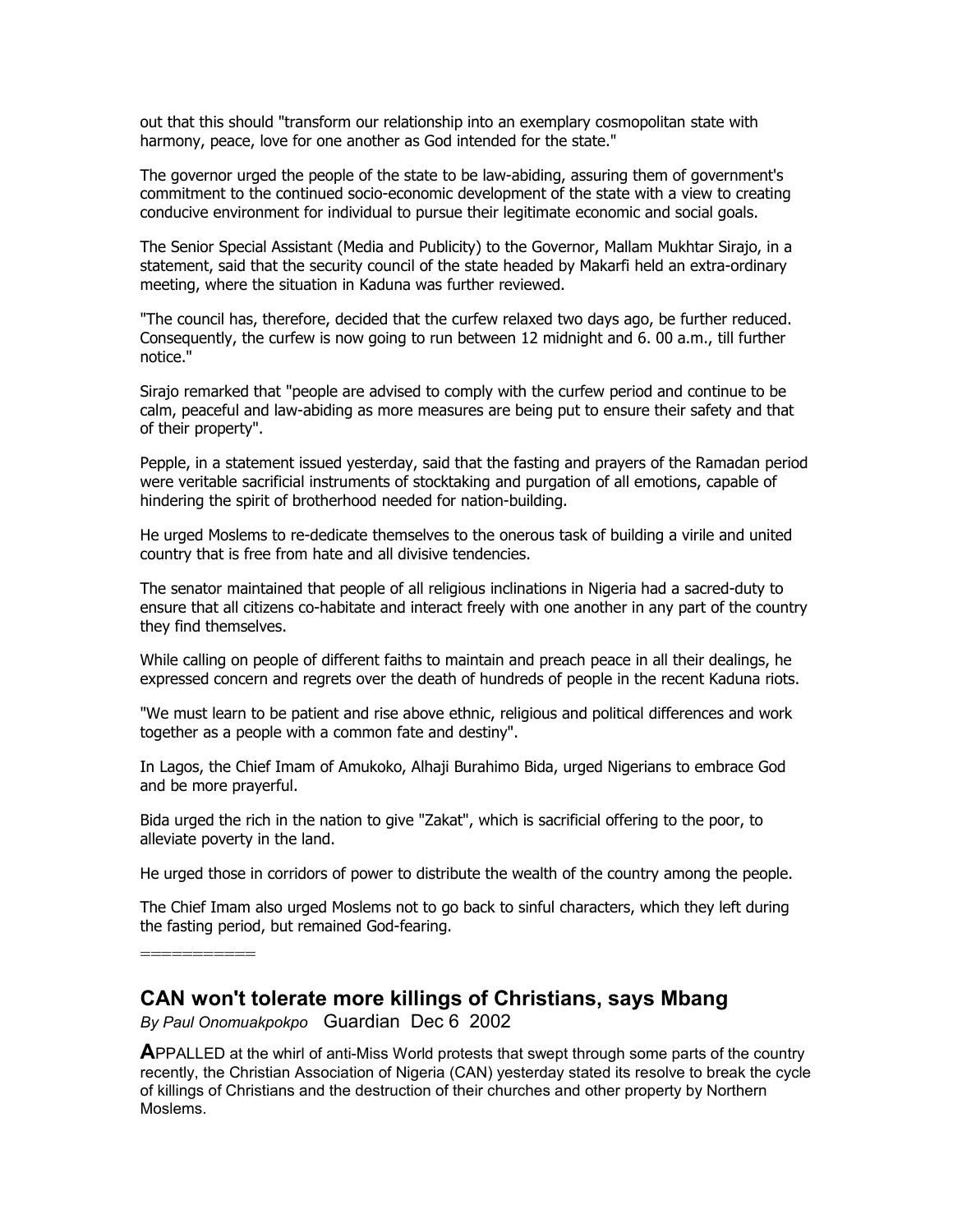To the apex association of Christians in the country, the disturbances are deplorable not only because they triggered off a colossal losses of lives and property, but also on account of robbing the country the opportunity to showcase its culture and other tourist attractions to the international community.

President of CAN, Dr. Sunday Mbang disclosed the position of the association in Lagos yesterday during a press conference on the Kaduna and Abuja riots and some activities lined up by the body in the next few weeks.

Saying that the riots had made a sovereign national conference imperative, Mbang noted: "Nigerian Christians are completely disgusted with the seemingly insatiable desire by some misguided Moslem brothers to take lives and destroy property at the slightest excuse. We no longer want to turn the other cheek."

"We Christians will no longer fold our arms while our brethren in any part of the country are being killed," he added.

Mbang urged all Christians in the country to close ranks irrespective of denominations and be at alert for the sake of defending their faith.

Alleging fears of Christians, he stated: "As leaders of the faith, we assure our brethren of our determination to do everything within our power to prevent this avoidable, unnecessary and unprovoked losses of lives and property. Enough is enough!"

The CAN leader, who urged the Federal Government to be alive to its responsibilities of protecting lives and property, also asked Christians to defend their churches, other property and loved ones.

Asked by journalists how Christians would defend themselves in the light of the Biblical injunction that they should turn the other cheek to their persecutors, Mbang said that such a measure would not be made public now.

He added that Christians in the country were monitoring the trial of the suspects arrested over the riots.

Asked to propose measures the government could adopt to check religious riots, the cleric said that he was not in government and that those in authority should know better how to handle such crises.

Mbang recalled that on June 5, he made public, at the site of the All Christian Ecumenical Worship Centre, the resolve of all Christian leaders to ensure that "this symbol of Christian unity in Abuja is completed within the shortest time possible".

According to him, since that pronouncement, work has started in earnest and Christians are trusting that God will continue to use them to complete the work.

CAN, he added, had endorsed several approaches that were being followed to mobilise the needed funds. He listed these measures as: the CAN Sunday collections, donation folders and contribution vouchers, called Ecumenical Vouchers.

The CAN leadership, at its recent meeting in Enugu, fully endorsed these Ecumenical Vouchers in N100 denomination as an effective instrument through which funds would be raised.

He urged Christians to contribute, through these vouchers which, according to him, are available in every church and other sales outlets.

In addition to the Ecumenical Vouchers, CAN had earlier sent folders to some highly placed individuals in the society soliciting assistance.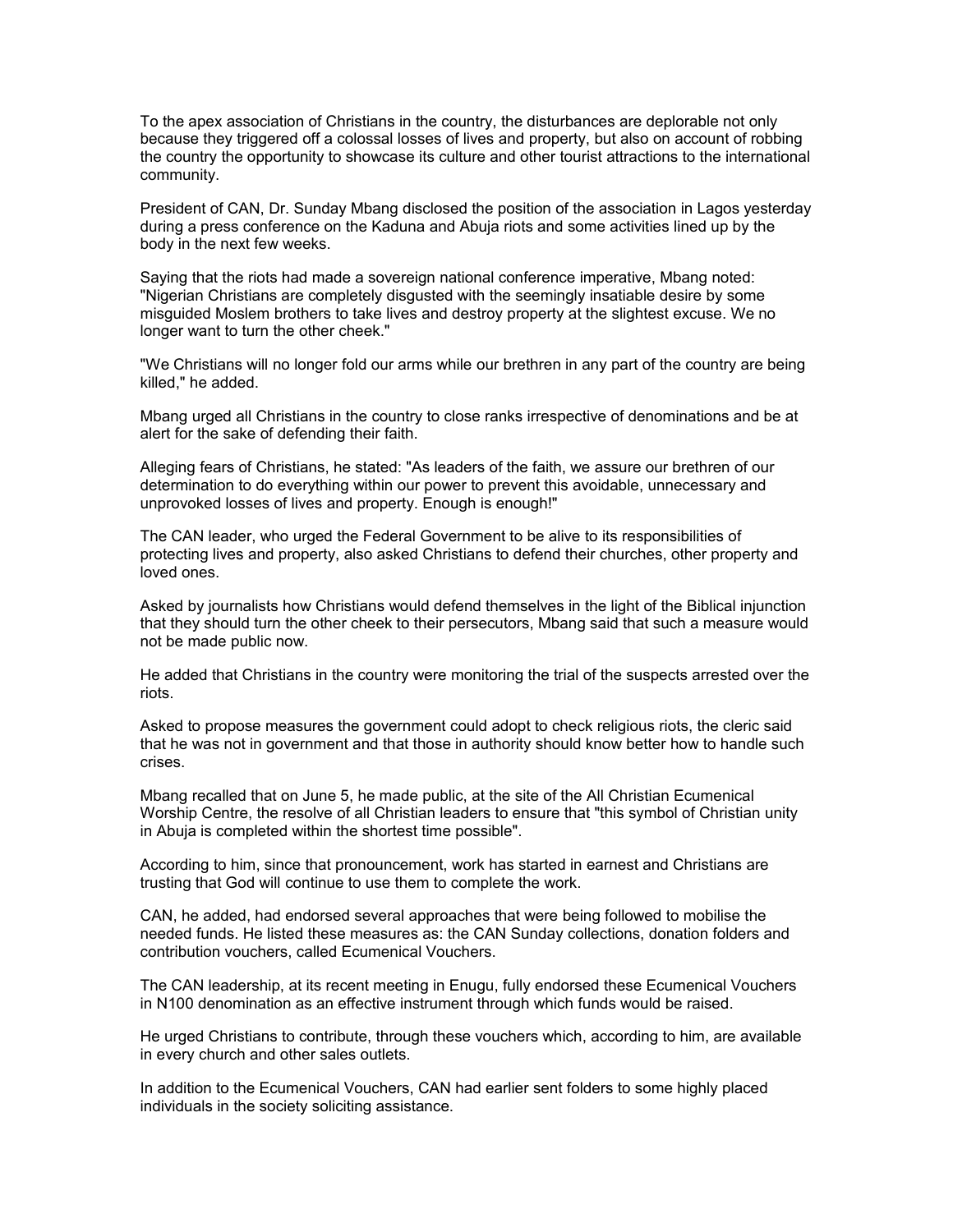The recipients of this donation instrument include all the ministers, all governors, all senators and the Office of the President.

These vouchers, according to Mbang, will be launched in Lagos on December 17 at Chapel of Light, IPM Road, Alausa, Ikeja at 12 p.m.

It will, however, be preceded by an interdenominational service, where CAN will ask God to answer the following prayers:

- divine wisdom for leaders, especially at this crucial period of the nation's life;
- quick recovery of those who were hurt during the disturbances in Kaduna and Abuja;
- repose of the souls of those who died during those riots; and
- God to grant the relatives of the dead and injured the fortitude to bear the losses.

==============

# **Catholic Church urges acceptance of diversity in faith**

*By Joy Oseha GUARDIAN DEC 6, 2002*

**R**ELIGIOUS tolerance, predicated on recognition of the diversity of faith amongst people of the world, coupled with education, are the best ways peace can be maintained in the world, according to the Vatican yesterday.

In a message to Moslems all over the world on the occasion of the Eid-El-Fitr, the Holy See stressed the need for peace in the trouble spots around the world, adding that the Catholic Church frowned at "situations where war had prevailed like an open wound in the heart of humanity".

The message delivered by Archbishop Michael Fitzgerald, president, Pontifical Council for International Dialogue, lamented the conflicts in the Middle-East, Africa and Asia.

The message, with the theme "Christians and Moslems and the Way of Peace", noted that while the ultimate causes of war were well known, it nonetheless emphasised the need to "explore ways to peace".

In the message sent through Archbishop of Lagos, Dr. Anthony Olubunmi Okogie, the Holy See recalled the Day of Prayer for Peace at Assisi in January this year by representatives of different religions, adding that religion has an important role to play "in bringing about peace and maintaining it."

Noting that the civil society and governments had been recognising the roles of religion in peace making, the message also stressed the need for "education for peace" and recognition and "acceptance of diversity".

According to the message: "The origin of the causes of conflicts is often to be located in hearts, which refuse to be open to God".

In his own message, the Archbishop of Lagos, Dr. Anthony Olubunmi Okogie called for religious tolerance and understanding of other people's point of view.

This, according to him, was necessary for confidence building, trust, goodwill and harmonious coexistence.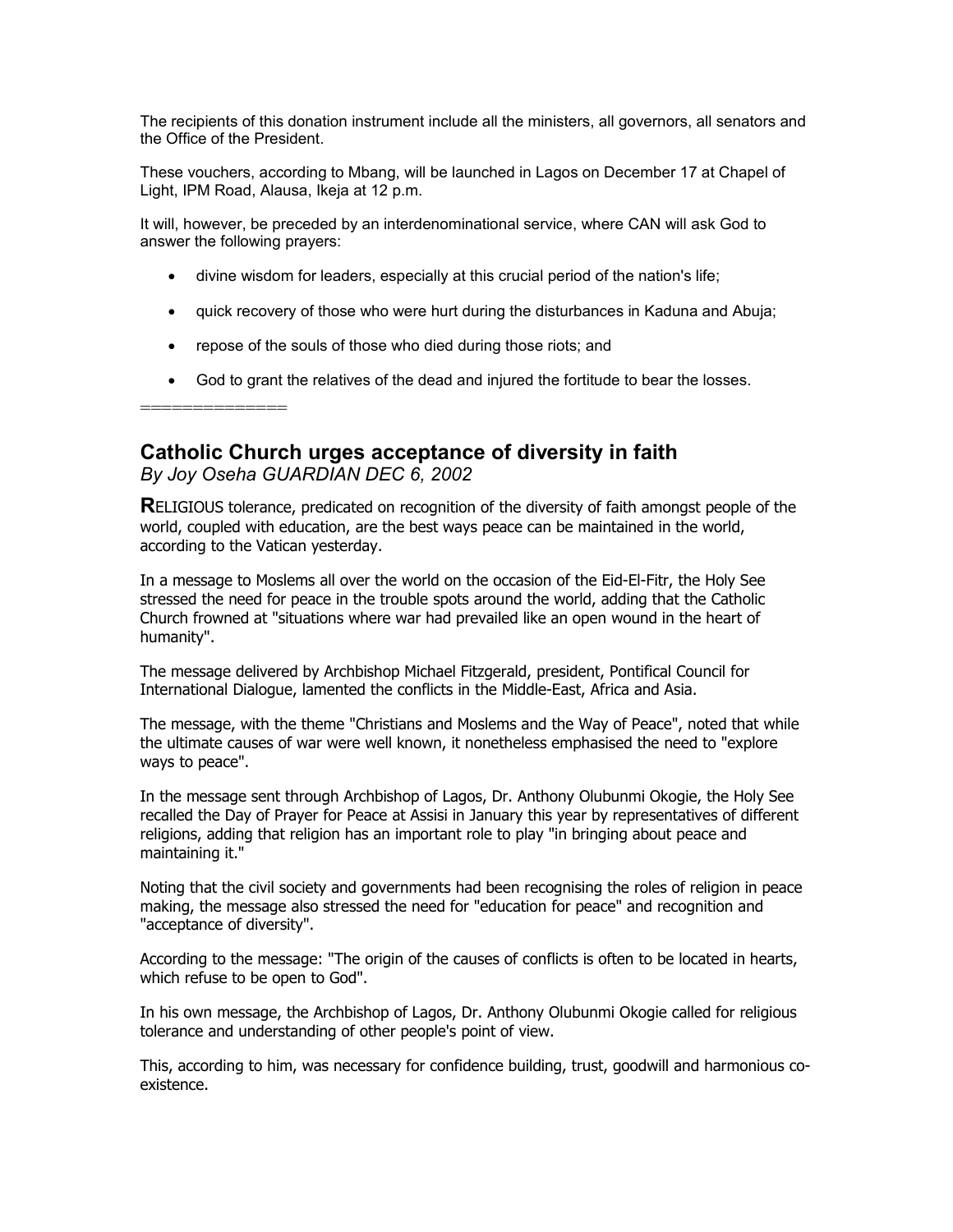In the message made available by Rev. Fr. Gabriel Osu, Director of Social Communications, Lagos Archdiocese, Archbishop Okogie stressed that great danger lay ahead if religious intolerance and disharmony persisted in the relationship between adherents of the different religions in the country.

=========XXXX GUARDIAN DEC 6, 2002

# **Group pledges to expose sponsors of Kaduna riots**

*From Saxone Akhaine, Kaduna*

**A** Northern youth group, Civil Rights Congress (CRC), has pledged to assist the Federal Government expose the sponsors of the recent violent protests in Kaduna, even as they canvassed capital punishment for those convicted.

Its president, Malam Shehu Sani, who spoke in Kaduna yesterday, hinted that the group had resolved to set up an independent investigation team to trace those who sponsored the riots.

He said it would make its report known to the Federal Government so that the people behind it would be brought to book.

Sani, therefore, called for capital punishment on individuals or group leaders behind the incident.

The northern youth leader said that the mandate of the committee was first to go the suburbs and find out "who killed and who was responsible for the killing of who."

"We also want to find out the extent of involvement of groups and highly placed individuals within religious circles that are involved in this massacre and we also want to know the level of involvement of security agencies, and why they were so relaxed until the protest that started the crisis got out of hand," he added.

He expressed the group's dissatisfaction with the manner the state government was handling the violence, stressing that "each time there is crisis in Kaduna, people have always been arrested and released later."

"And sometimes, most of those arrested are not really the people on the ground when the offence was committed, and the people behind the riots are not normally arrested. But this time around, we have resolved to expose them and recommend them for severe punishment by the Federal Government," he stated.

But the police in Kaduna have reiterated their determination to track down those behind the crisis.

The Police Public Relations Officer, Deputy Superintendent of Police (DSP), Mustapha Abubakar remarked that "as a follow-up action, some prime suspects and their alleged sponsors, including Alhaji Nafiu Baba-Ahmed were arrested and are being interrogated for suspected complicity."

=============== BELOW IS FROM PREVIOUS VISIT BOER CONTINUE HERE ========================xxxx

**Suspects in Kaduna riot face trial today GUARDIAN 25 NOV 2002** *From Saxone Akhaine (Kaduna), Martins Oloja (Abuja) and Alex Olise (Lagos)*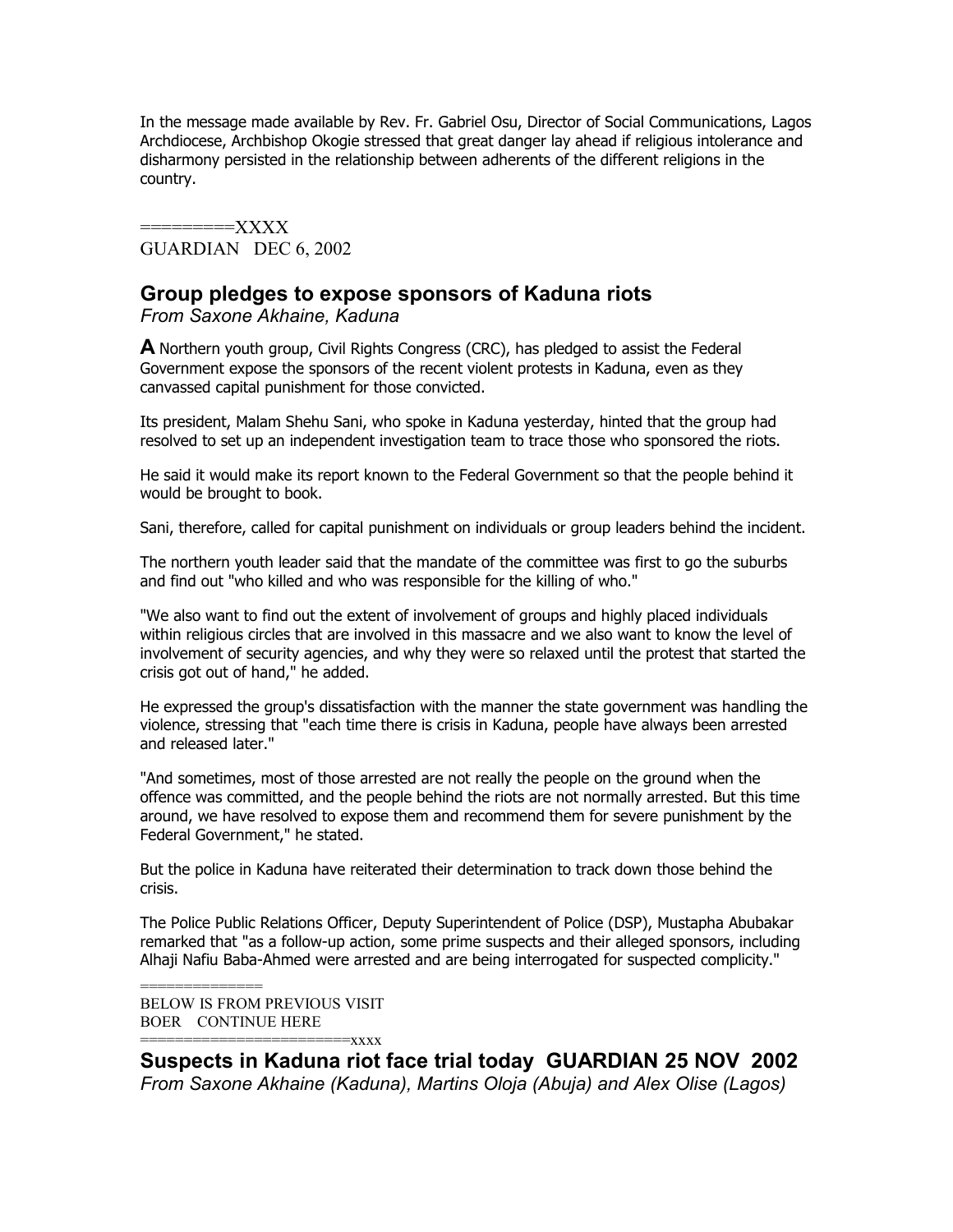**A**BOUT 1,000 persons arrested by the police in the thick of the four-day violence that devastated Kaduna last week, are to be arraigned in court today.

Their immediate prosecution may have been prompted by the position of the Kaduna State government that a judicial commission of inquiry into the crisis was unnecessary.

In a broadcast at the weekend, Governor Ahmed Mohammed Makarfi said the violence had nothing to do with religion and ethnicity but the action of those who do not want peace in the state.

Some of the suspects were paraded at the weekend at an open field in the Nigerian Defence Academy (NDA) where they are being interrogated.

Also in Abuja, about 100 persons have been arrested in connection with the riots, which spread to the Federal Capital Territory (FCT) on Friday.

The Inspector-General of Police, Mr. Tafa Balogun, has equally ordered the deployment of more anti-riot policemen to some flash points in the North.

But Makarfi, who sued for peace in his broadcast, said the state will not leave any stone unturned in bringing the culprits to book.

The protests were sparked off by Moslem youths in Kaduna on Wednesday over Nigeria's hosting of the Miss World pageant and an alleged blasphemous article in a national daily.

Several of the accused persons had various degree of injuries from gunshots, matchet cuts and such other harmful objects. They were placed under heavy security.

Makarfi said the government would not inaugurate a commission of inquiry, but insisted that "those who will be involved shall be punished according to the law".

"We are left with no option but to take a very much more decisive action against perpetrators of crisis and the dastardly acts", he declared.

The governor pointed out that "religion or ethnicity has nothing to do with the violence but rather it is the intention of the perpetrators to turn it to a wider conflict and if we had given in to their desire, they would have succeeded.

"We must all fight these people through a resistance to violence. And the authorities have been fully mandated to take punitive measures to deal with the situation. Also, all those arrested either for murder, theft, and arson will be charged to court on Monday" (today), Makarfi disclosed.

He added: "We shall deal with individuals as they were caught committing any offence, and such shall be done no matter how highly placed the individual maybe."

Meanwhile, the sermon in most churches in Kaduna metropolis yesterday centred on peaceful coexistence.

At the Living Faith Church, the Presiding Bishop, David Abioye, enjoined Christians in the state to be law abiding. He also urged the government to embark on policies that will alleviate poverty, which is the root of the violence.

The All Nigeria Peoples Party's (ANPP) chieftain, Alhaji Umaru Shinkafi who spoke with The Guardian, warned: "We must be wary of accusing politicians of having exploited the crisis in Kaduna."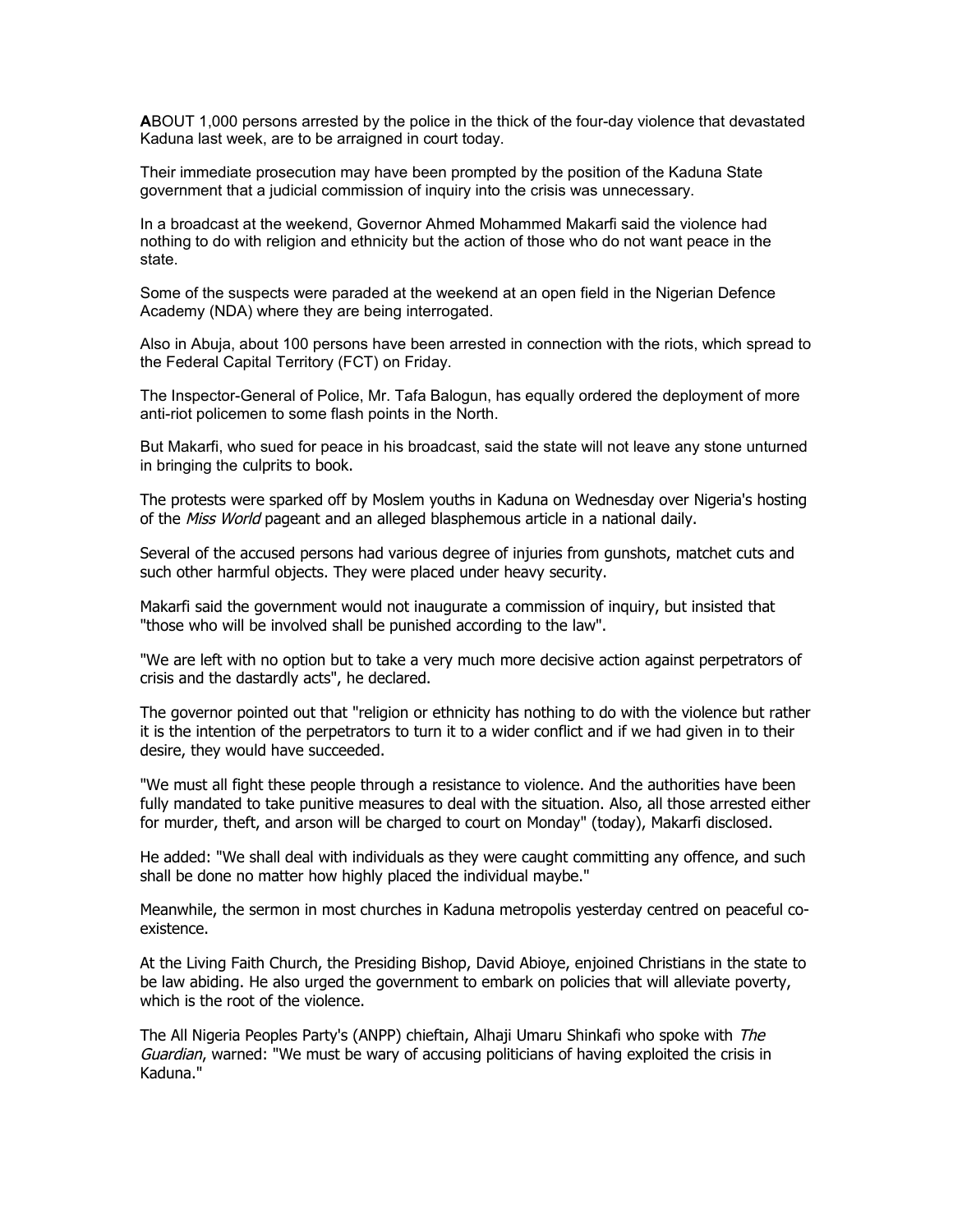"This is because even though one heard around here in Kaduna attempt to symbolise the protest against the personality of the incumbent state governor, Alhaji Makarfi, I don't think any generalisation of politicians having something to do with the protest is justified," he argued.

Shinkafi said what was justifiable is the cumulative consequences of the type of governance we have, in leaving unemployed people on the streets.

A renowned Islamic scholar, Sheikh Dahiru Bauchi, in reaction to the crisis condemned the action of moslems who attacked and killed Christians that knew nothing about the blasphemous publication.

"They should be regarded as transgressors."

"Moslems should have sued (ThisDay and the writer of the article rather than attack innocent Christians. Those who carried out that attack at this period of Ramadan cannot be regarded as true moslems," he stressed.

Besides, a Northern group, the Civil Rights Congress (CRC), has said: "We unambiguously condemn the resort to violence that has brought about lawlessness and disorder in the process."

Its Secretary General, Malam Nasiru Abbas, observed that "the steps taken by the government and security agents were too belated.

"If action was taken earlier, many lives could have been saved", he asserted.

Speaking on the security checks put in place, Force Public Relations Officer, Chris Olakpe, a Deputy Commissioner of Police (DCP), explained that there are more police presence in the entire northern states, especially Abuja and Kaduna where the riots were fiercest.

He said military personnel had been dispatched to the trouble spots to complement the anti-riot police efforts.

The police spokesman also denied reports that sophisticated weapons like AK47 rifles were freely used during the riots.

"The police have not recovered any firearm, we didn't see any gun from those arrested so far," he said A source in Abuja traced the genesis of the protest to a lawyer in Abuja who leaked offensive publication to a Moslem leader in Kaduna.

He said: "An Abuja-based lawyer had early in the week put a call through to a Moslem leader in Kaduna, drawing his attention to the publication. The lawyer's intention was not to cause any havoc but to explore the possibility of instituting a legal action against the newspaper. He suggested a libel suit to the Kaduna leader. The lawyer was expected to meet the source in Kaduna to perfect the strategies for the libel by mid-week.

"But trouble began when the Kaduna contact leaked the deal to some clerics who took up the issue and before the lawyer could reach Kaduna for the legal battle strategies, the situation had got out of hand," he alleged.

Unofficial source claimed that close to 200 people may have died in the violence, according to BBC news.

Another 215 bodies had allegedly been counted on the streets and in mortuaries while others were thought to have been buried by their families, Nigeria Red Cross Society's President, Emmanuel Ijewere, was quoted as saying.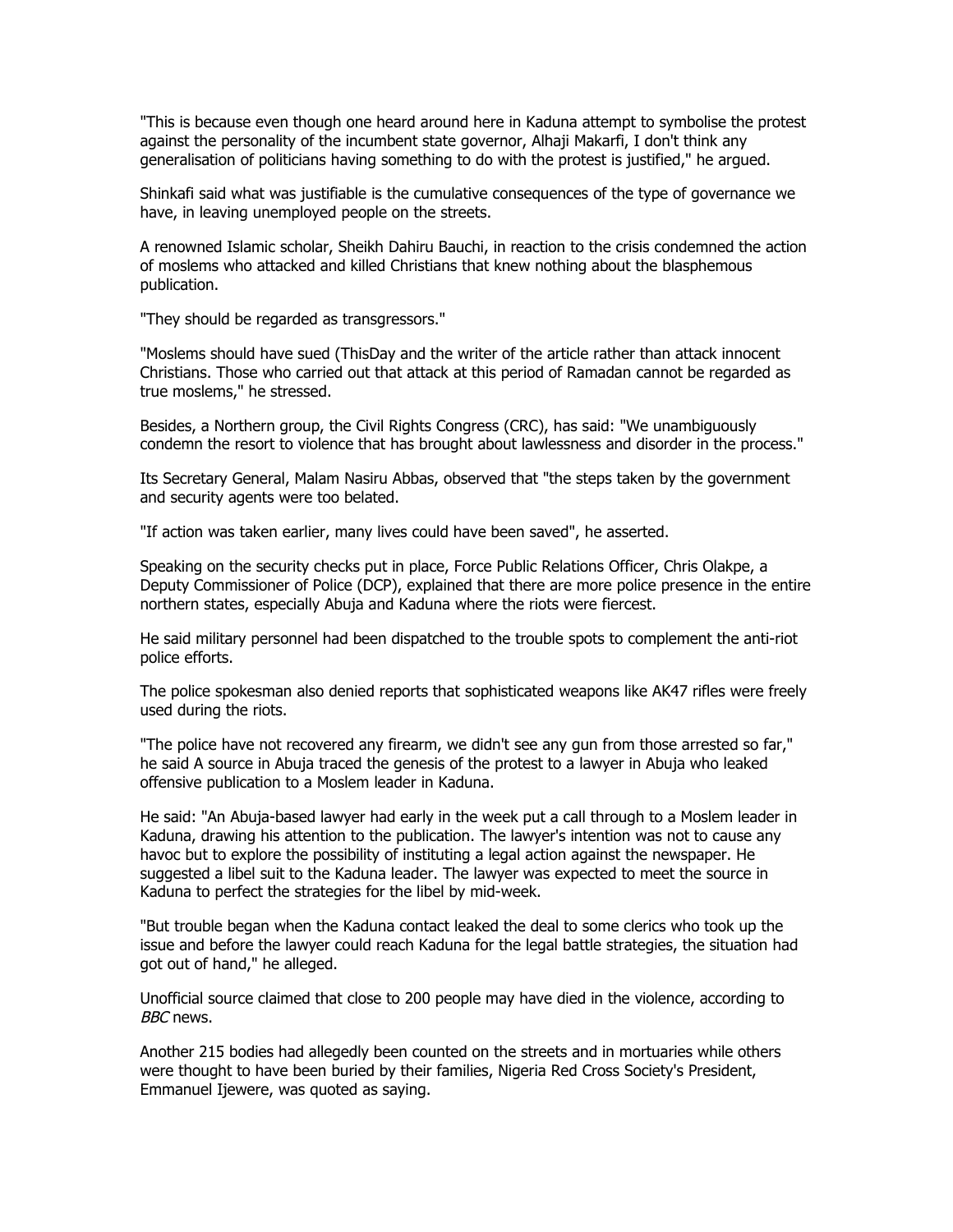The beauty queens, who had spent 10 days attending preliminary events in Cross River State arrived in London on Sunday aboard a chattered plane.

They expressed relief at having escaped the violence.

## $=x$  $xx$  $x$

## **Nnamani seeks dialogue over Kaduna crisis**

*From Lawrence Njoku, Enugu* GUARDIAN NOV 25, 2002

**E**NUGU State Governor Chimaroke Nnamani at the weekend, asked Nigerians to imbibe dialogue in resolving the recent crisis in Kaduna which claimed lives and property.

Nnamani said that dialogue was likely to achieve more results than violence and reprisal attacks.

The governor, who spoke in a state-wide broadcast to the people of the state over the disturbances in Kaduna, warned that the Enugu State government would not accept violence and unguarded utterances.

His words: "We believe that if we all accept dialogue and debate, we are likely to achieve more results than would have been offered by violence. We appeal to all persons of responsible leadership to accept the reality of our plurality and so apply their reaction to issues".

"If indeed we elect to be one, we must strive, however painful, to consider the intricacies of managing the variety of our cultures and feelings which in the end, will prove our readiness to live side by side".

The governor added that though he had not received the entire details of the unpleasant activities in Kaduna, he was deeply pained by the development, adding that some of the victims might be of Enugu extraction.

Warning however that the government would not condone reactions which could be interpreted as "retaliatory", he said such actions would not serve any useful purpose to the state.

"The lives and property of citizens anywhere in Nigeria ought to, and indeed, are guaranteed, but where a citizen flees Kaduna and decides to be in Enugu, we guarantee his or her security and right of peaceful co-existence. We will always pride ourselves in the degree of civilisation, which holds the life of a human being so dear and irrevocably sanctified", the governor assured.

Asking other states to take their cue from Enugu as a state with the culture of accommodation, Nnamani said that when this is done, it will boost the economy of the country.

===============XXXX

# **Nigerians deplore riots, lament shift in** *Miss World Contest* **to London GUARDIAN NOV 25, 2002**

*From Paul Oloko (Port Harcourt), Mike Osunde (Benin), Charles Ogugbuaja (Owerri) and Bode Ayodele (Lagos)*

**M**ORE condemnation yesterday trailed the riots in Kaduna and Abuja, which claimed scores of lives, even as the father of reigning Miss World, Mr. Darego, expressed sadness at the shifting of the competition to London.

The pageant was moved from Nigeria to the British capital, following a two-day riot that gripped part of the North, including Abuja, the seat of power.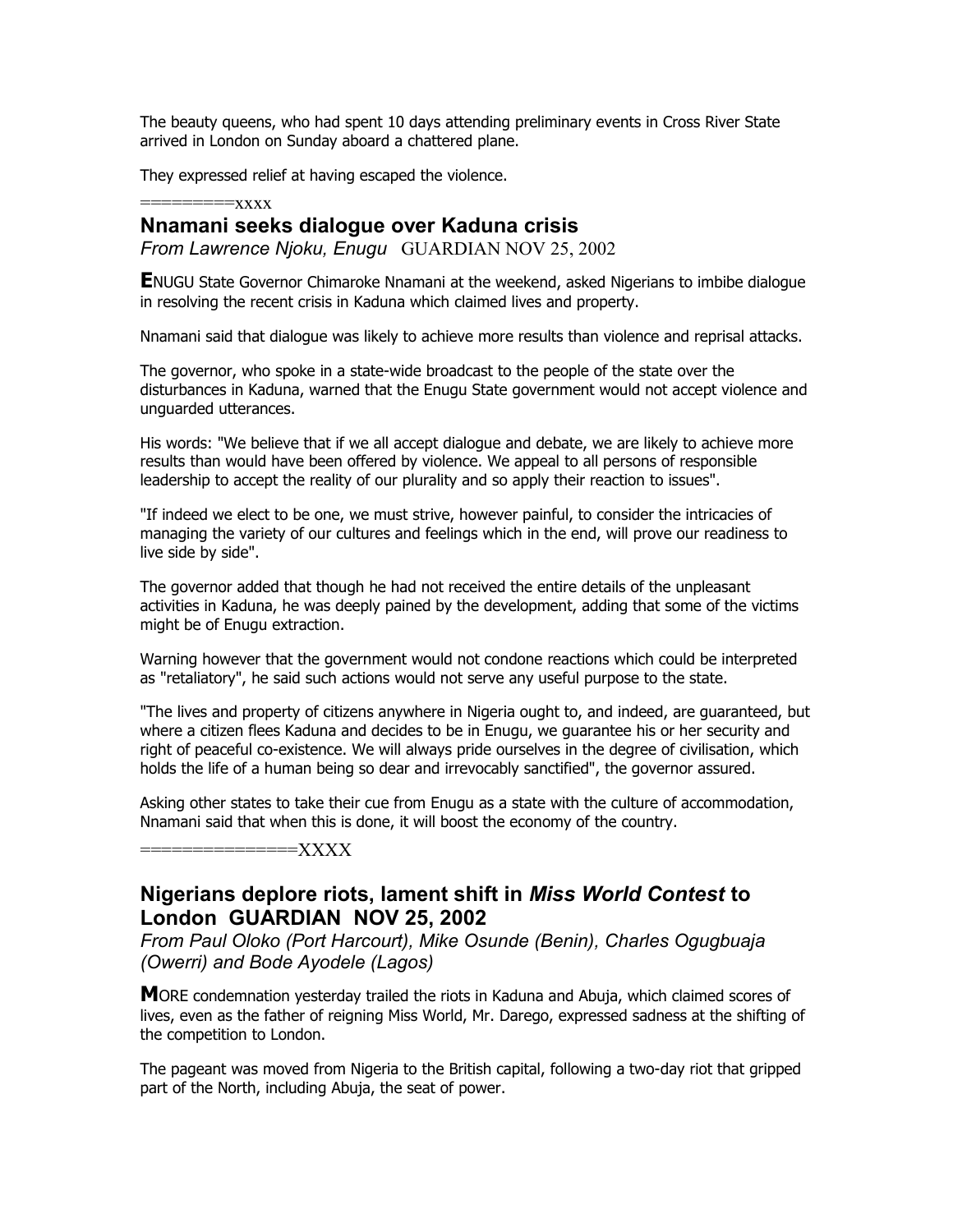Lamenting the disruption and eventual shifting of the competition to a new venue, Darego, who spoke with *The Guardian* at the Civic Centre, Port Harcourt, Rivers State, declared: "I am sad. I feel bad, very bad."

Agbani Darego and her father had arrived at the Civic Centre, venue for the scheduled Miss World Ethnics Fashion show, which was cancelled due to the shifting of the venue to London.

Also shocked by the cancellation, the acting Director of Tourism in River State, Soraki Davies also expressed disappointment over the cancellation of Nigeria's hosting right for the pageant.

Darego said that he was shocked when he received the news.

"I always tune the *BBC* and just this morning, I was shocked when I heard the news that the organisers were cancelling the hosting of the event in Abuja, Nigeria. I am not happy," he said.

Darego said that Nigeria might not have such an opportunity again in this generation.

The civic centre on Mosco Road was heavily decorated as the beauty queens' arrival was being awaited.

But a poll of sorrow fell on the centre and its vicinity, as the news of the cancellation spread.

Some well-dressed youths were seen removing the red carpets, chairs and some beautiful art works, which would have been exhibited during the show.

About five armed policemen were on hand to guard the centre, while some people who did not believe the news of the cancellation, came to the centre to see things for themselves.

One of them, Mr. Osugu Bestman lamented the cancellation.

"We the people of Rivers State are not happy at all. This is the worst thing that had ever happened to Rivers State," Bestman said.

According to him, Nigeria will never forget this in a hurry. It is very embarrassing, if it is true that the event has been cancelled.

Mrs. Mercy Okpu, a caterer on Mosco Road, who has her restaurant close to the Civic Centre, said she incurred heavy loses occasioned by the cancellation of fashion show.

"Oga, this is too bad. Look at the rice and plenty of food I had prepared for sale, all are now spoilt. Who will buy them again. This would have been an opportunity for people like me to make small money. So you can imagine what Nigeria will have to lose," she said.

Speaking on the Cable News Network (CNN), Miss Marianne Kariujki, who is the current Miss Kenya, said the violent crisis generated by the international pageant made the contestants to feel guilty.

Also speaking on the issue, the Director-General of the Nigerian Television Authority, Mr. Ben Murray Bruce, said the shift in venue would be a great loss to Nigeria.

Miss Kenya, who described the violence in Kaduna and Abuja as very sad, said that she and her colleagues were made to feel that they were responsible for the violence.

"We felt so guilty," she said.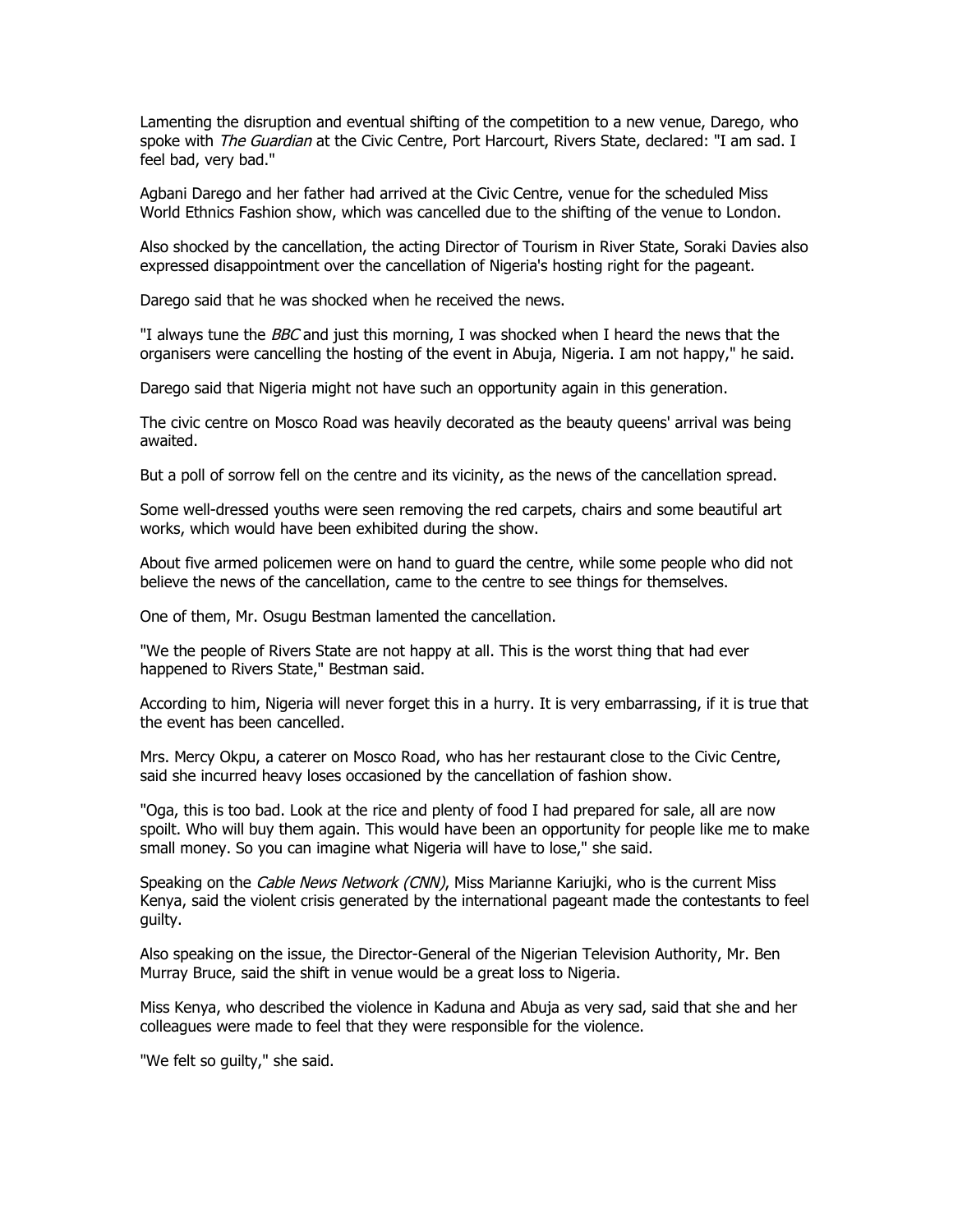As a pre-emptive measure following the Kaduna riots, the Imo State Police Command has beefed up security in the Ama Hausa a Hausa community in the state.

Stern looking policemen were seen positioned yesterday at the strategic points in the area, located at the New Market axis of Douglas Road.

Routine patrols of the street were carried out by the siren-blasting policemen who were armed to the teeth.

Speaking with The Guardian, the State Police Public Relations Officer, Mr. Chinedu Oko, a superintendent of police (SP), said the Police's action was informed by the need to avert reprisal.

In Benin, Edo State capital, the Nigerian Baptist Convention, condemned the killings in Kaduna.

General Secretary of the Convention, Dr. Solomon A. Ishola, made the condemnation even as he described the killing of innocent souls as barbaric.

"Someone, somewhere certainly has failed to do his job," said Ishola.

He said that it was possible for security agents to have infiltrated the ranks of the religious fanatics and nip the riot in the bud.

"I am quite disappointed at the failure of security agents to forestall what happened in Abuja because they ought to have known that what happened in Kaduna could easily have spread to other northern cities," he said.

Also yesterday, the International Press Centre (IPC), Lagos has condemned the arrest of Mr. Simon Kolawole, Editor, Saturday ThisDay by men of the State Security Service in Abuja, last weekend.

From the account of the newspaper, Mr. Kolawole was held following reactions to a report in the newspaper over the botched Miss World contest, which allegedly offended Moslems' sensibilities.

According to co-ordinator of the Centre, Mr. Lanre Arogundade, Kolawole was invited for questioning over the publication but was not allowed to return to work by his interrogators.

"IPC condemns the Editor's arrest and detention by the state security agents. Their conduct is too reminiscent of the military era when journalists were arbitrarily harassed and clamped into jail as it suited the whims and caprices of the powers that be," Arogundade said.

==============XXXX

### GUARDIAN DEC 9, 2002

### **Miss World's organisers to seek removal of** *Fatwa* **on journalist**

**A**FTER successfully holding this year's edition of its beauty pageant, the Britain-based *Miss World* organisation is now set to work towards upturning the *Fatwa* or religious edict passed on Isioma Daniel of *Thisday* newspaper. An article written by Daniel in *Thisday* triggered anti-*Miss World* protests in the northern parts of the country last month.

The head of the *Miss World* organisation, Julia Morley, spoke to *Reuters* in London at the weekend at the end of the contest which saw the emergence of Miss Turkey Azra Akin as the new *Miss World*. Morley said: "My next aim is to ask the Moslems to forgive her in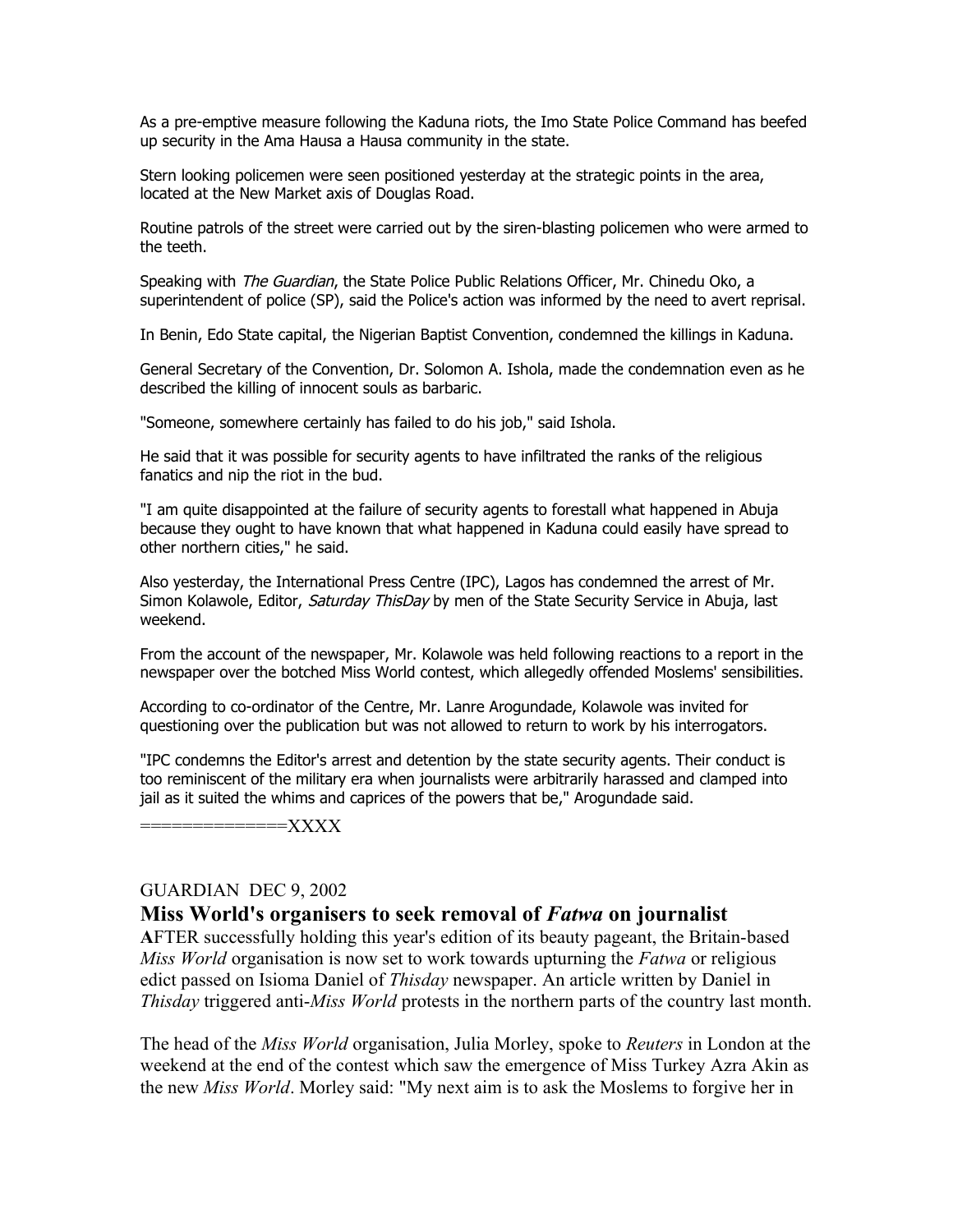that area where they rioted. This is the time now to say well, look, don't persecute her. She said sorry, forgive her."

The beauty queens were moved to Britain after an article by Isioma Daniel, a female journalist in her early 20s, touched off Moslem-Christian riots in the northern city of Kaduna that killed more than 200 people. "It was one young journalist who made a sad remark. You have to forgive her," Morley said in an interview at London's Alexandra Palace venue. "The editor has already been arrested". Saturday's show was inevitably overshadowed by the earlier violence in Nigeria. Several beauty queens boycotted the event amid calls from feminists and some politicians for it to be scrapped because of the deaths. "We were not even in the vicinity of the riots. But because *Miss World* was on, it was a natural lock-in, it was too good a headline for the press to let go. I know that we did nothing wrong," Morley stated.

British feminist" long opposed to a competition they say is a sexist "cattle market", protested Saturday's event. No British television station screened it, although 142 other nations around the world did. "It is very much the personal choice of people," Morley said. She said many programmes on British television were "vaguely filthy." "*Miss World* is a family show, it is beautiful fashion, the designs are lovely, it has a scholarship award, it has things which average parents and people want to see," she said. With the swimsuit parade abandoned decades ago, the girls appeared in evening gowns at Saturday's show, although they were all shown frolicking in bikinis in a footage shot in Nigeria.

Morley confirmed that an attempt was made by a Nigerian businesswoman in London's High Court on Friday to freeze *Miss World*'s assets over claims that she was owed £500,000 from a charity fund-raising dinner. She said she would be fighting the suit in court today, "The lady tried to take an injunction to stop the show and I think that's a sad and mischievous and ungenerous and ungracious thing for a woman to do," Morley said. She said the half-century old *Miss World* company currently "had no assets" and if she was to win damages from the Nigerian in a counter-claim, "I hope we will make a bit for charity." The British broadcast media on Saturday made good their pledge not to broadcast the *Miss World* pageant originally scheduled for Abuja.

The pageant was not screened by any television station in the United Kingdom. In the midst of threats by some contestants to boycott the event in Nigeria in protest against the death sentence passed on Ms Amina Lawal, the broadcast media announced their decision to shun the pageant ostensibly on the same grounds. Organisers and some Nigerian government officials however, interpreted the decision as an attempt to scuttle the pageant and its expected positive impact on investment and tourism in the country.

When the pageant was shifted to London following the riots that resulted in the death of many people, few analysts expected the media organisations to change their decision due to growing criticisms against the event. The fiasco surrounding the event, especially the article in *ThisDay* newspaper and the riots in Kaduna were however given prominence by the British media, especially the British Broadcasting Organisation (BBC). Information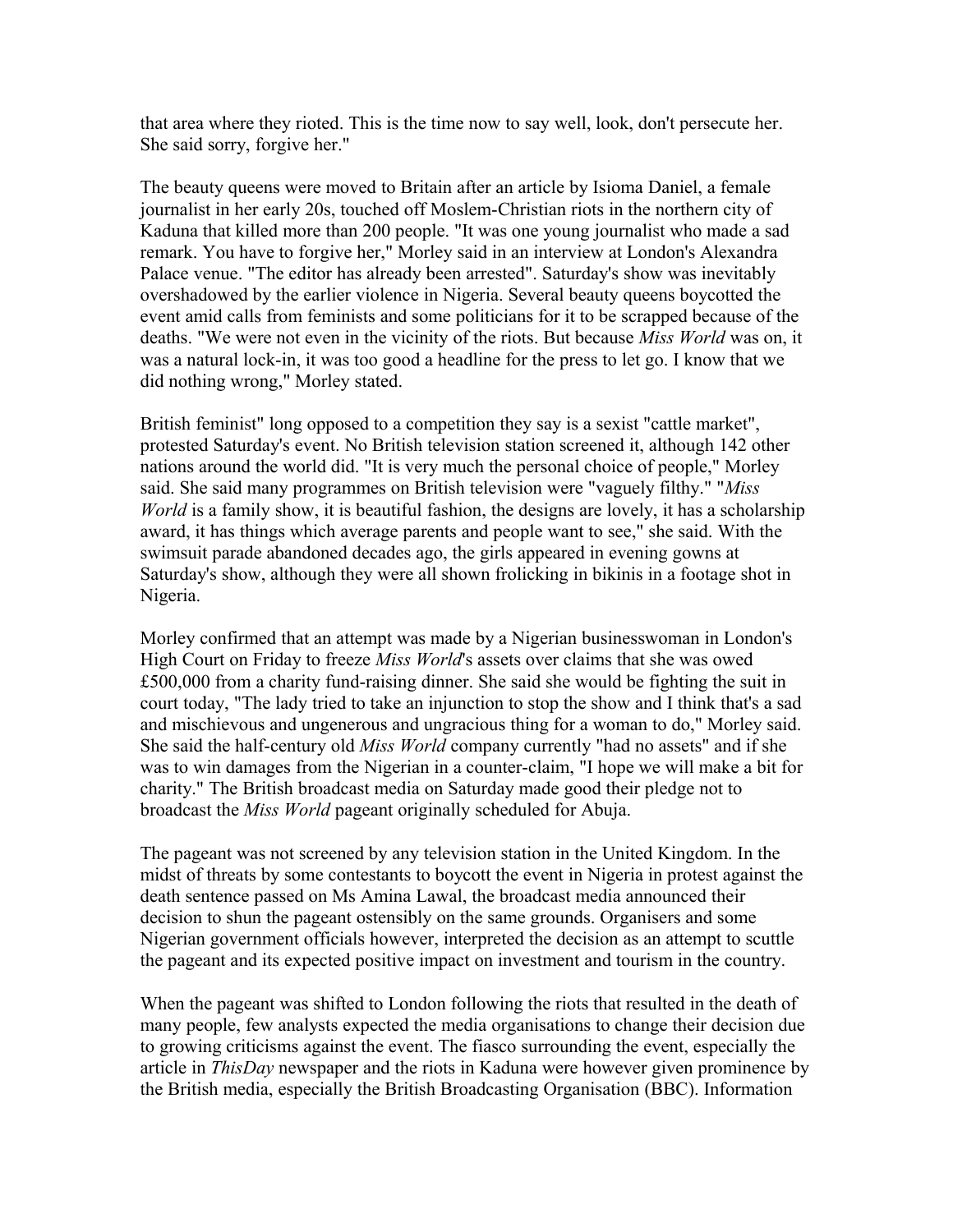Minister Prof. Jerry Gana, had said the negative reporting was a conspiracy against Nigeria, while Ben Murray-Bruce, Director General of the Nigerian Television Authority (NTA), described it as "racism and stereo-typed journalism against Africa and the blackman.

 $=\!\!\mathrm{XXX}$ 

### VANGUARD DEC 10, 2002

## American Notes (11) The desert encroaches

### *Chuks Iloegbunam*

### VANGUARD *Tuesday, December 10, 2002*

The *Washington Post* of November 24 published an article on Nigeria by staff writer David Finkel. Titled Crime and Holy Punishment, it reviewed the implementation of sharia in some of the northern states that have supplanted the nation's penal system with the Islamic legal code. Mr. Finkel also played the census expert. Nigeria, he wrote, was a country of 130 million people made up of 65 million Muslims and 50 million Christians. This is the sort of arrant nonsense with which the Western media daily assails our sensibilities.

In a March 2002 paper titled Islam and Democratic Federalism in Nigeria, Professor John Paden stated that "The common wisdom – based on previous census data – is that the population of about 120 million is approximately 50 percent Muslim, 40 percent Christian, and 10 percent explicitly 'traditional'". Paden's shameless bias should not surprise. The man authored Sir Ahmadu Bello's biography. As someone who lived in Nigeria from during the colonial days, a vaunted expert on the country, Paden knows that British-organised censuses before independence were no more than guestimates. He knows that the 1962 Census led to litigations and was put aside for the even more contentious 1963 census. He knows that Sir Adetokunbo Ademola, the chairman of General Yakubu Gowon's 1972 census pronounced the exercise a fraud. He knows that General Murtala Muhammed cancelled the figures the day he succeeded Gowon. Paden knows that General Ibrahim Babangida's 1991 headcount was a national swindle, discountenanced even by the United Nations.

Ibrahim Babangida's census did not ask for ethnic and religious identities. Yet our distinguished Professor Paden allowed his "common wisdom" to be based on thrash. It is on this mountain of sawdust that laughable population figures have been allocated to ethnic and religious groups in Nigeria. No one has asked any of Paden, The *Washington Post*, the VOA and the BBC and other such insensitive ventilators of disreputable figures why Nigerian statistics should be based on bias, conjecture and outright falsehood while Western countries conduct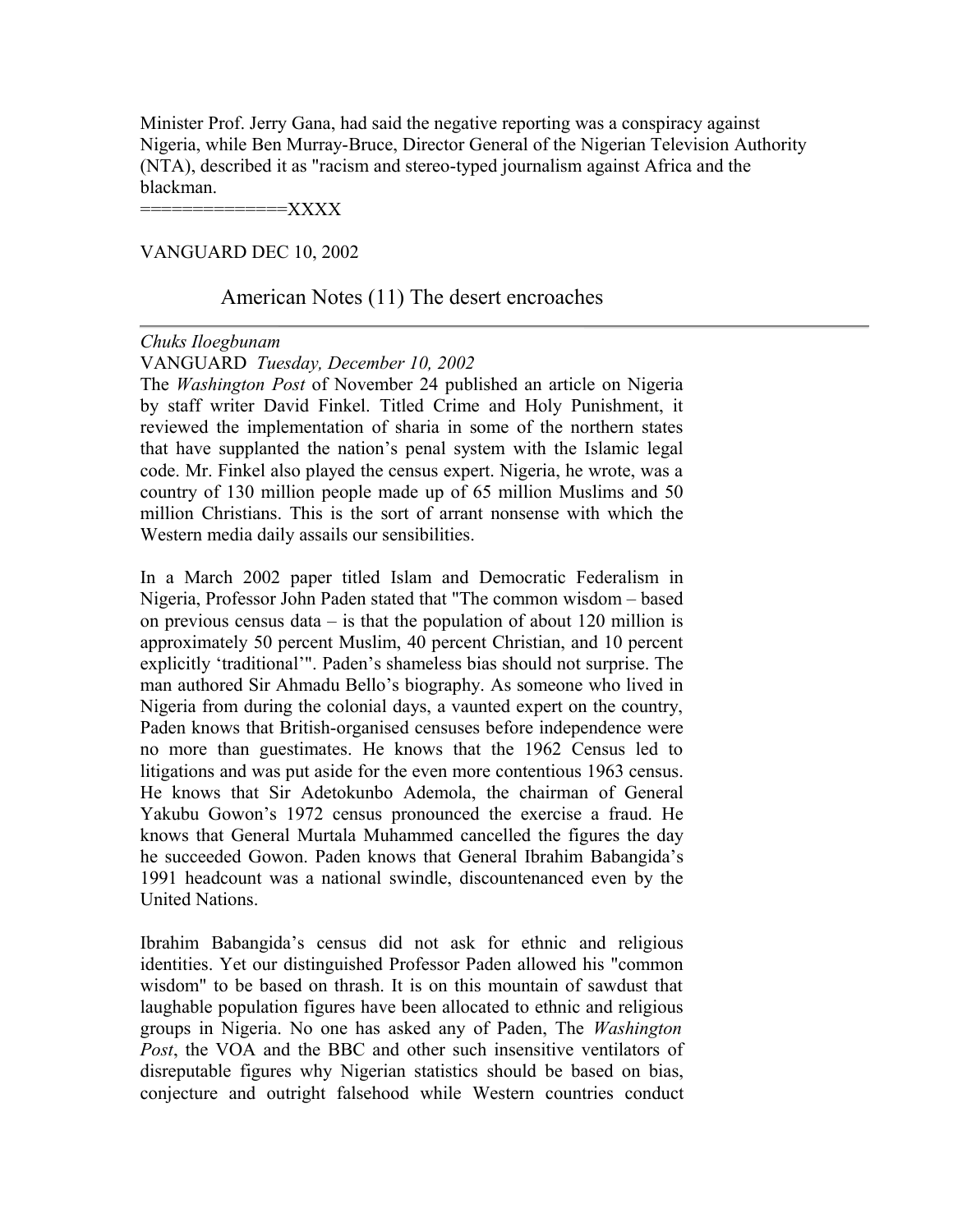accurate and scientific censuses of their entities every decade.

Of course, the aim is always obvious. It was important to allocate unsubstantiated figures in order to sell the claim that Nigeria was Islamic and mostly Hausa/Fulani. If you visit Internet websites that claim authority on Nigeria, you will be shocked to see the scandalous population figures allocated to various ethnic groups. It was easy to disseminate these falsehoods because northern soldiers and the clique that propel them appropriated national political authority for upwards of 25 years and misused that authority while those who should have checked the excesses scrambled for crumbs.

*This one no be say na go come* because the facts are there. When General Ibrahim Babangida smuggled Nigeria into the Organisation of Islamic countries (OIC) in 1986, all his divisional commanders were Christians, and a majority of his Armed Forces Ruling Council (AFRC) was Christian, including the Defence and Internal Affairs Ministers. Yet they allowed the injustice to stand. How would Nigerian Muslims have reacted if General Domkat Bali had been Head of State and used the position to smuggle Nigeria into an Organisation of Catholic Countries? Only one person, Commodore Okoh Ebitu Ukiwe, refused to be intimidated. He told the world that the AFRC neither discussed nor approved Nigeria's membership of the OIC. It cost him the position of Chief of General Staff (CGS) and so what? Today, Ukiwe holds his head up high. But those who busied themselves with primitive accumulation at the cost of injustice must now realise that whatever they gorged and are gorging themselves with is connected to an end that runs with waste, probably the decomposing bodies of their offspring and anticipated generations.

Everyone seems relieved that the Nigerian Muslim leadership has discountenanced the so-called fatwa pronounced on Isioma Daniel by the Zamfara Deputy Governor, posing as an ayatollah, and his irresponsible bandwagon. But few have bothered to properly analyse the implication of the disownment text by the Supreme Council for Islamic Affairs (SCIA). Still, the issue must be addressed. The statement against the Zamfara Ayatollah's fatwa told the "Muslim Ummah that the only body that can issue fatwa is the Jamaatu Nasril Islam and the Supreme Council for Islamic Affairs (SCIA), both of which are being headed by His Eminence, the Sultan of Sokoto and the recognised spiritual leader of the Muslims in the country."

In other words, the SCIA's bother is not the propriety or otherwise of fatwas but the issuing quarters. That is declaring to people that any Nigerian, whatever their religion or non-religion, could be sentenced to death at the instance of a committee convoked and headed by Alhaji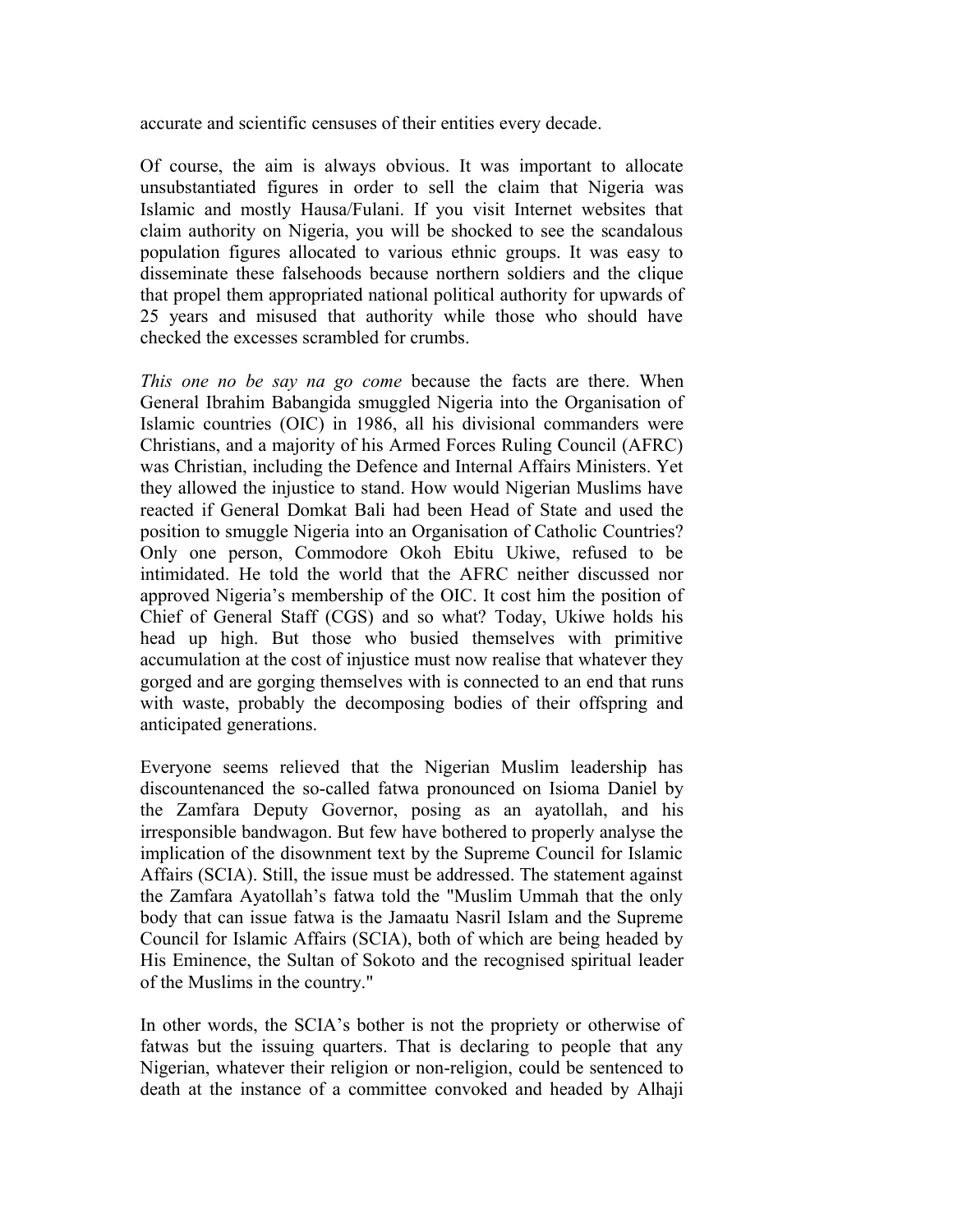Maccido. Does this not contradict the assurances given at the onset of the sharia rash that the legal system was for Muslims alone? Does this not suggest that, contrary to what we were all led to believe, Nigeria is not a democracy but a theocracy at the head of which is, not Chief Olusegun Obasanjo but the Sultan of Sokoto? Does this not point to Sokoto, instead of Abuja, as the nation's political capital? Does it not all begin to explain why our born again Christian who claims national political mandate refers every sneeze and every cough to the Caliphate for adjudication?

There was to be a beauty pageant in Abuja. Well before the mayhem that eventually torpedoed the project, Muslim leaders were all over the place warning that it must not hold in Nigeria. If presumption has not taken centre stage, if there still was any iota of consideration for peoples of others faiths and peoples of no faith at all, why should those opposed to a beauty contest not shut their TVs or switch channels, why should they not turn their attention elsewhere? Why must their satisfaction in a plural society be tied to the outright dissatisfaction of other legitimate sections of the polity? Were we not told that there was no coercion in religion and that sharia was strictly for Muslims alone?

What is happening in Nigeria today simply indicates that, very soon, any zealot that feels like it would protest the sight of a television newscaster wearing the crucifix and order his or her stoppage. And our born again Christian will acquiesce. It means that the large corpus of writings by Achebe and Soyinka could be subjected to fresh assessment by any zealot and, on that basis, two of the world's best writers could be "banned" from returning to their country of birth! They said that sharia was for Muslims alone, but shut down the businesses of non-Muslim citizens who sold alcohol. Yet, those bound for paradise have yet to discontinue collecting the VAT that accrues from sinful boozers. Very soon women who turn out in trousers in Abuja will be liable for flogging, all in the name of one Nigeria.

The ayatollah of Zamfara knows that his state does not contribute one kobo to Nigeria. Nonetheless he happily collects every month anything between N600m and N1bn from Federal Government allocation. This is money straight from oil wells some of which are located in Isioma Daniel's state. But the ayatollah, can sit and order the murder of Isioma after abject and fulsome apologies from her employers and long after numerous calls for restraint by the SCIA. This points to danger that this fellow poses to society. Is the witch doctor a specialist in inflicting cholera on victims because he hung his own anus in the trees? Is it presumed that those who orchestrate the killing of some other person's daughter, for whatever reason, will have the affronted bereaved roll out the red carpet to celebrate the sauntering of their own daughters through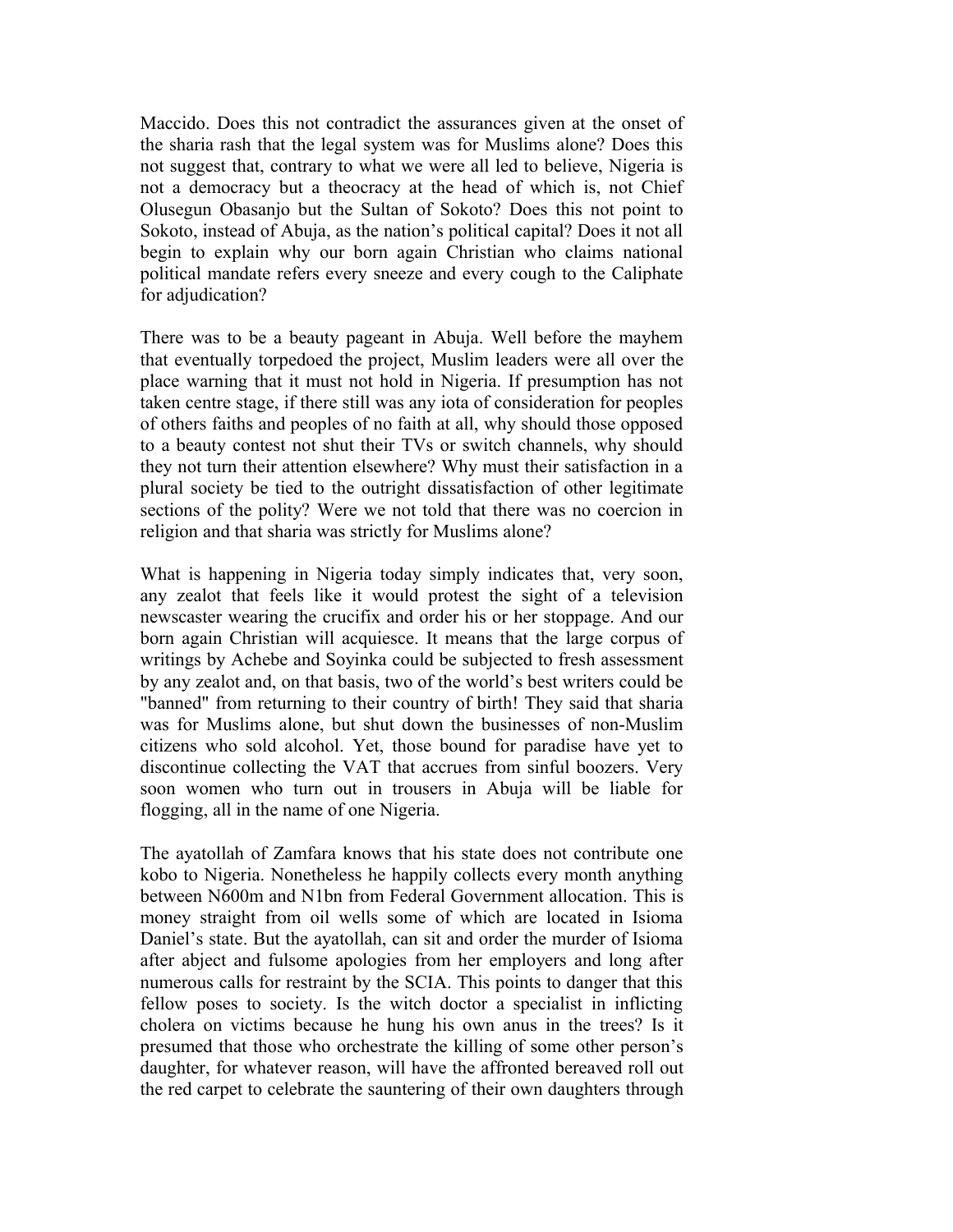the highways and byways of Nigeria?

Nigeria's problem is the refusal to face the truth. Do people who claim to be in God's service require the tools of lies? Does the Almighty require the lies of his own creatures in order to maintain and sustain His supremacy and sovereignty over time, space and everything? For Nigeria to survive, we really must oppose all forms of injustice and violence. Sir Ahmadu Bello governed Northern Nigeria without imposing criminal sharia on the region. Were politicians of the calibre and character of Dr. Nnamdi Azikiwe and Chief Obafemi Awolowo still around, Nigeria may never have come to this explosive pass. The country needs considerate and tolerant people in government, not religious fanatics and hypocrites. One way to search for genuine leaders is by applying the vote wisely during 2003. The electorate should repudiate zealots and anti-national conference and anti-true federalism candidates.

 $=$  $XXXX$ 

## THIS ARTICLE NOT YET CHECKED FOR THE ARTICLE ON MW GUARDIAN DEC 10, 2002

# **Fanatics, bandits and the failure of state**

### *By George Ehusani*

**I**N the midst of widespread protestation from many level headed Nigerians, and at the consternation of the international community, a fundamentalist ill-wind has continued to blow through the Northern States of Nigeria like a devastating cyclone, consuming lives and property and aggravating the general state of distress in the land. The latest mayhem in November 2002 once again devastated Kaduna, and shockingly extended to Abuja, the nation's capital, which we thought was the last bastion of neutrality in matters of religion and ethnicity. Abuja, our symbol of unity, has lost its innocence. Abuja, the melting pot of Nigeria, has been violated by bandits and fanatics!

The perpetrators of this crime in Kaduna and Abuja last month claimed that they were venting their anger over the botched Miss World Competition in Nigeria, and the unholy comment of a journalist in *This Day* Newspaper against the person of the holy prophet Muhammed. And in spite of passionate pleas for forgiveness by the Newspaper management, the fanatics went to town to avenge the alleged offence on all non-Muslim Nigerians and their properties! It sounds incredible, but why else were Churches razed and Christians killed in Kaduna? Why else will cars and shops belonging to non-Muslims destroyed in Abuja? Is it the Christian Association of Nigeria that sponsored the Miss World Competition? Or does This Day Newspaper belong to the Catholic Archbishop of Kaduna?

Since February 2000, Sharia-related violent riots during which hundreds of lives are lost, and churches, shops, cars and houses belonging to Christians and Southerners are burnt, have become a regular feature in Kaduna, Kano, Jos, Zaria and Bauchi, where a large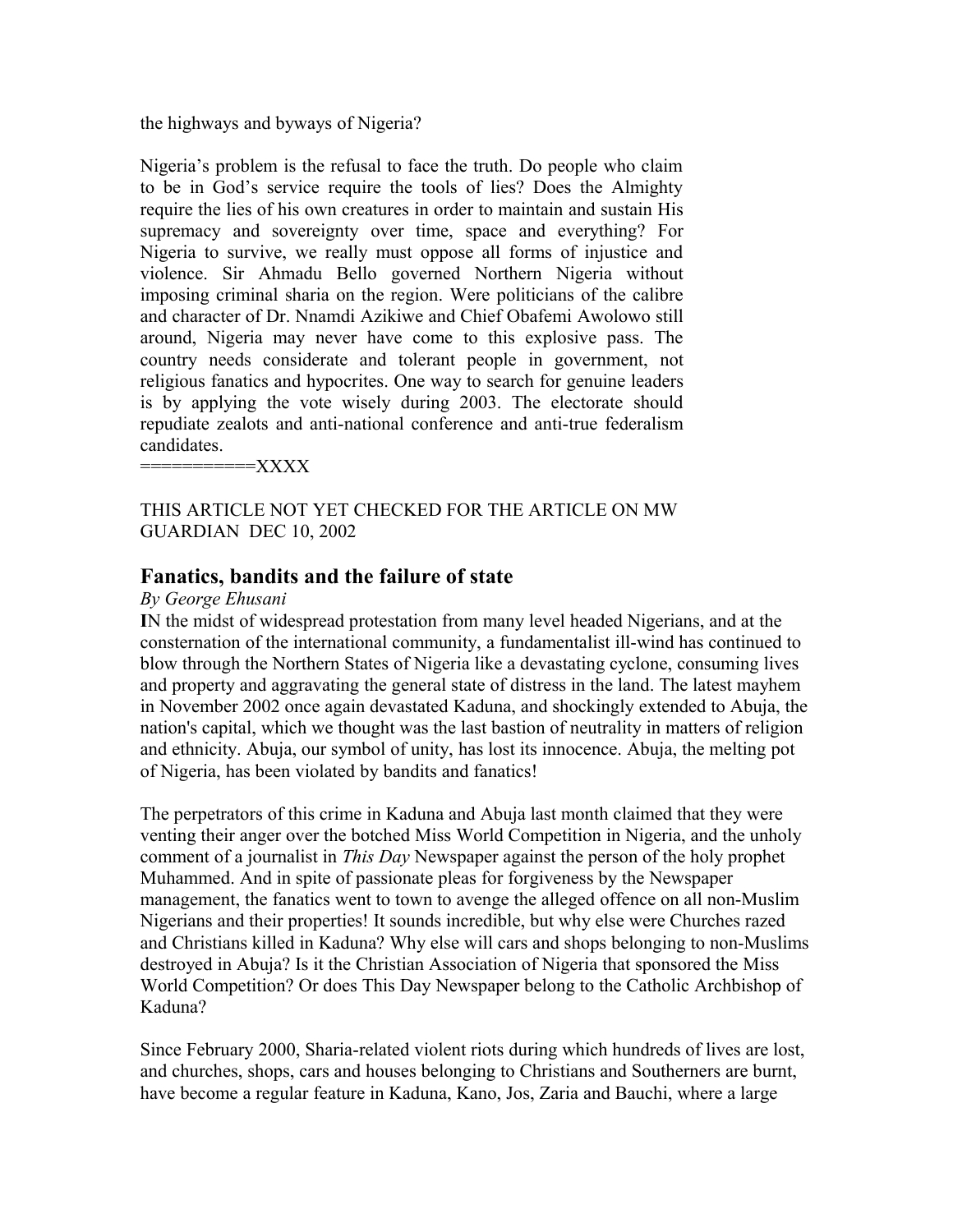population of Christians live alongside Muslims. But what we have been witnessing in Nigeria in the last few years, is actually the failure of state and the collapse of governance. There is nothing on the ground to demonstrate that ours is not a land run over by political bandits, ethnic warlords and religious fanatics. The average citizen now seems to have lost confidence in the capacity of those in power to protect lives and property.

Where one part of the country can decide to enforce criminal elements of the Islamic legal code that are clearly at variance with the nation's constitution, cutting off the limbs of petty offenders, condemning poor adulterers to death by stoning, and harassing those who do not share their faith every so often, the impression created is that no one is in charge of our affairs, and there is no law and order in place.

With a selfless, visionary and prudent leadership, the thousands of deaths we have recorded, and the millions of Naira worth of property that have been destroyed in the last few years, could have been avoided. I hold the current leadership of the Nigerian State responsible for the massive destruction of lives and property in Kaduna, Jos, Kano, Zaria, Bauchi and elsewhere, over the Sharia controversy, and at the hands of Islamic fundamentalists, because the president and his team have remained indolent and insensitive in the face of a very explosive situation. I hold President Obasanjo and his team accountable for the blood and tears in Kaduna and other parts of the North, where non-Muslims have lost their right to live in peace, for it is the primary duty of government to protect innocent and law abiding citizens from the nefarious activities of hooligans, bandits and fanatics. I hold those in power responsible for the pain and anguish that is the lot of the innocent citizens of Northern Nigeria who for the umpteenth time have been rendered refugees in their own country, because I expect them to own up to their ineptitude and resign from their high office, if their being in office makes no difference for the internal security of the nation.

True, after three and a half years in government, the present crop of leaders have done little to improve the lot of Nigerians. The economy remains comatose in a country that is otherwise abundantly blessed by the creator. Unemployment, especially youth unemployment, has soared, as a result of which the mass of our young people are losing hope and losing patience. Our schools, hospitals, and other social infrastructure are in an embarrassing state of decay. The population itself is more divided today than it ever was, since the end of 1967-1970 civil war. And now religious violence has been added to our multiple woes. Yet in the midst of all these calamities, our leaders are carrying on business as usual.

Our public office holders are feeding fat on our scarce resources, selling the poor for a pair of sandals and playing games with the fate and fortune of our children. There are allegations and counter allegations of bribery, running into hundreds of millions of Naira, and involving high-ranking members of the legislature and the executive. Young Nigerians have become angry, restive and violence prone. They are capitalising on anything they can find to vent their anger. Yesterday it was ethnicity. Today it is religion. Tomorrow it may be political affiliation. And there are politicians who fan these flames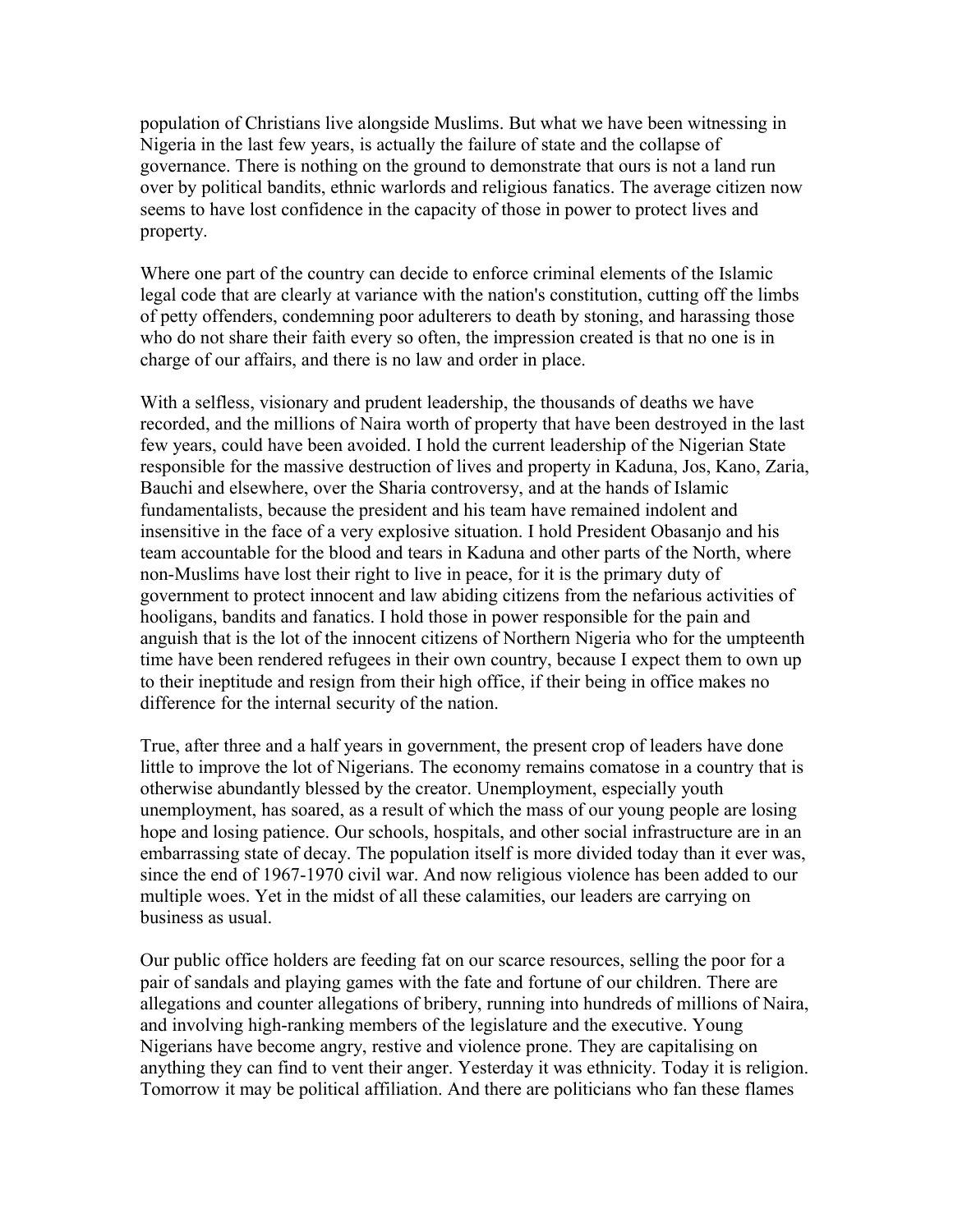of violence for their own selfish political advantage. But where does all these leave Nigeria?

In the midst of the madness of today peace-seeking Nigerians and civil society groups must begin to take the elected representatives of the people to task with regard to their commitment or otherwise to creating the enabling environment for peace and social wellbeing. The saner elements in our society must begin to take the president, the governors, the local government chairmen and the lawmakers at all levels to task on their capacity or otherwise to formulate and defend such legal instruments and pursue such policies that will make for peace, security and prosperity.

It is not enough for us to desire peace for our land. We must be peace makers as well. We must be committed to designing strategies to forestall, manage and resolve conflict situations. We must work hard and make sacrifices towards the attainment of the peace of our dream. The men and women of goodwill in Nigeria must constantly be on the watch to ensure that in our evolving democracy, such agents of destabilisation as the gang of Islamic fanatics in the North and their collaborators elsewhere do not hijack our commonweal for selfish political gains, and transform our land to a theatre of war, a war with no discernible reason and one without frontiers.

In the midst of the madness of today those who still have their heads in place must reflect together and rise up in defence of the secular nature of our national constitution, or else Nigeria may soon become another Algeria. A stitch in time saves nine they say. This latest event in the tragic drama of the Nigerian state is one more reason why it is necessary to hold a round table or a national conference to discuss the terms of our social contract as a nation... We must salvage our country for once from the hands of bandits, hooligans and fanatics. The time to act is now!

*Rev Fr. George is Secretary-General of the Catholic Secretariat of Nigeria.* 

 $=$  XXXX

VANGUARD DEC 11 2002 Blackout mars Soyinka's outing at National Theatre

*By Mcphilips Nwachukwu Wednesday, December 11, 2002*

LAGOS—ODIA Ofeimum's lips hung in mid-sentence; his elucidating articulation aborted. The microphone went dead. Darkness in all its fury descended. A deep hush steals across the hall. Frustrated hisses bring no remedy. Management of the National Arts Theatre had made no alternative arrangement to counter NEPA's naughtiness. It had no working generator.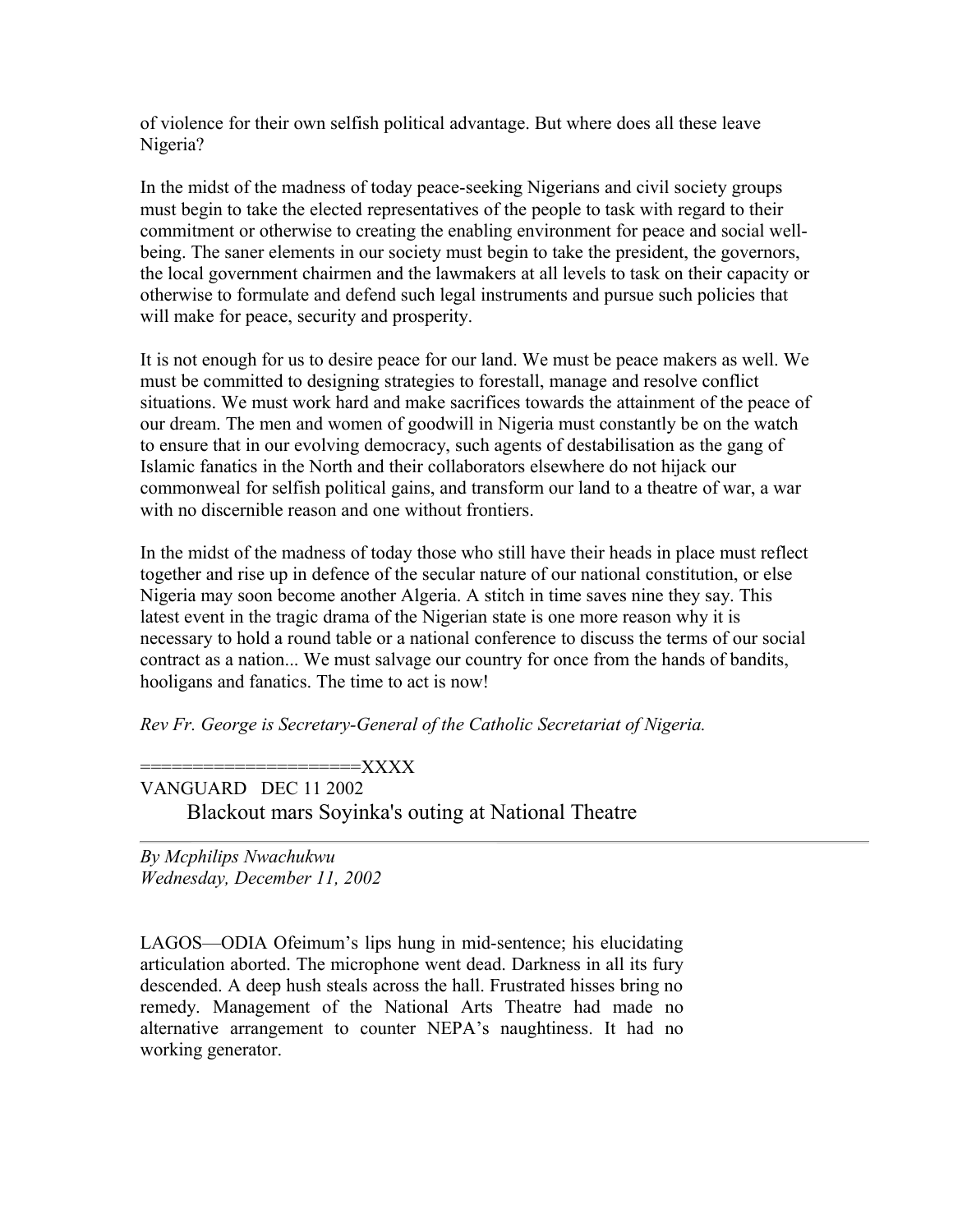The god of iron which Professor Wole Soyinka has so honored in many of his landmark works paid him no regards. *Ogun* must have been on leave, or otherwise engaged for its brother, the god of darkness, *Sango* gave our own Nobel laureate a gut rutting uppercut. *Kongi*, speechless and sad, could only manifest a deep seated frown, allowing for a moment anger to take residence in his boyish visage. Only God could say in what language the professor must have rained curses, inwardly, on this public disgrace of an institution at the public presentation of his latest collection of poems: *Samarkand and other markets I have known*. A million thoughts must have flashed through his mind. What can one really take for granted in this shore? A wasted generation just paid its most famous member in bad coins. Everyone felt humiliated on his behalf. This became more so with the international press wondering wide eyed how an auspicious occasion as the presentation of yet another epoch work by the only Nobel on this shore could meet with so much frustration. Jesus Christ is right, a prophet's is not without honour except in his own country.

When NEPA would not restore light to the hall, a quick decision was taken to relocate the book presentation to an open space under an almond tree in front of Entrance C. Important dignitaries including Mr. Jim Ovia, MD Zenith Bank; Professor Gabriel Olusanya, John Pepper Clark, Professor Femi Osofisan, Prof. Egerton Uvieghara, MrsFrancesca Emmanuel, Mrs Aboyade Cole, Yemi Ogunbiyi, Tunde Fagbenle, Mrs Ademolo Adenubi, Chief Tunde Oloyede, Odia Ofeimum, the book reviewer amongst others had to personally carry their chairs along to the open space. Only people like Tayo Akpata and others who arrived late, were the lucky ones. As it turned out, the sole beneficiary of the NEPA mishap was the giant almond tree which was thereafter christened: *Samankand*, after the title of the collection of poems.

In apparent response to the state of the nation in the past few weeks, Africa's first Nobel Laureate, Professor Wole Soyinka, yesterday, described current religious uprising and *fatwa* imposed on *ThisDay* Newspaper reporter, Isioma Daniel, as usual, saying it was an attempt by religious hegemonists to dominate others in the polity.

The renowned poet playwright speaking in Lagos at the public presentation of his latest book: *Samarkand and other markets I have known,* said recent killings in Kaduna were part of a larger agenda of Northern hegemonists to dominate other federating units of the nation, wearing the garb of religion .The playwright argued that religion had become an instrument of oppression appropriated by certain section of the country to dominate and infringe on the rights of others in Nigeria's plural state.

According to him, the Kaduna violence has an extension of the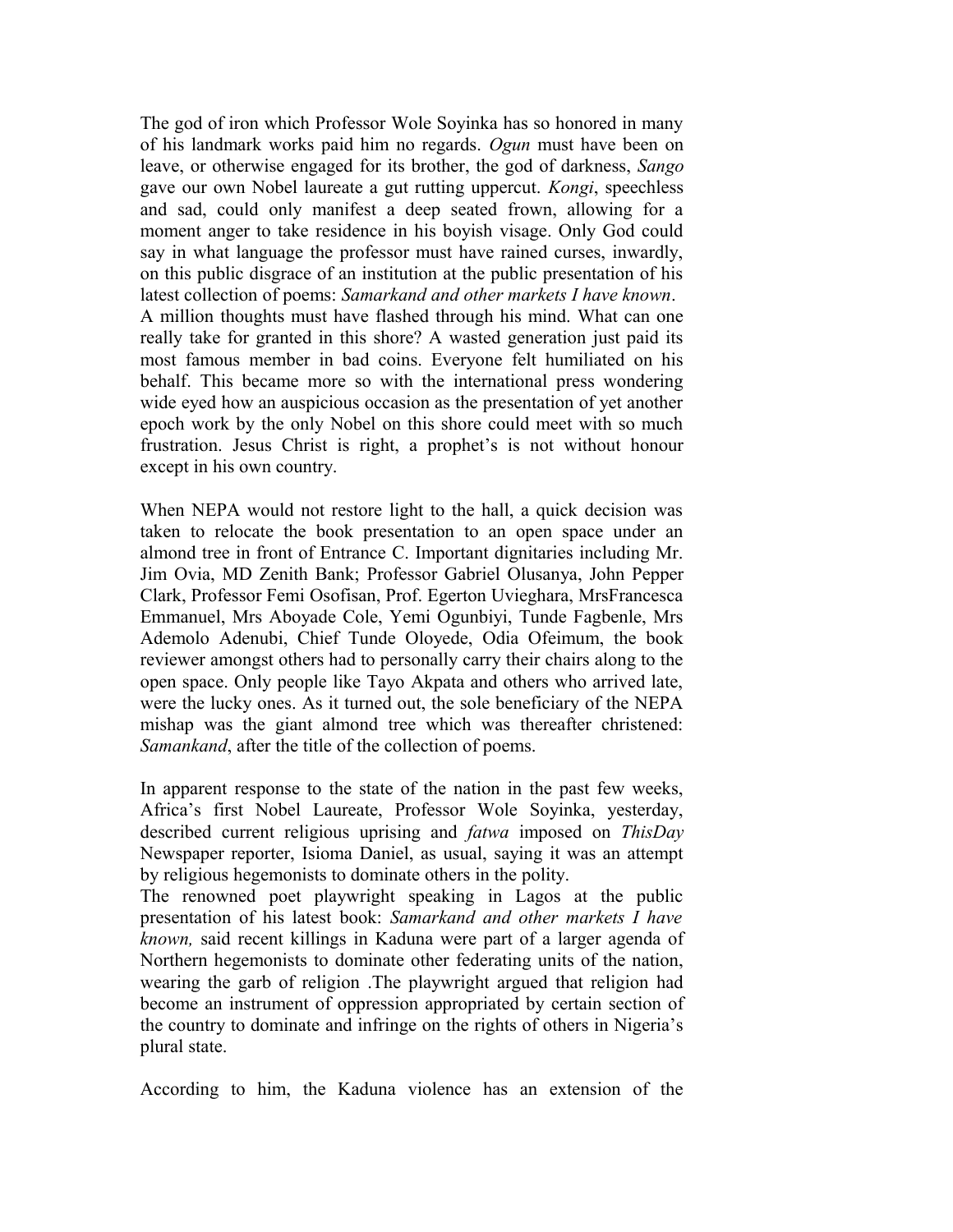murderous killing of Gideon Akaluka during the Abacha era by religious fundamentalists. His word: "The murderous tendency we are seeing today is not new. It is pronounced over and over again. Remember Gideon Akaluka. He was killed under Abacha's regime. He was not tried under any law. People chased him into the police station and dragged him out and beheaded him."

Gideon Akaluka, an Igbo businessman, was killed in Kano in 1996 by religious fundamentalists following allegations of defiling the *Koran*. According to Soyinka, this act of senseless killing and non respect for human life amounts to disregard for humility, intolerance and the will to dominate others in the guise of religion. He said: "I have been writing to warn on the phenomenal rise and signs of intolerance, insensitivity to dominate others with religion as an excuse. I have no patience with beghorts, those who think they hold the way and the truth... those who cannot hold the ideals that hold us together as a nation."

==========XXXX GUARDIAN DEC 29 2002 Still On The Botched Miss World Contest

Nelson Isibor [isibornelly@yahoo.com](file:///cgi-bin/compose%3Fmailto=1&msg=MSG1041196933.36&start=2907815&len=326432&src=&type=x&to=isibornelly@yahoo.com&cc=&bcc=&subject=&body=&curmbox=F000000001&a=3379037ec23ae7cc1b9a2bc706cf3658)

Yes indeed it's another sad day for us in Nigeria. It goes a long way to show how we can "live" with our differences in Nigeria. If you ask me, I will tell you that THISDAY Newspaper played into the hands of these fanatical bandits who call themselves Muslims (I begin to wonder what brand of Islam this set of people practise),because if that offending article had not being published, these fanatics would not have had an excuse to riot, they had been waiting for an opportunity and they cashed in this.

Come to think of the negative publicity this has generated for the country, for close to three days now Nigeria was on the headlines of CNN, BBC and other international news networks, not for good but for negative events. If you will agree with me, Nigeria is always on the news ONLY when some thing negative happens in our country.

The intention of the organisers for bringing the competition to Nigeria was to help improve our image abroad but all that has been defeated now. This whole shameful episode has put a very big question mark on our reputation. As your paper rightly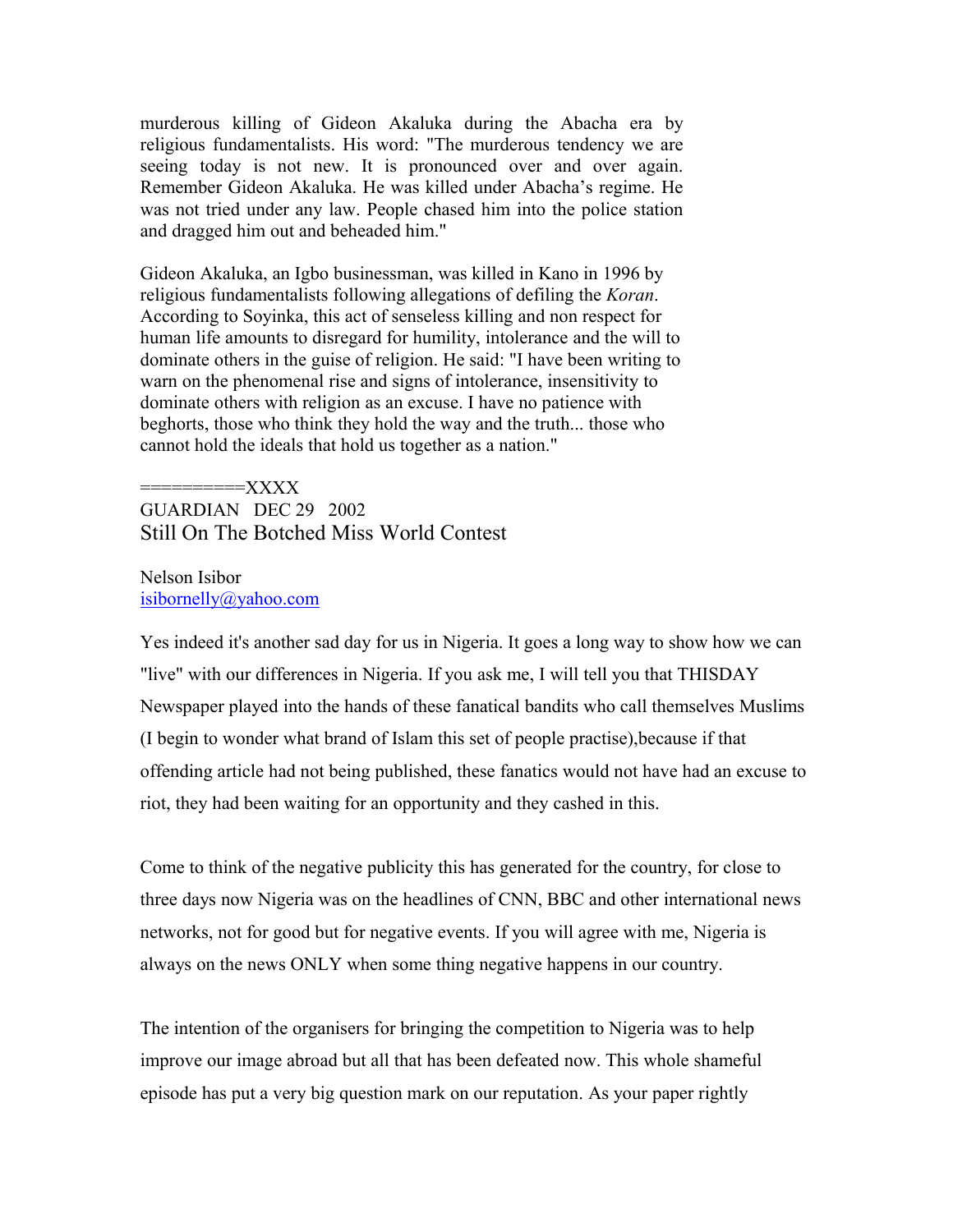reported, the British tabloid, The SUN had been waging a campaign of calumny against Nigeria. I doubt if Nigeria would be able to host any international event with this development. It just pleases me that the head of the Miss World Organisation Mrs Julia Morley said that "Nigeria is not negative as the international media painted Nigeria to be" Coming to Editors, this whole event should teach all Editors that negligence could lead to something far beyond their wildest imaginations. We can see how something written by a single person has cost many innocent people their lives.

I sincerely pity Nigerians who have invested heavily in organising this pageant. Well I just hope that Nigerians should learn the sooner we live with each other and respect other peoples differences the better for us and our collective reputation as a country.

#### $=$  $xxxxx$ ARTICLES OF RESPONSE

### [WWW.GAMJI.COM](http://WWW.GAMJI.COM/) JAN-FEB 2003

# **[Rejoinder: The Anatomy of Miss World By Dr. Jan H. Boer.](file:///C:/Users/Owner/Desktop/NEWS2128.htm)  [By Dr. Sani Aminu \(](file:///C:/Users/Owner/Desktop/NEWS2128.htm)GAMJI)**

The Muslims believe in Prophet Isah (Jesus), though not as the son of God. The Muslims are even allowed to eat from the from the slaughters and foods of the Christians except for pork and alcohol. The root cause of distrust between Muslims and Christians is actually historical and it started with wave of genocides by the Crusaders from Western Europe (sent by the Popes) for many centuries.

# **Rejoinder: The Anatomy of Miss World By Dr. Jan H. Boer By Dr. Sani Aminu**

### **[sani\\_aminu@hotmail.com](mailto:sani_aminu@hotmail.com)**

The analysis by Dr. Boer of the recent violent clashes following the recent Miss World contest in Nigeria was shallow and myopic. In his introduction, he wondered how could an innocuous tradition provoke so much hostility and blood shed. I am surprised that despite leaving in Africa for 30 years, this theologian didn't realise that a beauty contest is not an African tradition at all and more over, no amount of provocation or propaganda will make a good Muslim or a good Christian accept this show of nudity and shame. Africans have a variety of beautiful traditions that have spiritual and cultural meanings.

His narration of Christian/Muslim relationship as well as history of Northern Nigeria was too clumsy. He was wrong to write that Islam regards its relationship with others as one of permanent war. In reality, the relationship between Islam and Christianity started right from the declaration of Islam by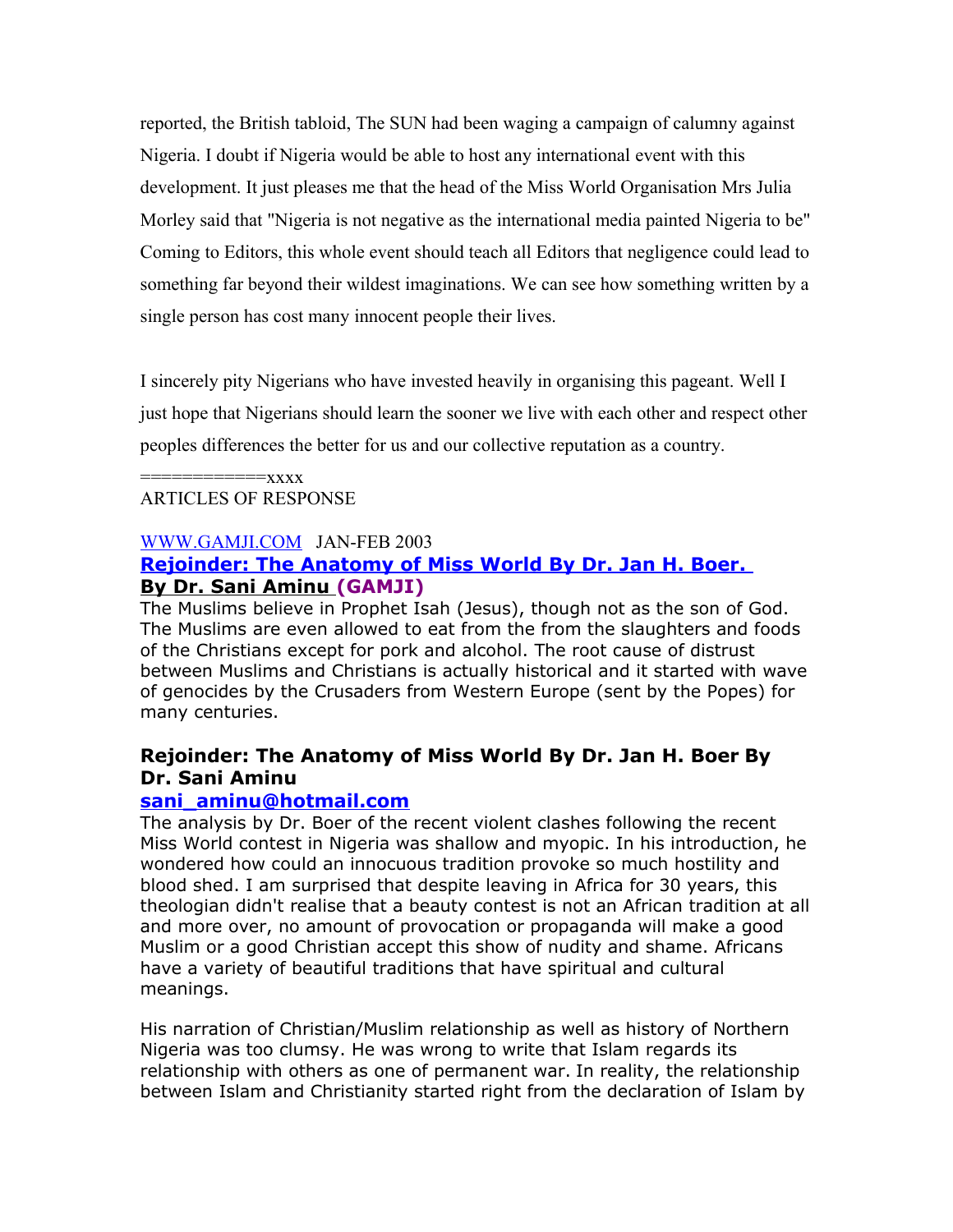the Prophet Muhammad (May Peace and blessings of Allah be upon him). Dr. Boer should know that one of the relatives of Khadija, Prophet Muhammad's first wife, was a Christian. Some Muslims took refuge in Ethiopia to escape persecution from pagans in Arabia. Ethiopians practice African Christianity.

The Bishops of Jerusalem (Orthodox Christians) and other cities in the holy land invited Muslims under Caliph Umar to come and liberate them from Roman Christians who colonised and levied them heavy taxes. Till this day, Muslims are the keepers of keys to some Cathedrals in the holy land. It is also of interest to know that when the Bishop of Jerusalem offered Caliph Umar to enter his Cathedral and perform his prayers , he (Umar) declined. His reason was that, he didn't want any person after him to claim the cathedral just because he (Umar) has prayed there. Such was the extent of trust that existed between the Muslims and the Christians. The same happened in Egypt. Furthermore, Islam taught the Muslims to regard the Christians and Ahlik Kitab (people of the book). The Muslims believe in Prophet Isah (Jesus), though not as the son of God. The Muslims are even allowed to eat from the from the slaughters and foods of the Christians except for pork and alcohol.

The root cause of distrust between Muslims and Christians is actually historical and it started with wave of genocides by the Crusaders from Western Europe (sent by the Popes) for many centuries. It was only when the Crusaders were defeated by General Salahuddin Al Ayyubi, a Kurd from present day Iraq, that their genocides ceased.

I would like Dr. Boer to answer the following questions so that we can know which religious group is keen on using planned and organised conflicts to achieve its interests, between Islam and Christianity based on the following historical facts.

1. Who exterminated Aboriginal Australian and American Indians in order to occupy their land permanently?

2. Who introduced Apartheid in South Africa and even prosetylise the doctrine of Apartheid in the Churches?

3. Who brought the triangular slave trade ?

4. Who colonised the whole world and legtimised exploitation?

5. Who caused WW1, WW2, fascism, holocaust and there after legitimised terrorism of Zionism?

6. Who brought IMF/World Bank that destroys other economies /currencies in order to get cheap raw materials.

7. Who strangulates weaker nations with sanctions so as to increase infant mortality.

8. Who supplies weapons to Africans to kill themselves in exchange for cheap minerals and diamonds.

In terms of Nigeria, the history did not start with the revolution of Shehu Mujaddadi Usman Dan Fodio. Infact Dr. Boer should know that, there were a lot of Medieval kingdoms ( Kwararafa, Igalla etc )that flourished in the North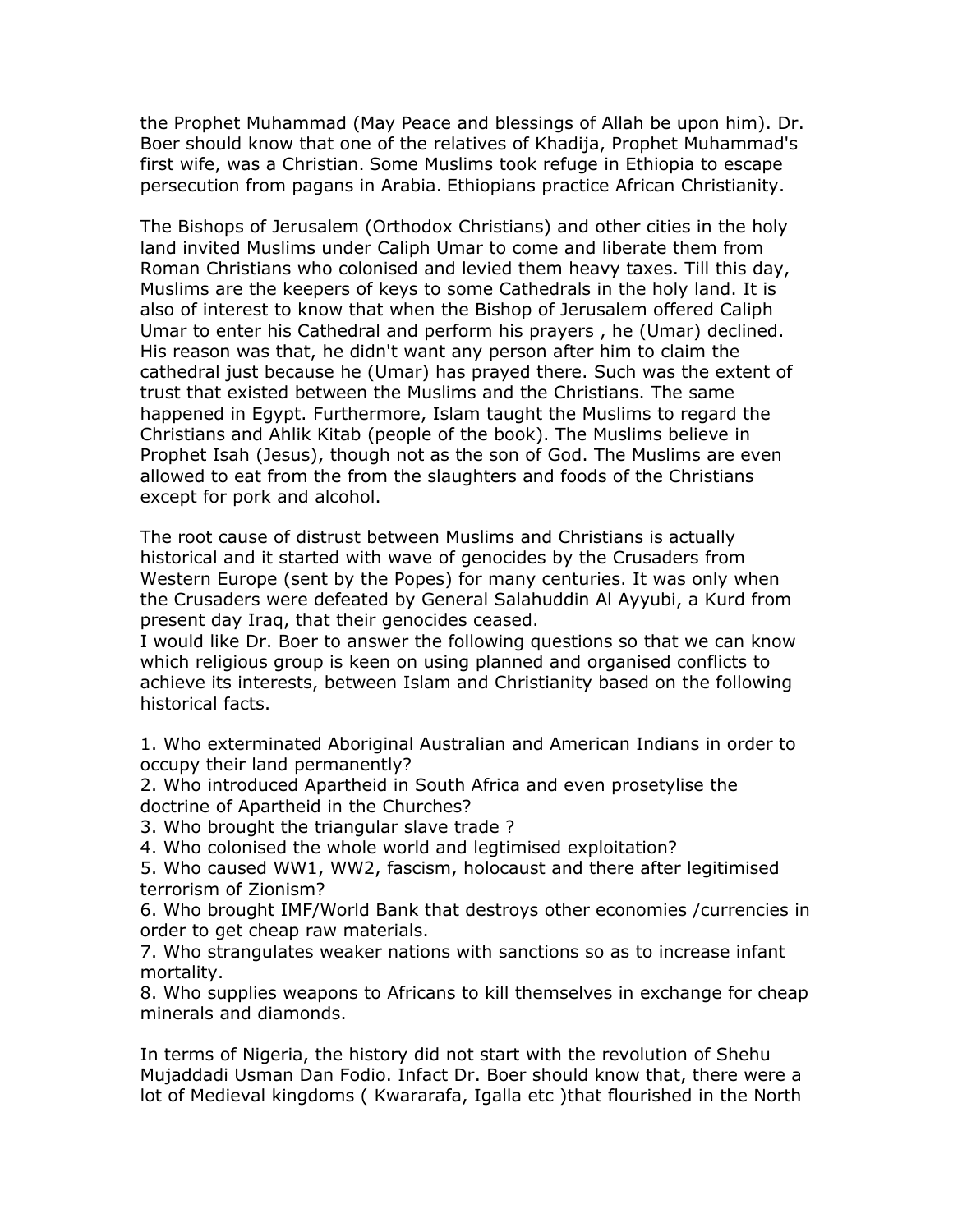Central region of Nigeria and their influence extended to both the North West and North East regions. There was no need therefore to underestimate the historical importance of the North Central sub region of Nigeria and its people.

The revolution of Shehu Mujaddadi Usman Dan Fodio which was just two hundred years ago was a popular revolution based on Islamic ideology. It gave the Sokoto Caliphate and other kingdoms in present day Northern region of Nigeria one of the best administrative structures which even the colonialist found impressive. Infact the present day states in Northern Nigeria were based on the emirates/provinces of the caliphate.

It was not fair of the writer to dwell only on the recent riot, because the first religious riot that started with the inception of this regime was the massacre of Northerners at Shagamu by members of a traditional cult. The subsequent riots were protest against the introduction of Sharia ( all Nigerians knew it is in the constitution) which degenerated in to riots especially in Kaduna. I am surprised that you failed to mention the ethnic clashes in the middle belt in which thousands of people as well as the ethno-religious ones in Plateau and Taraba states where Traders/ Herds men and their families (Muslims) were ethno-religiously cleansed. Their cattle and other properties were destroyed most at times with connivance of state governments and security agents of the federal government.

The reality of the situation is that, the root causes of all those clashes are political and economic failure of governments. Unfortunately instead of the people to confront their governments in order to get their rights, they resort to communal clashes. In some states, government officials, clandestine religious and cult organisations deliberately provoke the riots. Infact, majority of Muslims and Christians interact peacefully daily not only at formal but at personal levels.

In terms of outside religious influences most people trusted the Irish missionaries in the past, but most people don't trust missionaries from imperialistic and arrogant nations these days. In the words of Professor Ali Mazrui they brought GOD in exchange for GLORY and GOLD. The revolution of Ayatollah Ruhollah Musavi Khomeini in Iran had awakened Nigeria Muslims to the fact that it was possible to throw away the yoke of colonialism and imperialism and be fully independent.

In conclusion, the Miss world contest in Abuja was abhorrent to Muslims and the subsequent blasphemy by Isioma Daniel was deliberately planned to provoke conflict for the political benefit of some people who wanted to divide the North along religious lines. The aim was to divert attention of the nation and the whole world from the economic problems due to massive financial corruption going on currently in the nation. They planners also wanted people to vote for unpopular candidates just because they belong to the same religious group. They would never succeed in this wicked venture.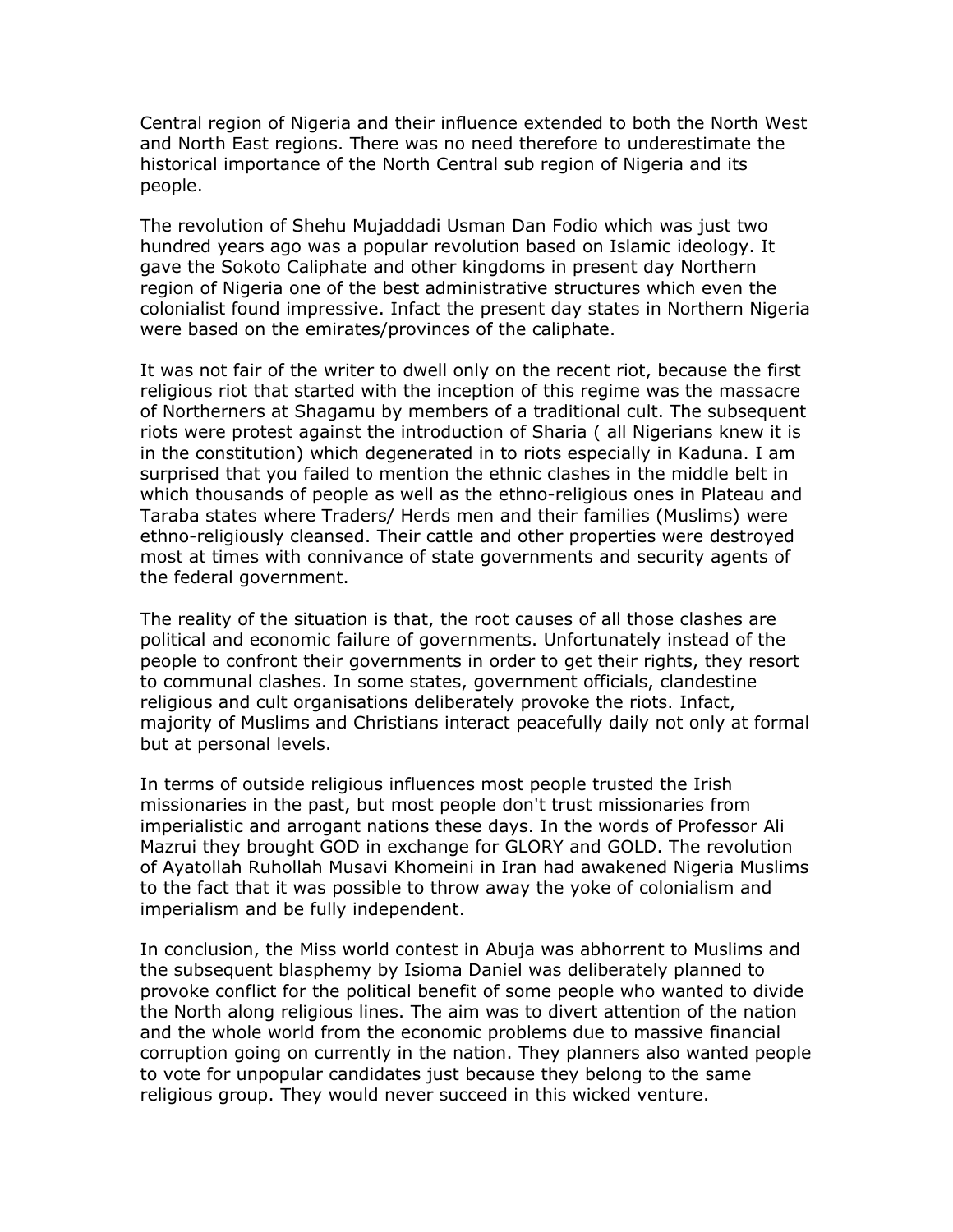Sharia has been in Nigeria for a long time, it is in the constitution and It has also pre-dated colonialism. The people requested it from their leaders. The implementation can be made better than what is obtained at the moment. The most objective way of deciding its impact is for one to go and compare the security situation in states that implement Sharia and those that don't implement it.

Yours faithfully, Dr. Sani Aminu UK

==============XXXX [WWW.GAMJI.COM](http://WWW.GAMJI.COM/) FEB 2003 **[Limiting the Havoc of Friday Rioters: A Rejoinder to](file:///C:/Users/Owner/Desktop/NEWS2137.htm)  [Abdulrazaque Bello-Barkindo.](file:///C:/Users/Owner/Desktop/NEWS2137.htm)  [By Ihas Idriess](file:///C:/Users/Owner/Desktop/NEWS2137.htm)**

# **(GAMJI)**

Nigeria is never united in condemning the US, which is for the simple reason that our Christian brothers are always of the believe that whatever is condemn by the Moslems is Christian. This mentality is so broad among our Christians friends that even their educated leaders do feel and advocate so, though only in public. Privately they confess to supporting our stand. Take for example during the recent Miss World saga, when the whole Moslem community of the country is condemning the hosting, the Presidency has the guts to host the beauty queens to a special service in state house church where they are proclaim daughter of the church. This I think is worthy of condemnation not our protest over America bombarding of Afghanistan without any justification.

# **Limiting the Havoc of Friday Rioters: A Rejoinder to Abdulrazaque Bello-Barkindo By Ihas Idriess**

# **[ihas@bluewin.ch](mailto:ihas@bluewin.ch)**

I read with a lot of admiration and respect for my God friend (Mr. Abdulrazaque Bello-Barkindo who sometimes this year introduced me to this site), I always enjoy reading his writings and most of the time I can't help but to agree in totality with his write up. By God I love and respect his excellent command of English, the manner and way in which he plays with words and handle English will certainly impress even the Queen of England or even Salman Rushdie, whose book was once judge the greatest book, for it's mastery of the English Language.

I will have loved not to join issues with such a guru in English, I will have loved to argue my point in Fulfulde, but I can't help it, I have to use the language Razaque knows and master over the years to disagree with him on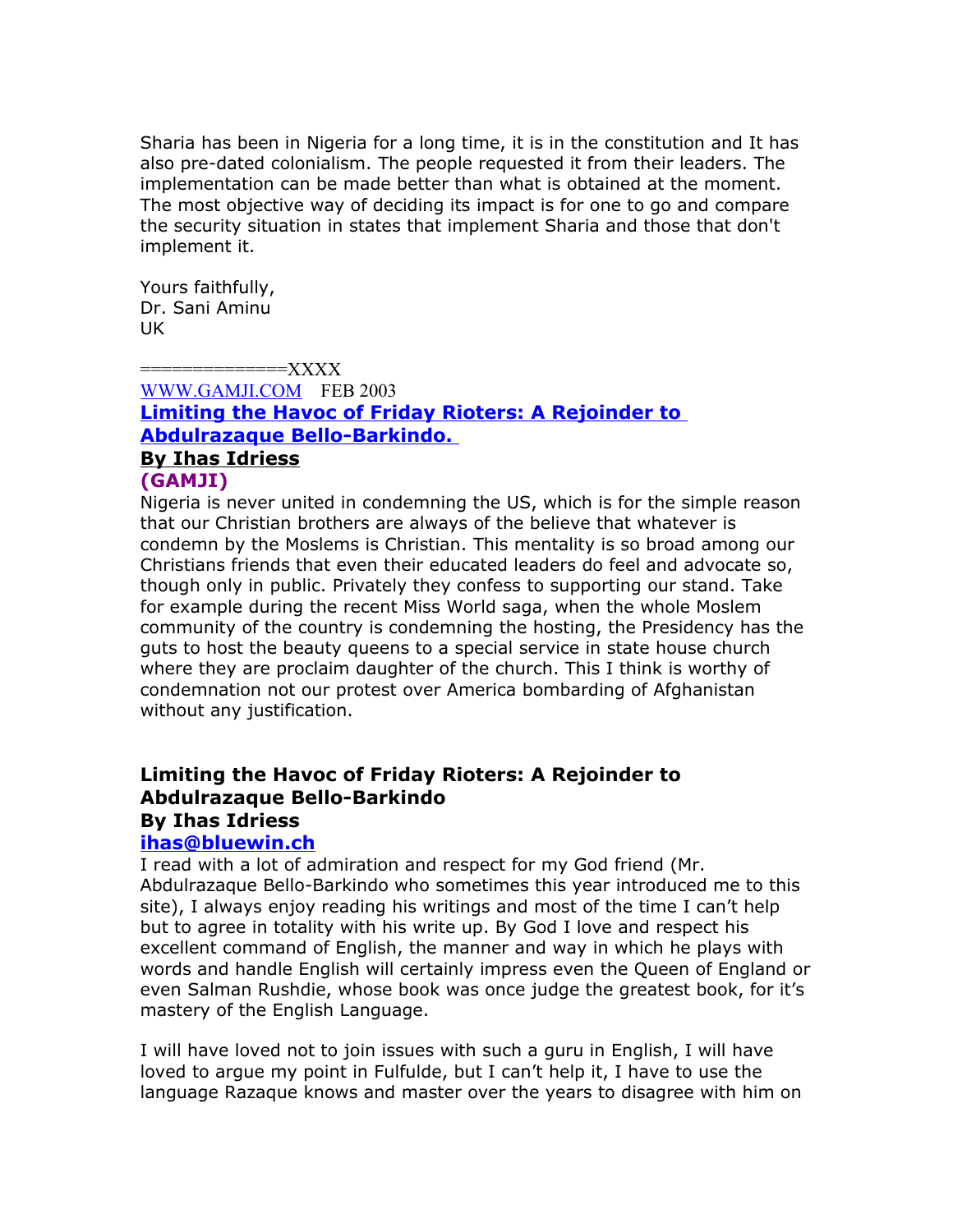the above subject matter. Lulu (as he is known in our circle) write on topics with so much passion and expertise that even his staunched critic will not have ground to argue, even if he could not be convince about the issue in question, but when I read my good friend saying in his article as above "*the north, especially northern Moslem are becoming increasingly synonymous with anti-American sentiments…"* I can help but to disagree in entirety with his observation, because if my memory serves me right this type of sentiment can only be found during and when America is off track. To buttress his allegation my friend when on to sight an example "*During Operation Desert Storm, street urchins in Kano and other parts and other parts of the north took to the street to protest against the US"*. If we all can recall sincerely during such protest great people of the north from all walks of life have joined in the peaceful rallies then, in the forefront of those rallies then are the likes of Sheik El-Zajzaky who without fear of contradiction can not be labeled urchin even by Bushes of the Washington. I think it was a worthy stand for the people of the North to have stand up for what then, the world over is believed to have been the height of injustice, aggression and flagrant abuse of power, which was condemn by great people of the world, like Nelson Mandela, Rev. Jessy Jackson, and so on. It is a known fact today that America is the most hated nation not only amongst Moslems but among all people who love freedom and equality.

Nigeria is never united in condemning the US, which is for the simple reason that our Christian brothers are always of the believe that whatever is condemn by the Moslems is Christian. This mentality is so broad among our Christians friends that even their educated leaders do feel and advocate so, though only in public. Privately they confess to supporting our stand. Take for example during the recent Miss World saga, when the whole Moslem community of the country is condemning the hosting, the Presidency has the guts to host the beauty queens to a special service in state house church where they are proclaim daughter of the church. This I think is worthy of condemnation not our protest over America bombarding of Afghanistan without any justification.

The staunchest opposition to America against its policies is from its citizen, and the greatest rallies against America are from the West. Hear my friend again "*they neither know who they are rioting against or why…"* my friend may wish to note that today the average northern Moslem can afford to own and maintain a radio receiver which you find as their intimate companion of all times, they may be poor, they may be hungry but they are informed, so when they protest against America, they have ground for such an action.

In the eloquently written article what strikes me the most is "… *if they were educated, they will summarily depart…"* I wonder is it only the educated that can go out of the country???... it is a condition that you must be educated to travel?? I want to believe million people who can not even read or write have traveled far and wide more that my friend can ever dream of traveling and many who are much more educated than he his yet are in the country and